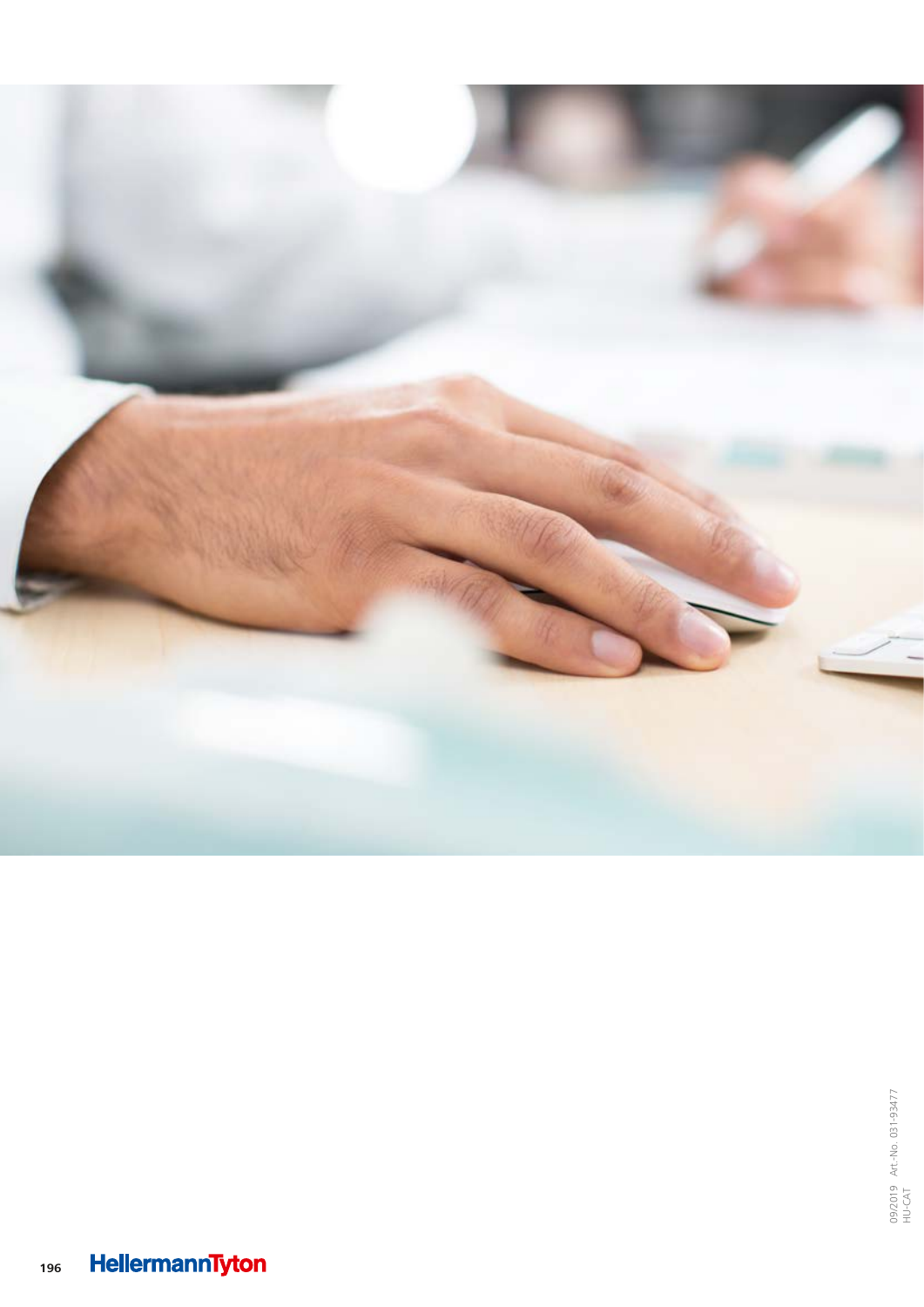## **7** Melléklet



# **T**<br>7.1 Anyagspecifikáció

198

| 7.2 Termék jóváhagyások és specifikációk                                                             |     |
|------------------------------------------------------------------------------------------------------|-----|
| Szabványok áttekintése                                                                               | 199 |
| Szabványok a HellermannTyton kábelkötegelők és rögzítők részére                                      | 202 |
| Szabványok a HellermannTyton zsugorcsövek részére                                                    | 205 |
| Szabványok a HellermannTyton zsugorcsövekhez és hőre<br>zsugorodó öntött idomokhoz a VG Norm szerint | 205 |
| Szabványok a HellermannTyton védőcsövek és szerelvények részére                                      | 205 |
| Szabványok a HellermannTyton huzalcsatlakozókhoz és elektromos<br>szalagokhoz                        | 206 |
| Szabványok a HellermannTyton azonosítási rendszerekhez                                               | 206 |
| Szabványok a HellermannTyton szerszámokhoz                                                           | 207 |
|                                                                                                      |     |

| $\left  \frac{1_{2}}{3} \right $ 7.3 Numerikus index |  |
|------------------------------------------------------|--|
|                                                      |  |

#### 208

# **7.4 Alfanumerikus index**

215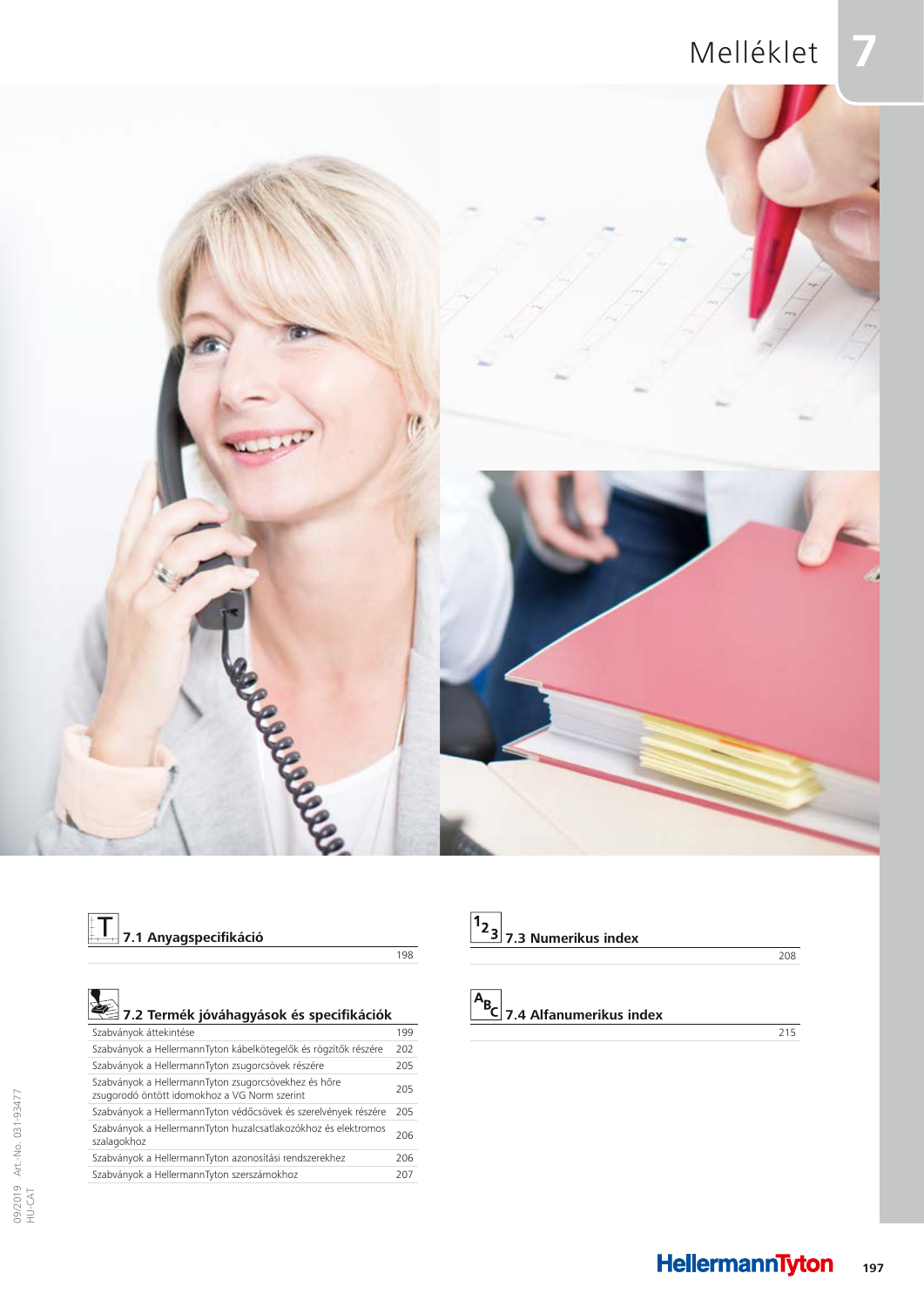

### **Anyagspecifikáció**

| Anyag<br>Parancsikon* | Anyag                                                                          |
|-----------------------|--------------------------------------------------------------------------------|
| 1104                  | Típus 1104, Poliészter (PET), fehér tiszta (WH/CL),                            |
|                       | öntapadó                                                                       |
| 1204                  | Típus 1204, Poliészter (PET)                                                   |
| 1206                  | Típus 1206, Poliészter (PET), fehér (WH)                                       |
| 1209                  | Típus 1209, Vinil (PVC), fehér-átlátszó (WH/CL)                                |
| 1210                  | Típus 1210, Vinil (PVC), fehér fényes (WH)                                     |
| 1211                  | Típus 1211, Vinil (PVC), sárga fényes (YE)                                     |
| 1220                  | 1220-as típus, poliészter (PET), fehér (WH)                                    |
| 1221                  | 1221-es típus, poliészter (PET), ezüst (SR)                                    |
| 1401                  | Típus 1401, Vinil                                                              |
| 270                   | Típus 270, szövetes, sárga (YE)                                                |
| 323                   | 323-as típus, polivinilidén-fluorid, fehér/átl. (WH/CL),<br>sárga/átl. (YE/CL) |
| 880                   | Típus 880, Vinil, sárga matt (YE)                                              |
| ABS                   | Akrilnitril-butadién sztirol (ABS)                                             |
| AL                    | Alumínium (AL)                                                                 |
| CO                    | Pamut (CO)                                                                     |
|                       |                                                                                |
| DIV                   | Különféle (DIV)                                                                |
| E/TFE                 | E/TFE                                                                          |
| EPR                   | Etilén propilén gumi (EPR)                                                     |
| EPR;                  | Etilén propilén gumi (EPR);                                                    |
| IIR                   | Izobutén-Izoprén-gumi (Butil gumi) (IIR)                                       |
| <b>EVA</b>            | Etilén evinil acetát (EVA)                                                     |
| GF                    | Üvegszál (GF)                                                                  |
| IIR                   | Izobutén-Izoprén-gumi (Butil gumi) (IIR)                                       |
| MET                   | Fém (MET)                                                                      |
| MET; PL               | Fém (MET); Műanyag (PL)                                                        |
| PA11                  | Poliamid 11 (PA11)                                                             |
| PA46                  | Poliamid 4.6 (PA46)                                                            |
| PA6                   | Poliamid 6 (PA6)                                                               |
| PA66                  | Poliamid 6.6 (PA66)                                                            |
| PA66; PP              | Poliamid 6.6 (PA66); Polipropilén (PP)                                         |
| PA66GF15              | Poliamid 6.6 üvegszállal megerősített (PA66GF15%)                              |
| PA66HIR(S)            | Polyphenylene Sulfide                                                          |
| PA66HIRHS             | Poliamid 6.6 hőstabilizált (PA66HIRHS)                                         |
| PA66HIRHSUV           | Poliamid 6.6, high impact modified,<br>hőstabil és UV álló (PA66HIRHSUV)       |
| PA66HIRHSUV;          | Poliamid 6.6, high impact modified, hőstabil és                                |
| ST;                   | UV álló (PA66HIRHSUV); Acél (ST);                                              |
| ZN                    | Horganyzott cink (ZN)                                                          |
| PA66HS                | Poliamid 6.6 hőstabil (PA66HS)                                                 |
| PA66HS;               | Poliamid 6.6 hőstabil (PA66HS); Poliamid 6.6                                   |
| PA66HIRHS             | hőstabilizált (PA66HIRHS)                                                      |
| PA66HSW               | Poliamid 6.6 hő és UV álló (PA66HSW)                                           |
| PA66MP                | Poliamid 6.6 fém részekkel (PA66MP)                                            |
| PA66UV                | Poliamid 6.6 UV álló (PA66W)                                                   |
| <b>PA66W</b>          | Poliamid 6.6 UV álló (PA66W)                                                   |
| PA6GF15               | Poliamid 6, üvegszál erősítésű (PA6GF15%)                                      |
| PC                    | Polikarbonát (PC)                                                              |
| PC/ABS                | Akrilnitril-butadién sztirol polikarbonáttal ötvözve                           |
|                       | (PC/ABS)                                                                       |
| PE                    | Polietilén (PE)                                                                |
| PE; SS                | Polietilén (PE); Rozsdamentes acél (SS)                                        |
| PEEK                  | Polietereteketon (PEEK)                                                        |
|                       |                                                                                |

| Anyag        |                                                     |
|--------------|-----------------------------------------------------|
| Parancsikon* | Anyag                                               |
| PET          | Poliészter (PET)                                    |
| PET; TNCU    | Poliészter, halogénmentes (PET); Ónozott réz (SNCU) |
| PL           | Műanyag (PL)                                        |
| PL; GF       | Műanyag (PL), üvegszál erősítésű (GF)               |
| PO-X         | Poliolefin, keresztkötésű (PO-X)                    |
| PP           | Polipropilén (PP)                                   |
| PP; SS       | Polipropilén (PP); Rozsdamentes acél (SS)           |
| <b>PUR</b>   | Poliuretán (PUR)                                    |
| <b>PVC</b>   | Polivinilklorid (PVC)                               |
| SI           | Szilikon (SI)                                       |
| SS           | Rozsdamentes acél (SS)                              |
| SS304        | Rozsdamentes acél Típus SS304 (SS304)               |
| SS316;       | Rozsdamentes acél Típus SS316 (SS316);              |
| SP           | Poliészter (SP)                                     |
| <b>ST</b>    | Acél (ST)                                           |
| <b>TNCU</b>  | Ónozott réz (SNCU)                                  |
| <b>TPE</b>   | Hőre lágyuló Elasztomer (TPE)                       |
| <b>TPU</b>   | Hőre lágyuló Poliuretán (TPU)                       |
|              |                                                     |

**\*EN ISO 1043 Part 1 és ISO 1629 szerint**

| Anyag Parancsikon*         | <b>Szín</b> |
|----------------------------|-------------|
| Fekete                     | (BK)        |
| Piros                      | (RD)        |
| Sárga                      | (YE)        |
| Kék                        | (BU)        |
| Fehér                      | (WH)        |
| Zöld-sárga                 | (GNYE)      |
| Átlátszó                   | (CL)        |
| <b>Zöld</b>                | (GN)        |
| Áttetsző                   | (TT)        |
| Narancs                    | (OG)        |
| Szürke                     | (GY)        |
| Ón színű és fekete         | (TCBK)      |
| Ezüst                      | (SR)        |
| Homokszínű                 | (NA)        |
| Részlegesen átlátszó fehér | (WHCL)      |
| Barna                      | (BN)        |
| Ibolyakék                  | (VT)        |
| Szürke matt                | (MTSR)      |
| Fehér fényes               | (GSWH)      |
| Fényes sárga               | (GSYE)      |
| Matt sárga                 | (MTYE)      |
| Fehér                      | (WH)        |
| Fém                        | (ML)        |
| Fluoreszkáló rózsaszín     | (FLPK)      |
| <b>Bézs</b>                | (BGE)       |
| Különféle                  | (MIX)       |
| Világoskék                 | (LTBU)      |
| *DIN IEC 60757 szerint     |             |

09/2019 Art.-No. 031-93477 09/2019 Art.-No. 031-93477<br>HU-CAT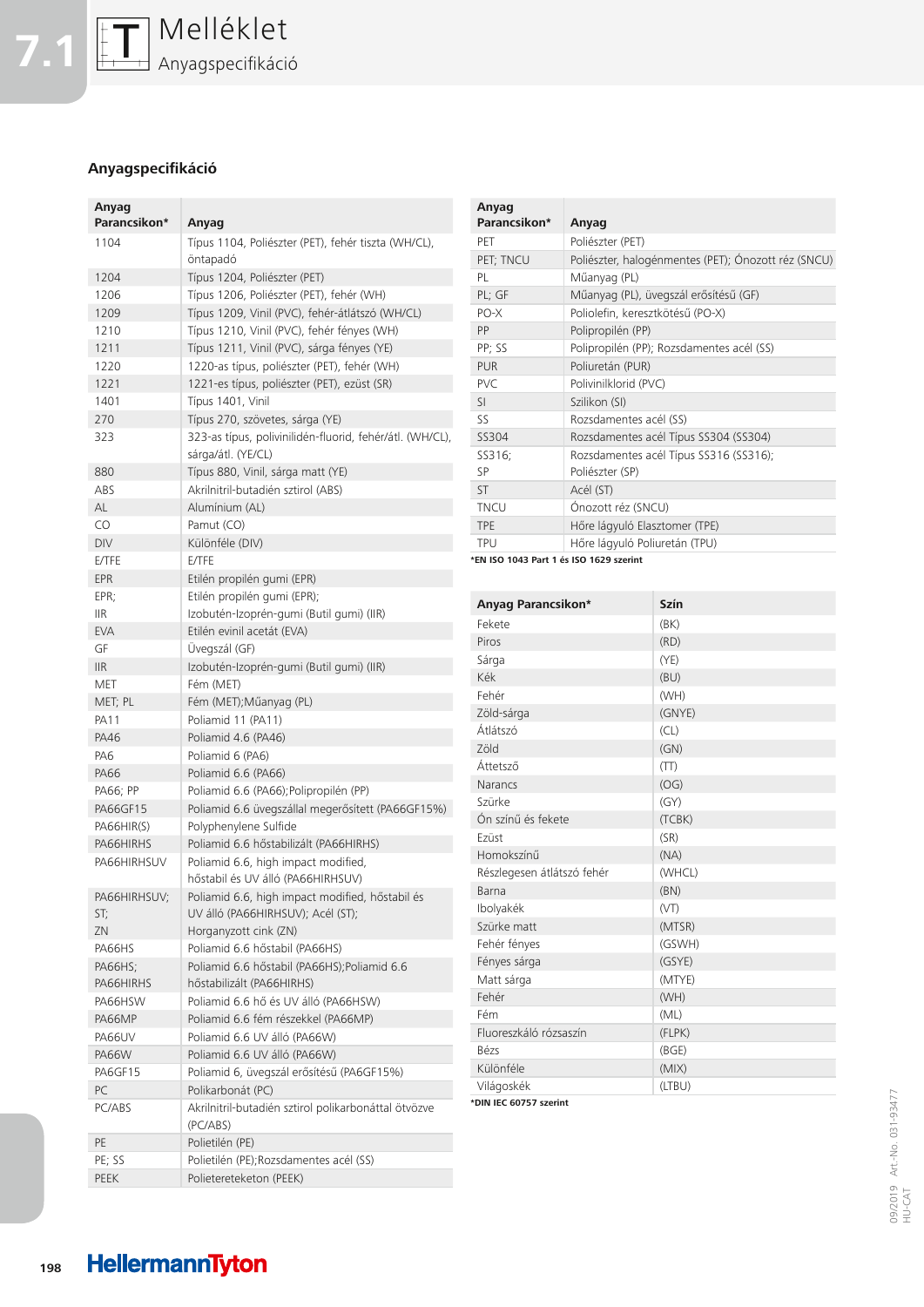

## **Szabványok/Szabvány szervezetek/Hatóságok**

| <b>ABS</b>      | <b>American Bureau of Shipping</b>                                          | <b>USA</b>           | LABS            |
|-----------------|-----------------------------------------------------------------------------|----------------------|-----------------|
| <b>ASN</b>      | <b>AeroSpatiale Normalisation</b>                                           | <b>France</b>        | <b>ASN</b>      |
| <b>ASTM</b>     | <b>ASTM International</b>                                                   | <b>USA</b>           | <b>ASTM</b>     |
| <b>BS</b>       | <b>British Standard</b>                                                     | <b>Great Britain</b> | <b>BS</b>       |
| <b>DAN</b>      | <b>Deutsche Airbus Norm</b>                                                 | <b>Europe</b>        | <b>DAN</b>      |
| <b>DEF STAN</b> | <b>Defence Standard</b>                                                     | <b>Great Britain</b> | <b>DEF STAN</b> |
| <b>FCC</b>      | <b>Federal Communications Commission</b>                                    | <b>USA</b>           | <b>FC</b>       |
| <b>IEC</b>      | <b>International Electrotechnical Commission</b>                            | <b>International</b> | IEC             |
| <b>LEA</b>      | Liste des Equivalences Approuvés                                            | <b>France</b>        | <b>LEA</b>      |
| MIL             | <b>Military Specification</b>                                               | <b>USA</b>           | <b>MIL</b>      |
| <b>MS</b>       | <b>Military Standard</b>                                                    | <b>USA</b>           | $\sqrt{MS}$     |
| <b>NASM</b>     | National Aerospace Standard, Metric                                         | <b>USA</b>           | <b>NASM</b>     |
| <b>NFF</b>      | Norme Française Ferroviaire                                                 | <b>France</b>        | NF F            |
| <b>SAE</b>      | <b>Society of Automotive Engineers</b>                                      | <b>USA</b>           |                 |
| <b>STD</b>      | <b>Standard for Dassault</b>                                                | <b>France</b>        | <b>STD</b>      |
| <b>UNI CEI</b>  | Ente Nazionale Italiano di Unificazione<br>Comitato Elettrotecnico Italiano | Italy                | UNI CEI         |
| VG              | Verteidigungsgerätenorm der Bundeswehr                                      | Germany              | VG              |

**HellermannTyton 199**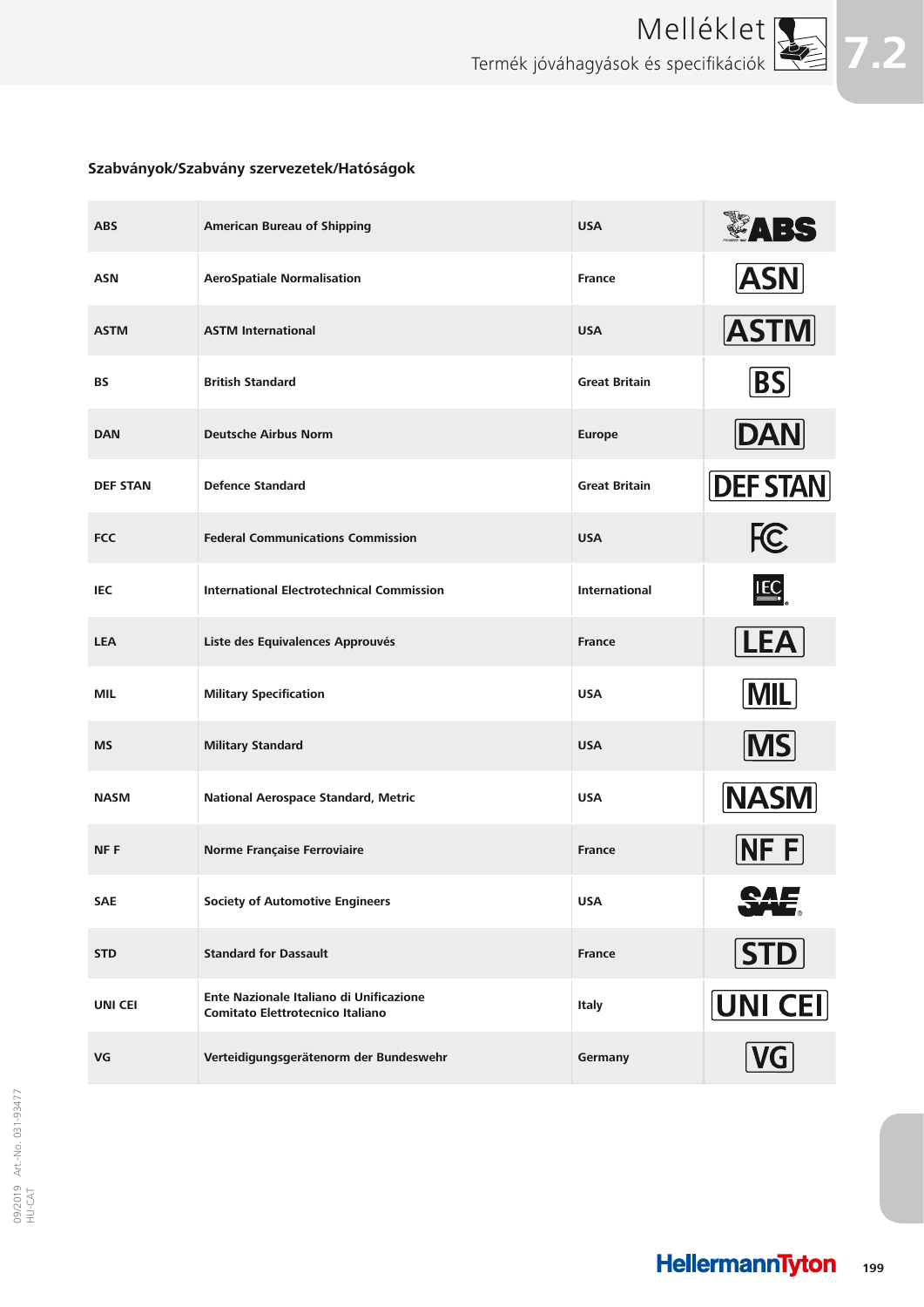

#### **Referenciák**

| <b>NSA</b><br><b>Norm Sud Aviation</b> | France | <b>INSA</b> |
|----------------------------------------|--------|-------------|
|----------------------------------------|--------|-------------|

### **Vizsgáló intézet/Tanúsító vállalat**

| <b>BV</b>        | <b>Bureau Veritas</b>                                       | <b>France</b>        | 0<br><b>BUREAU</b><br>VERITAS           |
|------------------|-------------------------------------------------------------|----------------------|-----------------------------------------|
| <b>CSA</b>       | <b>Canadian Standards Association</b>                       | Canada               | ®                                       |
| <b>DEMKO</b>     | Danske Elektriske Materialekontrol                          | <b>Denmark</b>       | D)                                      |
| <b>DNV</b>       | <b>Det Norske Veritas</b>                                   | <b>Norway</b>        | $\frac{\text{18}}{\text{20}}$           |
| <b>DNVGL</b>     | Det Norske Veritas + Germanischer Lloyd                     | <b>Norway</b>        | <b>DNV·GL</b>                           |
| <b>IMQ</b>       | Certificazione di prodotti                                  | <b>Italy</b>         |                                         |
| <b>FIMKO</b>     | Suomalainen testaus ja sertifiointiyritys                   | <b>Finland</b>       |                                         |
| GL               | Germanischer Lloyd                                          | Germany              | DNV.GL                                  |
| <b>KEMA KEUR</b> | <b>KEMA Quality B.V.</b>                                    | <b>Netherlands</b>   | KENA                                    |
| LR               | Lloyd's Register                                            | <b>Great Britain</b> | R                                       |
| <b>NEMKO</b>     | <b>Norges Elektriske Materiellkontroll</b>                  | <b>Norway</b>        |                                         |
| <b>SEMKO</b>     | Sveriges Elektrisa Materielkontroll                         | Sweden               |                                         |
| <b>UL</b>        | <b>Underwriters Laboratories</b>                            | <b>USA</b>           | $\widehat{\mathbb{R}}$ $\boldsymbol{M}$ |
| UL               | <b>Canadian Underwriters Laboratories</b>                   | Canada               | $\boldsymbol{H}_3$ (i).                 |
| <b>VDE</b>       | Verband der Elektrotechnik, Elektronik, Informationstechnik | Germany              |                                         |

09/2019 Art.-No. 031-93477 09/2019 Art.-No. 031-93477<br>HU-CAT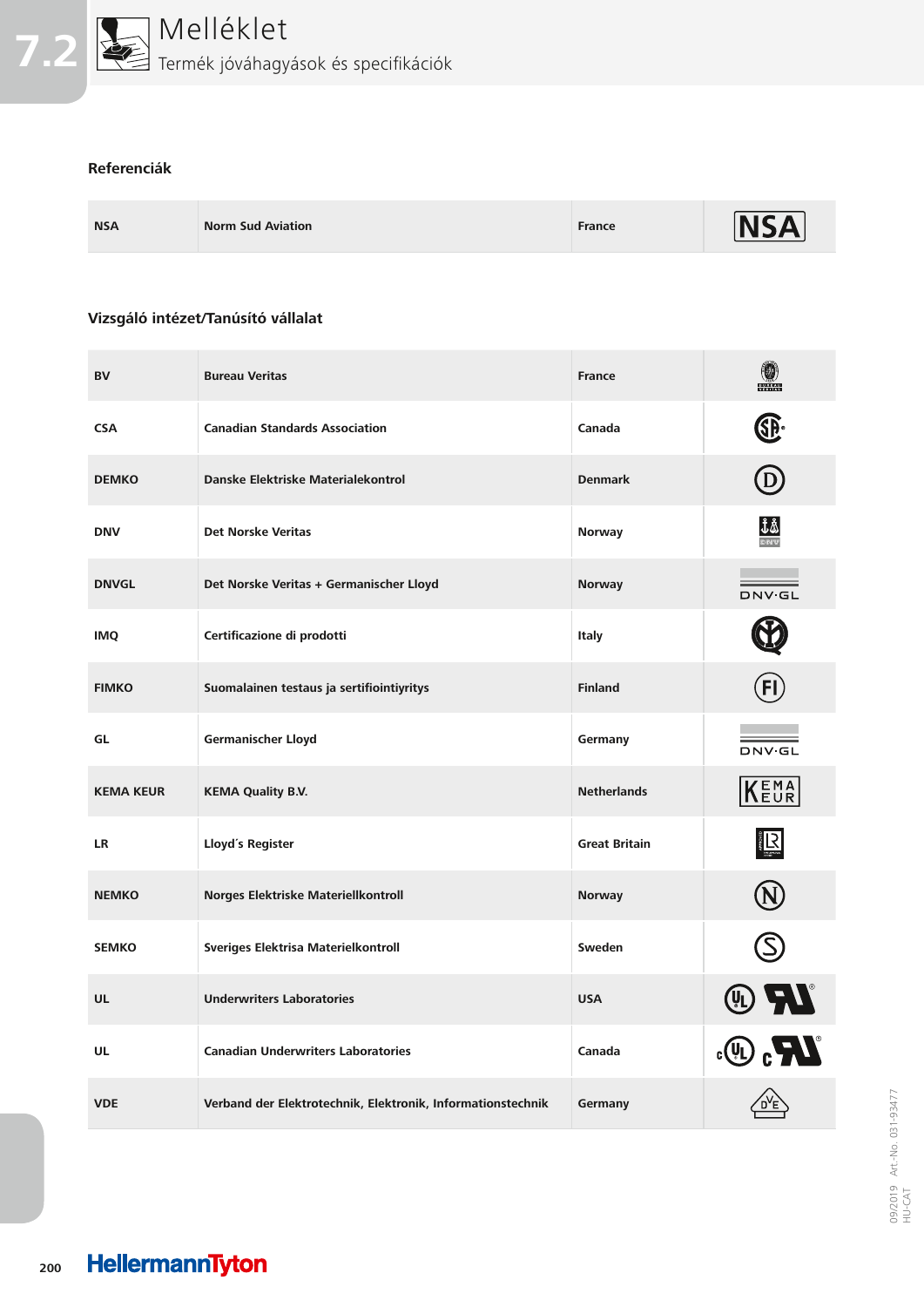

## **Tanúsító jel**

| <b>CE</b>            | Conformité Européenne                                       | <b>Europe</b>  | CE             |
|----------------------|-------------------------------------------------------------|----------------|----------------|
| <b>CEBEC</b>         | Comitée for electrotechnical Belgium European Community     | <b>Belgium</b> | CEBEC          |
| <b>ENEC</b>          | <b>European Norms Electrical Certification</b>              | <b>Europe</b>  |                |
| GS                   | Geprüfte Sicherheit                                         | <b>Europe</b>  |                |
| <b>JAR/FAR</b>       | Joint Aviation Regulations / Federal Aviation Regulations   | Europe, USA    | <b>JAR/FAR</b> |
| JN                   | Particular Specification developed for Eurofighter Program  |                | JN             |
| <b>UL Recognized</b> | <b>Underwriters Laboratories Recognized</b>                 | <b>USA</b>     | <b>FIL</b>     |
| <b>cULus</b>         | <b>Canadian Underwriters Laboratories</b>                   | Canada, USA    |                |
| <b>VDE</b>           | Verband der Elektrotechnik, Elektronik, Informationstechnik | Germany        |                |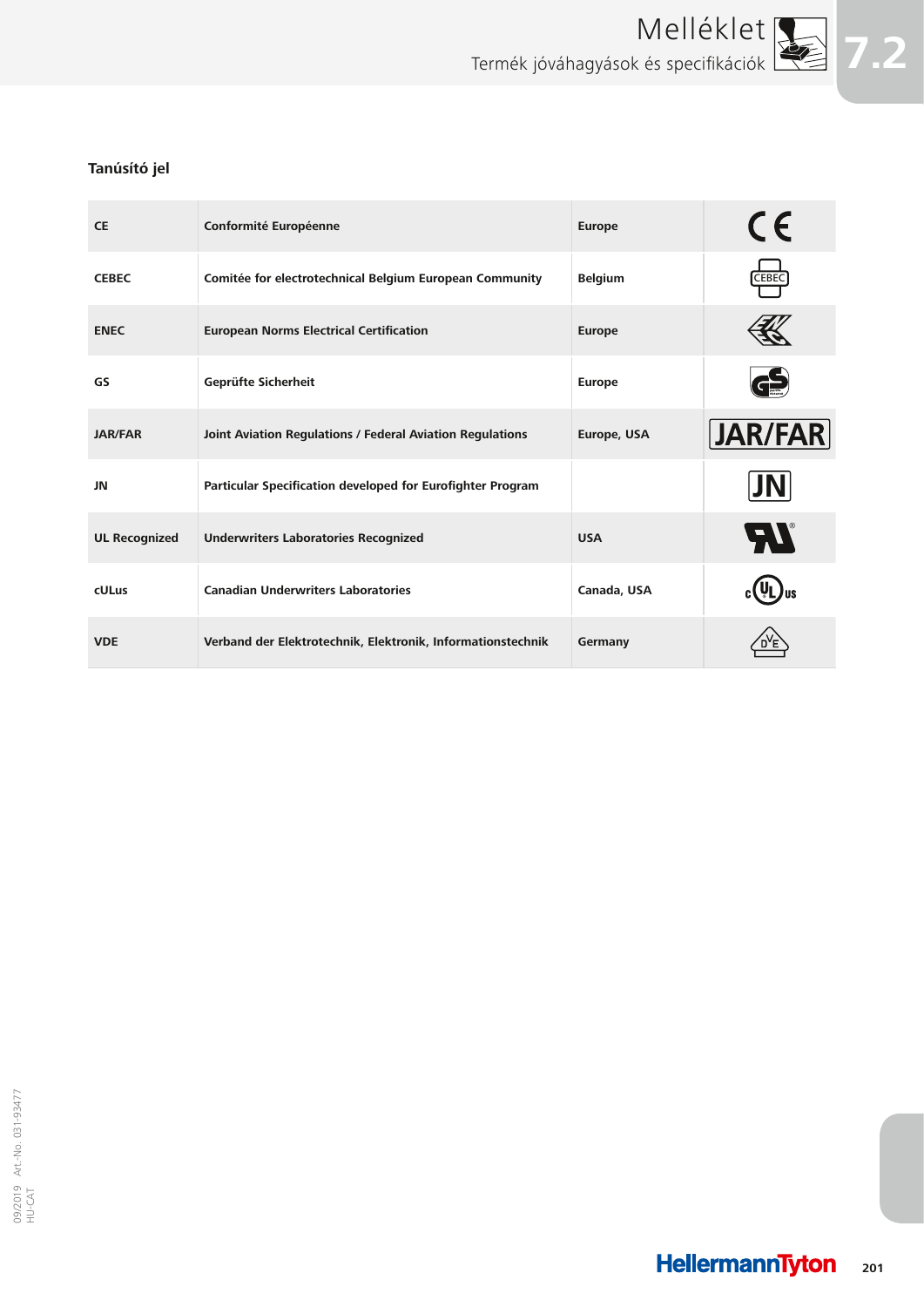

## **Szabványok a HellermannTyton kábelkötegelők és rögzítők részére**

|                   |             |                                                     | <b>UL</b> |                  |           |                                                      | <b>UL</b> |
|-------------------|-------------|-----------------------------------------------------|-----------|------------------|-----------|------------------------------------------------------|-----------|
| Anyag             | <b>Szín</b> | Specifikációk                                       | fájlszám  | Anyag            | Szín      | Specifikációk                                        | fájlszám  |
| CTM3              |             |                                                     |           | <b>Q120R</b>     |           |                                                      |           |
|                   | BK          | UL   ANSI/UL 62275, UL                              |           |                  | BU        | UL   ANSI/UL 62275, UL                               |           |
| <b>PA66</b>       | <b>WH</b>   | ANSI/UL 1565, UL   ANSI/                            | E64139    | PA66             | GN        | ANSI/UL 1565, UL   ANSI/                             | E65344    |
|                   |             | <b>UL 746B</b>                                      |           |                  | <b>RD</b> | <b>UL 746B</b>                                       |           |
| <b>KR6/35</b>     |             |                                                     |           | <b>Q18I</b>      |           |                                                      |           |
| <b>PA66</b>       | NА          | DNV GL   IEC 62275:2006,<br>RATP   NF EN [45545-2]  |           |                  | BU        |                                                      |           |
| PA66UV            | BK          | DNV GL   IEC 62275:2006                             |           | PA66             | GN        | UL   ANSI/UL 62275, UL  <br>ANSI/UL 1565, UL   ANSI/ | E65344    |
| KR6G5             |             |                                                     |           |                  |           | <b>UL 746B</b>                                       |           |
|                   |             | UL   ANSI/UL 1565, UL                               |           |                  | <b>RD</b> |                                                      |           |
| E/TFE             | <b>BU</b>   | <b>ANSI/UL 62275</b>                                | E64962    | Q18L             |           |                                                      |           |
| <b>PA66</b>       | <b>NA</b>   | RATP   NF EN [45545-2]                              |           |                  | BU        |                                                      |           |
| <b>KR8G5</b>      |             |                                                     |           | PA66             | GN        | UL   ANSI/UL 62275, UL  <br>ANSI/UL 1565, UL   ANSI/ | E65344    |
|                   |             | UL   ANSI/UL 1565, UL                               |           |                  | NА        | <b>UL 746B</b>                                       |           |
| E/TFE             | BU          | <b>ANSI/UL 62275</b>                                | E64962    |                  | <b>RD</b> |                                                      |           |
| PA66              | ΝA          | RATP   NF EN [45545-2]                              |           | <b>Q18R</b>      |           |                                                      |           |
| MB <sub>5</sub>   |             |                                                     |           |                  | GN        | UL   ANSI/UL 62275, UL                               |           |
|                   |             | UL   ANSI/UL 62275, UL                              |           | PA66             | NА        | ANSI/UL 1565, UL   ANSI/                             | E65344    |
| <b>PA66</b>       | <b>WH</b>   | ANSI/UL 1565, UL   ANSI/                            | E64139    |                  | <b>RD</b> | <b>UL 746B</b>                                       |           |
|                   |             | <b>UL 746B</b>                                      |           |                  |           |                                                      |           |
| <b>MST200S</b>    |             |                                                     |           | <b>Q30L</b>      |           |                                                      |           |
| SS304             | ML          | DNV   IEC 62275:2006, IEC                           |           |                  | BU        | UL   ANSI/UL 62275, UL                               |           |
|                   |             | 62275                                               |           | PA66             | GN        | ANSI/UL 1565, UL   ANSI/                             | E65344    |
| <b>MST360S</b>    |             |                                                     |           |                  | <b>NA</b> | <b>UL 746B</b>                                       |           |
| SS304             | ML          | DNV   IEC 62275:2006, IEC                           |           |                  | <b>RD</b> | <b>UL   ANSI/UL 62275</b>                            |           |
|                   |             | 62275                                               |           | Q30R             |           |                                                      |           |
| <b>MST500S</b>    |             |                                                     |           |                  | BU        | UL   ANSI/UL 62275, UL                               |           |
| SS304             | <b>ML</b>   | DNV   IEC 62275:2006, IEC<br>62275                  |           | <b>PA66</b>      | GN        | ANSI/UL 1565, UL   ANSI/                             | E65344    |
| <b>MST700S</b>    |             |                                                     |           |                  | <b>RD</b> | <b>UL 746B</b>                                       |           |
|                   |             | DNV   IEC 62275:2006, IEC                           |           | Q50L             |           |                                                      |           |
| SS304             | <b>ML</b>   | 62275                                               |           |                  | <b>BU</b> |                                                      |           |
| <b>NY3256</b>     |             |                                                     |           |                  |           | UL   ANSI/UL 62275, UL                               |           |
| PA66              | <b>NA</b>   | RST LAB   DIN EN [45545-2]                          |           | PA66             | GN        | ANSI/UL 1565, UL   ANSI/                             | E65344    |
| <b>PT220</b>      |             |                                                     |           |                  | ΝA        | <b>UL 746B</b>                                       |           |
|                   |             | DNV GL   EN 62275:2009,                             |           |                  | <b>RD</b> |                                                      |           |
| PEEK              | <b>BGE</b>  | VDE   DIN EN 62275:2016-                            |           | Q50R             |           |                                                      |           |
|                   |             | 01, Lloyd's Register   IEC                          |           |                  |           | UL   ANSI/UL 62275, UL                               |           |
|                   |             | 62275                                               |           | PA66             | NА        | ANSI/UL 1565, UL   ANSI/<br><b>UL 746B</b>           | E65344    |
| PT <sub>2</sub> A |             |                                                     |           | <b>QM20</b>      |           |                                                      |           |
| PEEK              | <b>BGE</b>  | DNV GL   EN 62275:2009,<br>VDE   DIN EN 62275:2010- |           |                  | ΒK        | UL   ANSI/UL 62275, UL                               |           |
|                   |             | 07                                                  |           | PA66             |           | ANSI/UL 1565, UL   ANSI/                             | E65344    |
| Q120I             |             |                                                     |           |                  | <b>NA</b> | <b>UL 746B</b>                                       |           |
|                   | BU          |                                                     |           | Robusto (LPH942) |           |                                                      |           |
|                   | GN          | UL   ANSI/UL 62275, UL                              |           | <b>PA11</b>      | ΒK        | Lloyd's Register   IEC 62275                         |           |
| PA66              |             | ANSI/UL 1565, UL   ANSI/                            | E65344    | Robusto (LPH962) |           |                                                      |           |
|                   | ΝA          | <b>UL 746B</b>                                      |           | <b>PA11</b>      | ΒK        | Lloyd's Register   IEC 62275                         |           |
|                   | <b>RD</b>   |                                                     |           | Robusto (LPH992) |           |                                                      |           |
| Q120M             |             |                                                     |           | <b>PA11</b>      | ΒK        | Lloyd's Register   IEC 62275                         |           |
|                   | BU          |                                                     |           | <b>T120I</b>     |           |                                                      |           |
|                   | GN          | UL   ANSI/UL 62275, UL                              |           |                  |           | DNV GL   IEC 62275:2006,                             |           |
| PA66              | ΝA          | ANSI/UL 1565, UL   ANSI/<br><b>UL 746B</b>          | E65344    | PA66             | ΝA        | Bureau Veritas   IEC 60092                           |           |
|                   | <b>RD</b>   |                                                     |           |                  |           | series                                               |           |
|                   |             |                                                     |           | <b>PA66W</b>     | BK        | DNV GL   IEC 62275:2006                              |           |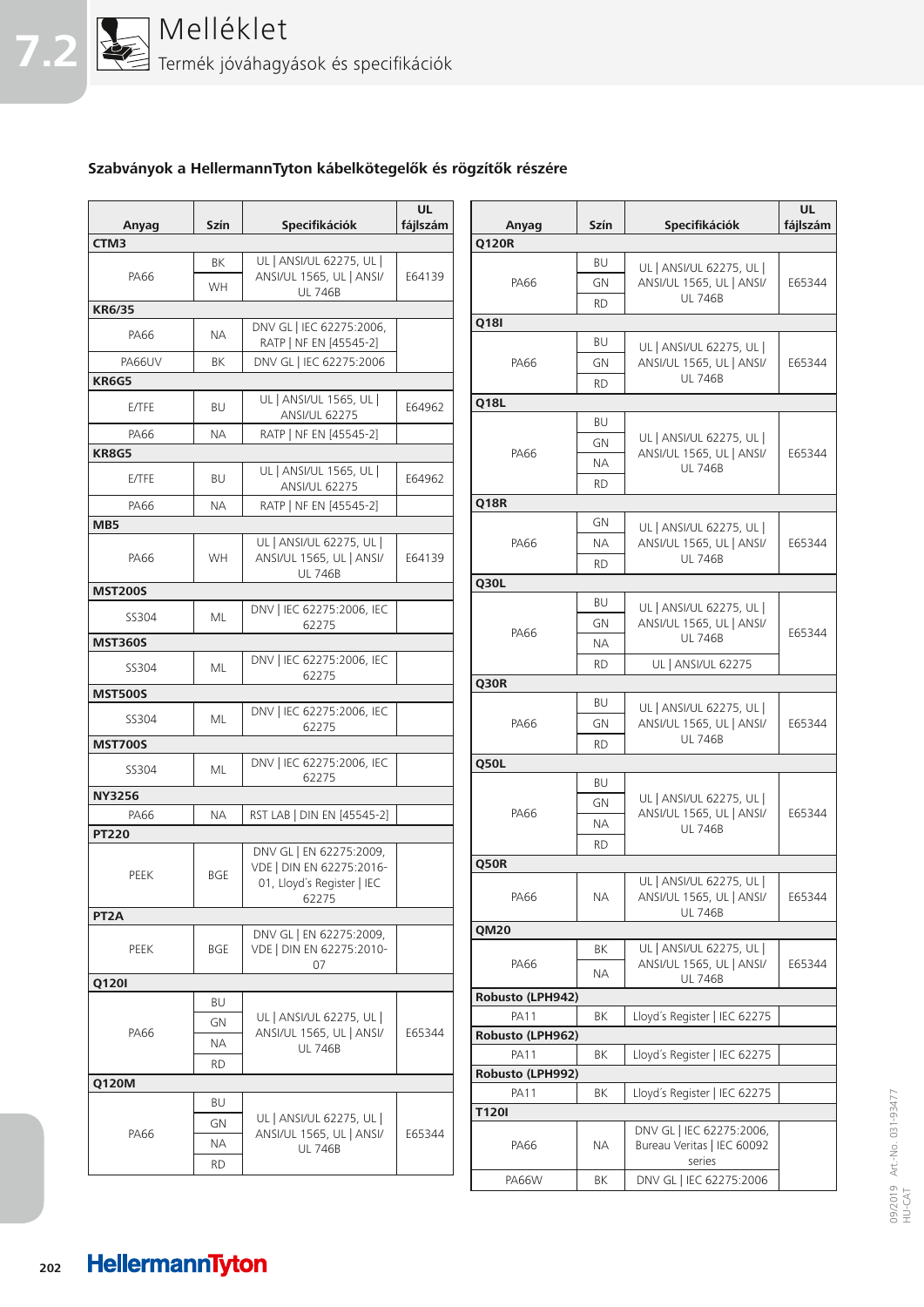

### **Szabványok a HellermannTyton kábelkötegelők és rögzítők részére**

| Anyag                  | Szín            | Specifikációk                                                                                                    | <b>UL</b><br>fájlszám | Anyag                       | Szín      | Specifikációk                                                                                                                            | <b>UL</b><br>fájlszám |
|------------------------|-----------------|------------------------------------------------------------------------------------------------------------------|-----------------------|-----------------------------|-----------|------------------------------------------------------------------------------------------------------------------------------------------|-----------------------|
| <b>T120L</b>           |                 |                                                                                                                  |                       | <b>T18I</b>                 |           |                                                                                                                                          |                       |
| PA66HS<br><b>T120M</b> | ΒK<br><b>NA</b> | Bureau Veritas   IEC 60092<br>series                                                                             |                       | PA66                        | <b>NA</b> | UL   ANSI/UL 62275, UL  <br>ANSI/UL 1565, UL   ANSI/<br>UL 746B, DNV GL   IEC                                                            |                       |
| PA66                   | <b>NA</b>       | DNV GL   IEC 62275:2006,<br>UL   ANSI/UL 62275, UL  <br>ANSI/UL 1565, UL   ANSI/UL<br>746B, Bureau Veritas   IEC |                       |                             | BK        | 62275:2006<br>UL   ANSI/UL 62275, UL  <br>ANSI/UL 1565, UL   ANSI/<br><b>UL 746B</b>                                                     | E85319                |
| <b>PA66W</b>           | ΒK              | 60092 series<br>UL   ANSI/UL 62275, UL  <br>ANSI/UL 1565, UL   ANSI/<br><b>UL 746B</b>                           | E64963                | PA66HS                      | <b>NA</b> | DNV GL   IEC 62275:2006,<br>UL   ANSI/UL 62275, UL  <br>ANSI/UL 1565, UL   ANSI/<br><b>UL 746B</b>                                       |                       |
| <b>T120R</b>           |                 | UL   ANSI/UL 62275, UL                                                                                           |                       | PA66W                       | ΒK        | UL   ANSI/UL 62275, UL  <br>ANSI/UL 1565, DNV GL   IEC<br>62275:2006                                                                     |                       |
| E/TFE                  | BU              | ANSI/UL 1565, UL   ANSI/<br><b>UL 746B</b>                                                                       | E193818               | <b>T18L</b>                 |           |                                                                                                                                          |                       |
| T120R(E)               | GN              | Bureau Veritas   IEC 60092<br>series                                                                             |                       | PA66                        | NА        | UL   ANSI/UL 1565, UL  <br>ANSI/UL 62275, UL   ANSI/<br>UL 746B, DNV GL   IEC<br>62275:2006                                              | E85319                |
| PA66                   | NА              | DNV GL   IEC 62275:2006,<br>Bureau Veritas   IEC 60092<br>series                                                 | PA66HS                |                             | BK<br>NА  | UL   ANSI/UL 62275, UL  <br>ANSI/UL 1565, UL   ANSI/<br><b>UL 746B</b>                                                                   |                       |
|                        | <b>RD</b>       | DNV   IEC 62275:2006,<br>Bureau Veritas   IEC 60092<br>series                                                    |                       | <b>PA66W</b><br><b>T18R</b> | BK        | DNV GL   IEC 62275:2006                                                                                                                  |                       |
| <b>PA66W</b>           | BK              | DNV GL   IEC 62275:2006,<br>UL   ANSI/UL 62275, UL  <br>ANSI/UL 1565, UL   ANSI/UL                               | E64963                | E/TFE                       | <b>BU</b> | UL   ANSI/UL 1565, UL  <br>ANSI/UL 62275, DNV GL  <br>IEC 62275:2006                                                                     | E64962                |
|                        |                 | 746B, Bureau Veritas   IEC<br>60092 series                                                                       |                       |                             |           | UL   ANSI/UL 62275, UL  <br>ANSI/UL 1565, UL   ANSI/<br><b>UL 746B</b>                                                                   |                       |
| <b>T150M</b><br>PA66   | <b>NA</b>       | UL   ANSI/UL 746B, UL  <br>ANSI/UL 1565, UL   ANSI/<br>UL 62275                                                  | E64139                |                             | GN        | UL   ANSI/UL 62275, UL  <br>ANSI/UL 1565, UL   ANSI/<br>UL 746B, DNV GL   IEC                                                            |                       |
| <b>T150R</b>           |                 |                                                                                                                  |                       | PA66                        |           | 62275:2006                                                                                                                               |                       |
| PA66                   | <b>NA</b>       | UL   ANSI/UL 746B, UL  <br>ANSI/UL 1565, UL   ANSI/<br>UL 62275                                                  | E85319                |                             | NА        | UL   ANSI/UL 746B, UL  <br>ANSI/UL 1565, UL   ANSI/<br>UL 62275, DNV GL   IEC<br>62275:2006                                              |                       |
| T150R(H)               |                 |                                                                                                                  |                       |                             | <b>RD</b> | UL   ANSI/UL 62275, UL                                                                                                                   |                       |
|                        | BU              | UL   ANSI/UL 62275, UL                                                                                           |                       |                             | YE        | ANSI/UL 1565, UL   ANSI/                                                                                                                 | E85319                |
| PA66                   | <b>RD</b>       | ANSI/UL 1565, UL   ANSI/<br><b>UL 746B</b>                                                                       |                       |                             | ΒK        | UL 746B, DNV GL   IEC<br>62275:2006                                                                                                      |                       |
| <b>PA66W</b>           | ΥE<br>BK        | DNV GL   IEC 62275:2006,<br>UL   ANSI/UL 62275, UL  <br>ANSI/UL 1565, UL   ANSI/<br><b>UL 746B</b>               | E85319                | PA66HS                      | NА        | STD78750, Bundesamt für<br>Wehrtechnik   VG 95387<br>Part 2 Edition: 2008-12,<br>Bundesamt für Wehrtechnik<br>  VG 95387 Part 4 Edition: |                       |
|                        |                 | 2019. szeptember. Gondosan ellenőriztük a                                                                        |                       | PA66W                       | ΒK        | 2008-12, UL   ANSI/UL<br>62275, UL   ANSI/UL 1565,<br>UL   ANSI/UL 746B<br>UL   ANSI/UL 62275, DNV                                       |                       |

**2019. szeptember. Gondosan ellenőriztük a**  П **katalógus oldalain található összes információt. Ennek ellenére az adatok időközben megváltozhatnak. Következésképpen nem garantáljuk, hogy az információk minden esetben naprakészek, teljesek és helyesek. További részletekért és a legfrissebb információért kérjük, keresse fel weboldalunkat.**

09/2019 Art.-No. 031-93477

GL | IEC 62275:2006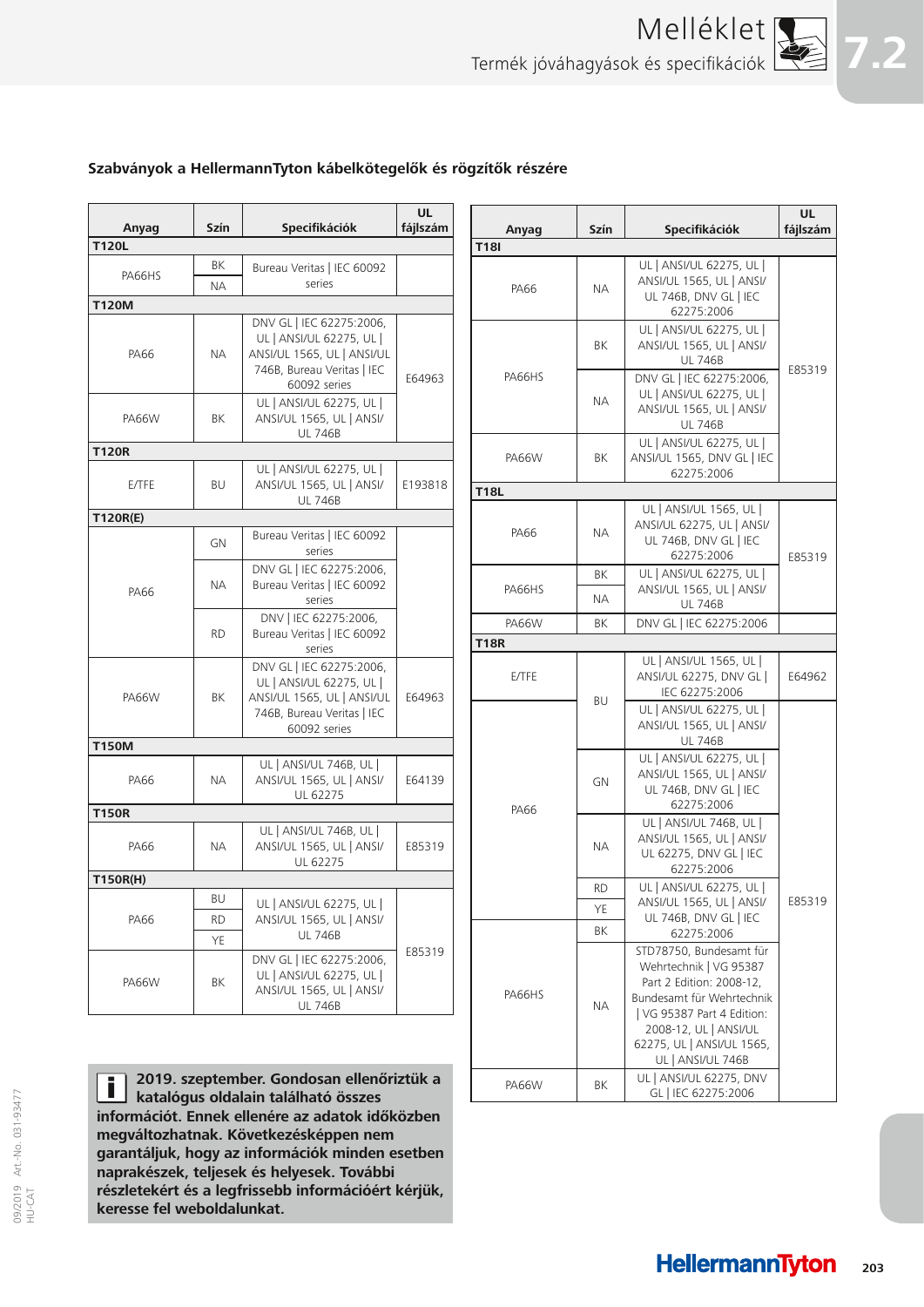

## **Szabványok a HellermannTyton kábelkötegelők és rögzítők részére**

| Anyag        | Szín      | <b>Specifikációk</b>                                                                                                                                                                                             | <b>UL</b><br>fájlszám | Anyag        | Szín            | <b>Specifikációk</b>                                                  | <b>UL</b><br>fájlszám |
|--------------|-----------|------------------------------------------------------------------------------------------------------------------------------------------------------------------------------------------------------------------|-----------------------|--------------|-----------------|-----------------------------------------------------------------------|-----------------------|
| <b>T30L</b>  |           |                                                                                                                                                                                                                  |                       | <b>T50L</b>  |                 |                                                                       |                       |
| <b>PA66</b>  | <b>NA</b> | DNV GL   IEC 62275:2006                                                                                                                                                                                          |                       | E/TFE        | BU              | UL   ANSI/UL 1565, UL  <br><b>ANSI/UL 62275</b>                       | E64962                |
|              | ΒK        | UL   ANSI/UL 62275, UL  <br>ANSI/UL 1565, UL   ANSI/<br><b>UL 746B</b>                                                                                                                                           | E85319                |              | GN              | Bureau Veritas   IEC 60092                                            |                       |
| PA66HS       | <b>NA</b> | UL   ANSI/UL 62275, UL  <br>ANSI/UL 1565, UL   ANSI/UL<br>746B, Bureau Veritas   IEC<br>60092 series                                                                                                             | E64963                | PA66         | <b>RD</b><br>YE | series<br>Bundesamt für Wehrtechnik                                   |                       |
| <b>PA66W</b> | BK        | DNV GL   IEC 62275:2006                                                                                                                                                                                          |                       |              |                 | I VG 95387 Part 4 Edition:                                            |                       |
| <b>T30LL</b> |           |                                                                                                                                                                                                                  |                       |              | BK              | 2008-12, UL   ANSI/UL                                                 | E85319                |
| PA66         | <b>NA</b> | Bureau Veritas   IEC 60092<br>series                                                                                                                                                                             |                       | PA66HS       |                 | 62275, UL   ANSI/UL 1565,<br>UL   ANSI/UL 746B<br>UL   ANSI/UL 62275, |                       |
| <b>PA66W</b> | BK        | DNV GL   IEC 62275:2006                                                                                                                                                                                          |                       |              |                 | UL   ANSI/UL 1565, UL                                                 |                       |
| <b>T30R</b>  |           |                                                                                                                                                                                                                  |                       |              | NА              | ANSI/UL 746B, DNV   IEC                                               | E64963                |
| E/TFE        | <b>BU</b> | UL   ANSI/UL 1565, UL  <br><b>ANSI/UL 62275</b>                                                                                                                                                                  | E64962                |              |                 | 62275:2006, Bureau Veritas<br>IEC 60092 series                        |                       |
|              |           | Bureau Veritas   IEC 60092                                                                                                                                                                                       |                       | <b>T50M</b>  |                 |                                                                       |                       |
|              | <b>GN</b> | series<br>UL   ANSI/UL 62275, UL                                                                                                                                                                                 |                       | PA66         | NА              | DNV   IEC 62275:2006,<br>Bureau Veritas   IEC 60092                   |                       |
| PA66         | ΝA        | ANSI/UL 1565, UL   ANSI/<br><b>UL 746B</b>                                                                                                                                                                       | E85319                | <b>PA66W</b> | ΒK              | series<br>DNV GL   IEC 62275:2006                                     |                       |
|              | <b>RD</b> |                                                                                                                                                                                                                  |                       | <b>T50R</b>  |                 |                                                                       |                       |
|              | YE        | Bureau Veritas   IEC 60092<br>series                                                                                                                                                                             |                       | E/TFE        | BU              | UL   ANSI/UL 1565, UL  <br><b>ANSI/UL 62275</b>                       | E64962                |
|              | BK        | STD78750, Bundesamt für                                                                                                                                                                                          |                       | PA66         | <b>RD</b><br>YE | Bureau Veritas   IEC 60092<br>series                                  |                       |
|              |           | Wehrtechnik   VG 95387<br>Part 4 Edition: 2008-12,                                                                                                                                                               |                       | <b>T50S</b>  |                 |                                                                       |                       |
| PA66HS       | <b>NA</b> | Bundesamt für Wehrtechnik<br>  VG 95387 Part 2 Edition:<br>2008-12, UL   ANSI/UL                                                                                                                                 | E85319                | PA66         | <b>NA</b>       | DNV GL   IEC 62275:2006,<br>Bureau Veritas   IEC 60092<br>series      |                       |
|              |           | 62275, UL   ANSI/UL 1565,                                                                                                                                                                                        |                       | <b>PA66W</b> | ΒK              | DNV GL   IEC 62275:2006                                               |                       |
|              |           | UL   ANSI/UL 746B                                                                                                                                                                                                |                       | <b>T80L</b>  |                 |                                                                       |                       |
| <b>T50I</b>  | ΒK        | UL   ANSI/UL 62275, UL  <br>ANSI/UL 1565, UL   ANSI/UL                                                                                                                                                           | E85319                | PA66HS       | ΒK              | Bundesamt für Wehrtechnik<br>  VG 95387 Part 4 Edition:<br>2008-12    |                       |
|              |           | 746B, Bureau Veritas   IEC<br>60092 series<br>Bureau Veritas   IEC 60092                                                                                                                                         |                       |              | NА              | STD78750, Bundesamt für<br>Wehrtechnik   VG 95387                     |                       |
| PA66HS       | NА        | series, UL   CAN/CSA-C22.2<br>no. 62275, UL   CAN/<br>CSA-C22.2 no. 18.5, UL<br>  ANSI/UL 62275, UL  <br>ANSI/UL 1565, UL   ANSI/<br>UL 746B, Bundesamt für<br>Wehrtechnik   VG 95387<br>Part 4 Edition: 2008-12 | E64963                |              |                 | Part 4 Edition: 2008-12                                               |                       |

09/2019 Art.-No. 031-93477 09/2019 Art.-No. 031-93477<br>HU-CAT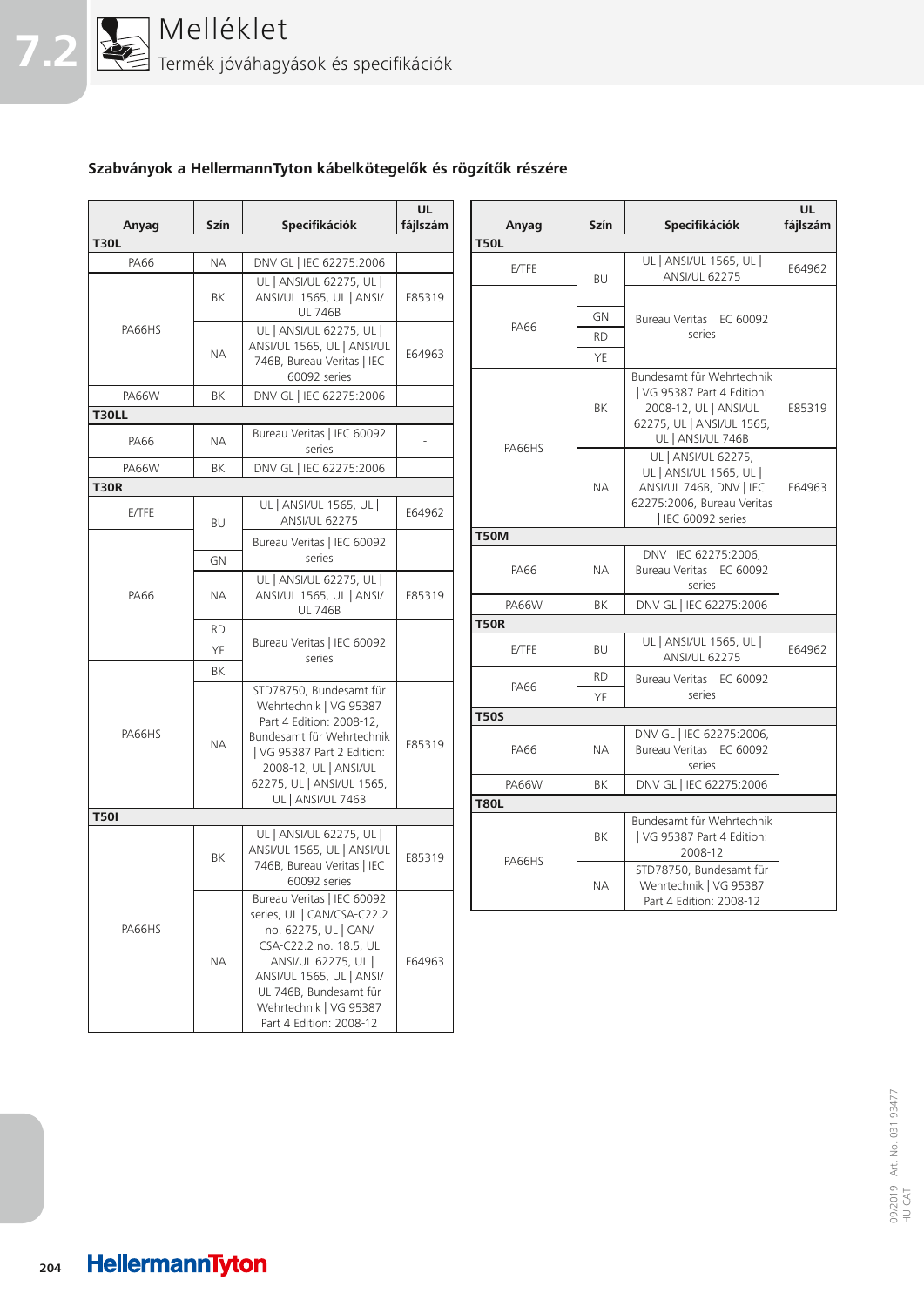

#### **Szabványok a HellermannTyton szigetelő termékek részére**

| <b>TÍPUS</b>                        | <b>Specifikációk</b>                                                                                                          |  |  |
|-------------------------------------|-------------------------------------------------------------------------------------------------------------------------------|--|--|
| $HIS-3$                             | CSA   C22.2 no. 198.1-06, SAE - AMS - DTL-23053/5 Class 1 and 3, SAE - AMS - DTL-23053/5 Class 2 (clear),<br>UL   ANSI/UL 224 |  |  |
| HIS-A                               | CSA, CSA   C22.2 no. 198.1-06, SAE - AMS - DTL-23053/4, UL   ANSI/UL 224, UL   CSA-C22.1, UL  <br>CSA-C22.2 No.198.1          |  |  |
| ShrinKit 321-A                      | SAE - AMS - DTL-23053/4 Class 3 (except clear)                                                                                |  |  |
| <b>ShrinKit 321-A Basic</b>         |                                                                                                                               |  |  |
| <b>ShrinKit 321 Basic</b>           | SAE - AMS - DTL-23053/5 Class 1                                                                                               |  |  |
| <b>ShrinKit 321 Universal</b>       | SAE - AMS - DTL-23053/5 Class 1 (colours), SAE - AMS - DTL-23053/5 Class 2 (clear)                                            |  |  |
| <b>ShrinKit 321 Universal Basic</b> | SAE - AMS - DTL-23053/5 Class 1                                                                                               |  |  |
| TCN <sub>20</sub>                   | CSA, CSA   C22.2 no. 198.1-06, UL   ANSI/UL 224, UL 224 125 °C 600V VW-1                                                      |  |  |
| <b>TF21</b>                         | CSA   C22.2 no. 198.1-99, JAR/FAR 25.853, RATP   NF F 00-608:1995, SAE - AMS - DTL-23053/5 Class 1, UL  <br>ANSI/UL 224       |  |  |
| <b>TF24</b>                         | DEF STAN 59-97 Type 2B, SAE - AMS - DTL-23053/5 Class 2, VDE   VG 95343-5:2006-06                                             |  |  |
| <b>TF31</b>                         | CSA   CSA-C22.2 No.198.1-99, UL   ANSI/UL 224                                                                                 |  |  |
| <b>TREDUX</b>                       | CSA   C22.2 no. 198.1-06, SAE - AMS - DTL-23053/5 Class 1 and 3, SAE - AMS - DTL-23053/5 Class 2 (clear),<br>UL   ANSI/UL 224 |  |  |
| <b>TA32</b>                         | CSA   C22.2 no. 198.1-99, SAE - AMS - DTL-23053/4 Class 3, UL   ANSI/UL 224                                                   |  |  |

A specifikációk csak egyes cikkszámokra vonatkoznak. További információkat kérjen az ügyfélszolgálatunktól.

#### **Szabványok a HellermannTyton zsugorcsövekhez és hőre zsugorodó öntött idomokhoz a VG Norm 95343 szerint**

| Megnevezés VG Szabvány<br>szerint | <b>TÍPUS</b>    |
|-----------------------------------|-----------------|
| VG 95343 T05 B 001 M              | TF24-1.2/0.6    |
| VG 95343 T05 B 002 M              | TF24-1.6/0.8    |
| VG 95343 T05 B 003 M              | TF24-2.4/1.2    |
| VG 95343 T05 B 004 M              | TF24-3.2/1.6    |
| VG 95343 T05 B 005 M              | TF24-4.8/2.4    |
| VG 95343 T05 B 006 M              | TF24-6.4/3.2    |
| VG 95343 T05 B 007 M              | TF24-9.5/4.8    |
| VG 95343 T05 B 008 M              | TF24-12.7/6.4   |
| VG 95343 T05 B 009 M              | TF24-19.1/9.5   |
| VG 95343 T05 B 010 M              | TF24-25.4/12.7  |
| VG 95343 T05 B 011 M              | TF24-38.1/19.1  |
| VG 95343 T05 B 012 M              | TF24-50.8/25.4  |
| VG 95343 T05 B 013 M              | TF24-76.2/38.1  |
| VG 95343 T05 B 014 M              | TF24-101.6/50.8 |

**2019. szeptember. Gondosan ellenőriztük a**  j. **katalógus oldalain található összes információt. Ennek ellenére az adatok időközben megváltozhatnak. Következésképpen nem garantáljuk, hogy az információk minden esetben naprakészek, teljesek és helyesek. További részletekért és a legfrissebb információért kérjük, keresse fel weboldalunkat.**

#### **Szabványok a HellermannTyton védőcsövek és szerelvények részére**

| <b>TÍPUS</b>                     | Specifikációk                                             | UL fájlszám |
|----------------------------------|-----------------------------------------------------------|-------------|
| <b>HG-SW Standard Weight PA6</b> | Lloyd's Register   BS EN 61386-23:2004, UL   ANSI/UL 1695 | E325250     |
| Helawrap HWPP 25 m               |                                                           |             |
| Helawrap HWPP 2 m                | EDAG   ECE R 118-03 Abschnitt 6, 2017-06                  |             |
| <b>Twist-In Standard</b>         |                                                           | E197993     |
| <b>Twist-In Distripack</b>       | UL   UL 1441                                              |             |
| T1-E, T1-EF Wiring ducts         | UL   ANSI/UL 1565, UL   ANSI/UL 62275, UL   ANSI/UL 746B  | E357929     |
| T1, T1-F Wiring Ducts            |                                                           |             |

A specifikációk csak egyes cikkszámokra vonatkoznak. További információkat kérjen az ügyfélszolgálatunktól.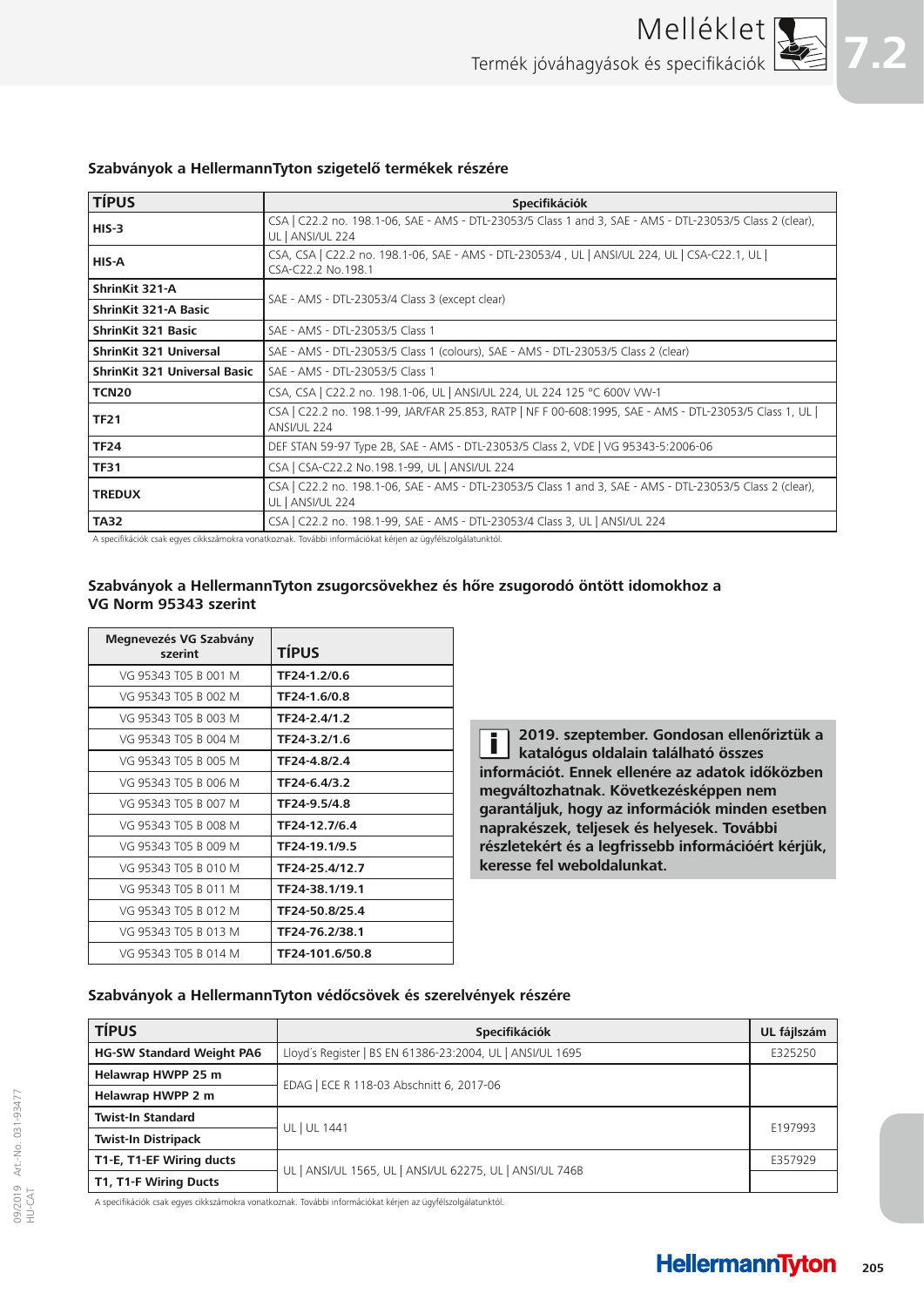

#### **Szabványok a HellermannTyton huzalcsatlakozókhoz és elektromos szalagokhoz**

| <b>TERMÉK</b><br><b>CÍMSOR 2</b> | <b>TÍPUS</b>                   | <b>Specifikációk</b>                                                                                                                                                                                                                  |  |  |
|----------------------------------|--------------------------------|---------------------------------------------------------------------------------------------------------------------------------------------------------------------------------------------------------------------------------------|--|--|
|                                  | $HCR-2$                        | OVE   EN 60998-2-2:2005-05-01, OVE   EN 60998-1:2005-05-01, CE   2014/35/EU                                                                                                                                                           |  |  |
| HelaCon<br>Kioldható             | $HCR-3$                        | OVE   EN 60998-2-2:2005-05-01, OVE   EN 60998-1:2005-05-01, CE   2014/35/EU,<br>UL   UL 486C, UL   CSA C22.2 No. 188-13                                                                                                               |  |  |
|                                  | $HCR-5$                        |                                                                                                                                                                                                                                       |  |  |
| <b>HelaCon Lux</b>               | <b>HECL-1/1</b>                | FIMKO, ENEC, VDE   DIN EN 60998-2-2:2005-03, cULus, KEMA-KEUR   EN 60998-2-<br>2:1993, CEBEC                                                                                                                                          |  |  |
|                                  | <b>HECL-2/1</b>                | VDE   DIN EN 60998-2-2:2005-03, KEMA-KEUR   EN 60998-2-2:1993, FIMKO, ENEC,<br>cULus, CEBEC                                                                                                                                           |  |  |
|                                  | HCPM-2                         |                                                                                                                                                                                                                                       |  |  |
|                                  | HCPM-3                         |                                                                                                                                                                                                                                       |  |  |
|                                  | HCPM-4                         | Intertek Semko   EN 60998-2-2:2004, NEMKO AS   EN 60998-2-2:2004, SGS Fimko Ltd  <br>EN 60998-2-2:2004, ENEC, UL   ANSI/UL 486-C, UL   ANSI/UL 486-B, UL   ANSI/UL 486-A,<br>cULus, SGS Fimko Ltd   EN 60998-2-2:201, CE   2006/65/EC |  |  |
| <b>HelaCon</b>                   | HCPM-5                         |                                                                                                                                                                                                                                       |  |  |
| <b>Plus Mini</b>                 | HCPM-6                         |                                                                                                                                                                                                                                       |  |  |
|                                  | HCPM-8                         |                                                                                                                                                                                                                                       |  |  |
|                                  | <b>HCPM Variobox 350</b>       | Intertek Semko   EN 60998-2-2:2004, NEMKO AS   EN 60998-2-2:2004, SGS Fimko Ltd  <br>EN 60998-2-2:2004, ENEC, CE   2006/65/EC                                                                                                         |  |  |
| <b>HelaTape</b>                  | HTAPE-FLEX2000+19x20           | UL   UL 510                                                                                                                                                                                                                           |  |  |
| <b>Flex</b>                      | HTAPE-FLEX2000+38x20           |                                                                                                                                                                                                                                       |  |  |
|                                  | HTAPE-FLEX1000+ 19x20          |                                                                                                                                                                                                                                       |  |  |
|                                  | HTAPE-FLEX1000+ 19x20 PACK     |                                                                                                                                                                                                                                       |  |  |
| <b>HelaTape</b>                  | HTAPE-FLEX1000+ 19x33          | VDE   IEC 60454-3-1-7/F-PVCP/90, UL   UL 510                                                                                                                                                                                          |  |  |
| Flex 1000+                       | HTAPE-FLEX1000+ 19x6           |                                                                                                                                                                                                                                       |  |  |
|                                  | HTAPE-FLEX1000+ 50x33          |                                                                                                                                                                                                                                       |  |  |
|                                  | <b>HTAPE-FLEX1000+ C 19x20</b> |                                                                                                                                                                                                                                       |  |  |
| HelaTape                         | HTAPE-FLEX15-15x10             | VDE   IEC 60454-3-1-6/F-PVCP/90                                                                                                                                                                                                       |  |  |
| Flex 15                          | HTAPE-FLEX15-15x25             | VDE   IEC 60454-3-1-7/F-PVCP/90                                                                                                                                                                                                       |  |  |

#### **Szabványok a HellermannTyton azonosítási rendszerekhez**

| <b>TÍPUS</b>                           | Specifikációk                                                                                                                                                                                                                                                                                                                                                                                          |
|----------------------------------------|--------------------------------------------------------------------------------------------------------------------------------------------------------------------------------------------------------------------------------------------------------------------------------------------------------------------------------------------------------------------------------------------------------|
| 3:1 TCGT                               | CSA   C22.2 no. 198.1-99                                                                                                                                                                                                                                                                                                                                                                               |
| 3:1 TULT DS                            | MIL-STD-202G Method 215K, UL   ANSI/UL 224                                                                                                                                                                                                                                                                                                                                                             |
| <b>CRADLE RFID TPU</b>                 | CE   Article 41 of Directive 2014/34/EU, FTZÚ   EN 50303:2000, FTZÚ   EN 60079-0:2012, FTZÚ   EN 60079-11:2012                                                                                                                                                                                                                                                                                         |
| <b>HEXTAG RFID PA66</b>                | CE   Article 41 of Directive 2014/34/EU, FTZÚ   EN 60079-0:2012, FTZÚ   EN 60079-11:2012                                                                                                                                                                                                                                                                                                               |
| Hőátviteli Szalagok<br>Ragasztó Címkék | UL   ANSI/UL 969                                                                                                                                                                                                                                                                                                                                                                                       |
| <b>IT Kötegelők</b>                    | CAGE Code 53421, UL   ANSI/UL 1565, UL   ANSI/UL 62275, UL   ANSI/UL 746B, UL   CAN/CSA-C22.2 no. 62275                                                                                                                                                                                                                                                                                                |
| RFID Nylon Kötegelők                   | CE   Article 41 of Directive 2014/34/EU, FTZÚ   EN 50303:2000, FTZÚ   EN 60079-0:2012, FTZÚ   EN 60079-11:2012                                                                                                                                                                                                                                                                                         |
| TT4030 Nyomtató                        | CE   2011/65/EU, CE   2014/35/EU, iLab   CE 2014/35/EU, iLab   DIN EN 55032:2012-12, iLab   DIN EN 55032:2016-<br>02, iLab   DIN EN 55032 Berichtigung 1:2013-04, iLab   DIN EN 61000-6-2:2006-03, iLab   DIN EN 61000-6-2<br>Berichtigung 1:2011-06, iLab   EN 61000-3-2, iLab   EN 61000-6-2, iLab   IEC 60950-1 (ed.2), iLab   IEC 60950-1<br>(ed.2);am1, iLab   IEC 60950-1 (ed.2);am <sup>2</sup> |
| <b>TT430 Accessories</b>               | <b>CEN</b>                                                                                                                                                                                                                                                                                                                                                                                             |
| <b>TT431 Printer</b>                   | CE   2014/35/EU, iLab   DIN EN 55024:2011-09, iLab   DIN EN 55024:2016-05, iLab   DIN EN 55032:2012-12, iLab  <br>DIN EN 55032:2016-02, iLab   DIN EN 55032 Berichtigung 1:2013-04, iLab   DIN EN 61000-6-2:2006-03, iLab   DIN<br>EN 61000-6-2 Berichtigung 1:2011-06, iLab   EN 55024:2011-09, iLab   EN 61000-6-2, iLab   FCC eCFR 47 FCC part<br>15 - subpart B, limit class A                     |
| <b>WIC Kiegészítők</b>                 | EN 60062, IEC 304                                                                                                                                                                                                                                                                                                                                                                                      |

A specifikációk csak egyes cikkszámokra vonatkoznak. További információkat kérjen az ügyfélszolgálatunktól.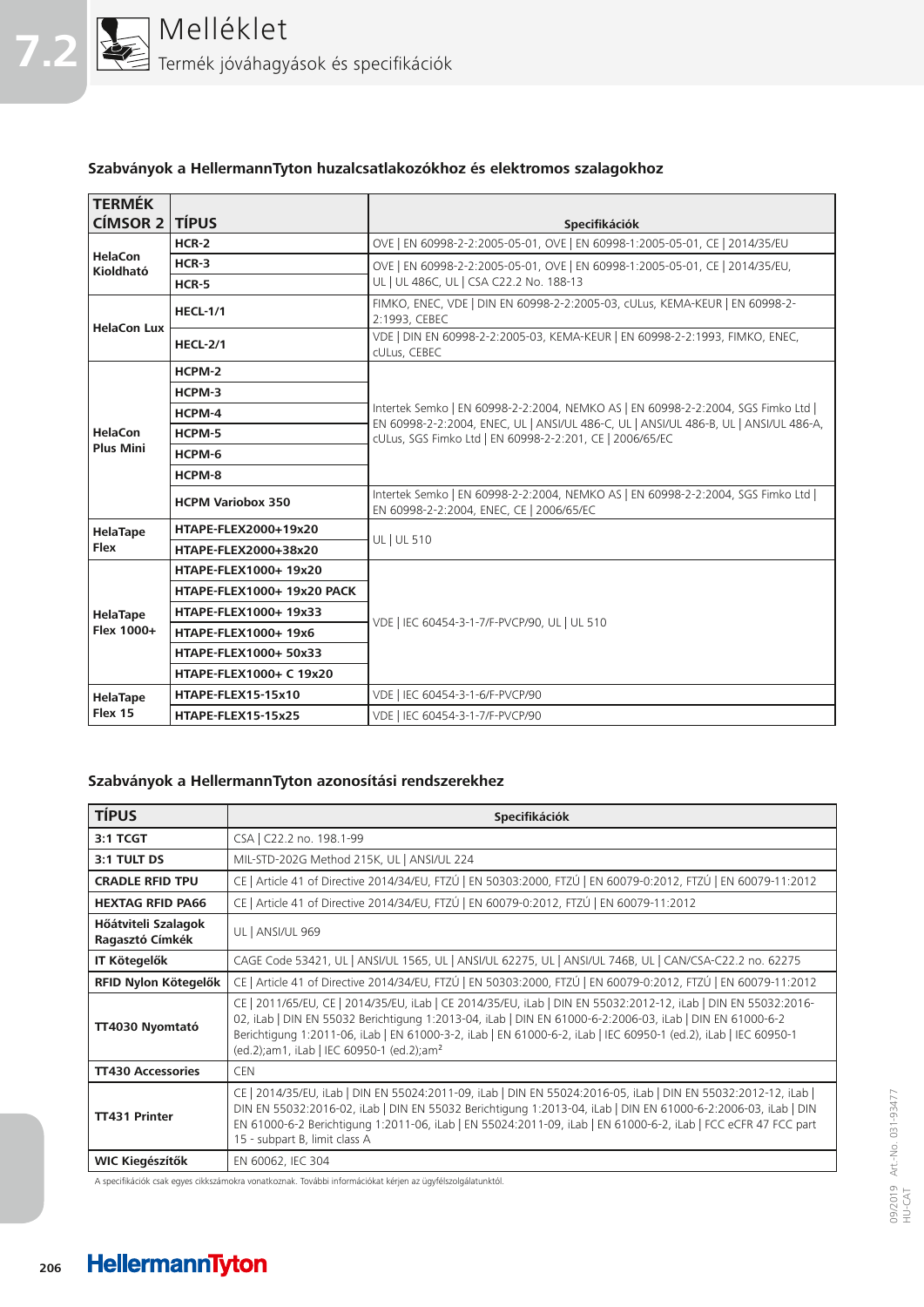

#### **Szabványok a HellermannTyton kötegelő szerszámokhoz**

| <b>TÍPUS</b>   | Specifikációk                                    |
|----------------|--------------------------------------------------|
| EVO7           | CAGE Code 53421                                  |
| MK3PNSP2       | GS, CE   2006/42/EG, DEKRA   EN ISO 11148-2:2011 |
| T18RA3500      | UL   ANSI/UL 62275                               |
|                | UL   ANSI/UL 62275, UL   ANSI/UL 1565, UL        |
| <b>T18RA50</b> | ANSI/UL 746B                                     |
|                | UL   CAN/CSA-C22.2 no. 62275                     |

A specifikációk csak egyes cikkszámokra vonatkoznak. További információkat kérjen az ügyfélszolgálatunktól.

**2019. szeptember. Gondosan ellenőriztük a**  Ī **katalógus oldalain található összes információt. Ennek ellenére az adatok időközben megváltozhatnak. Következésképpen nem garantáljuk, hogy az információk minden esetben naprakészek, teljesek és helyesek. További részletekért és a legfrissebb információért kérjük, keresse fel weboldalunkat.**

HellermannTyton **207**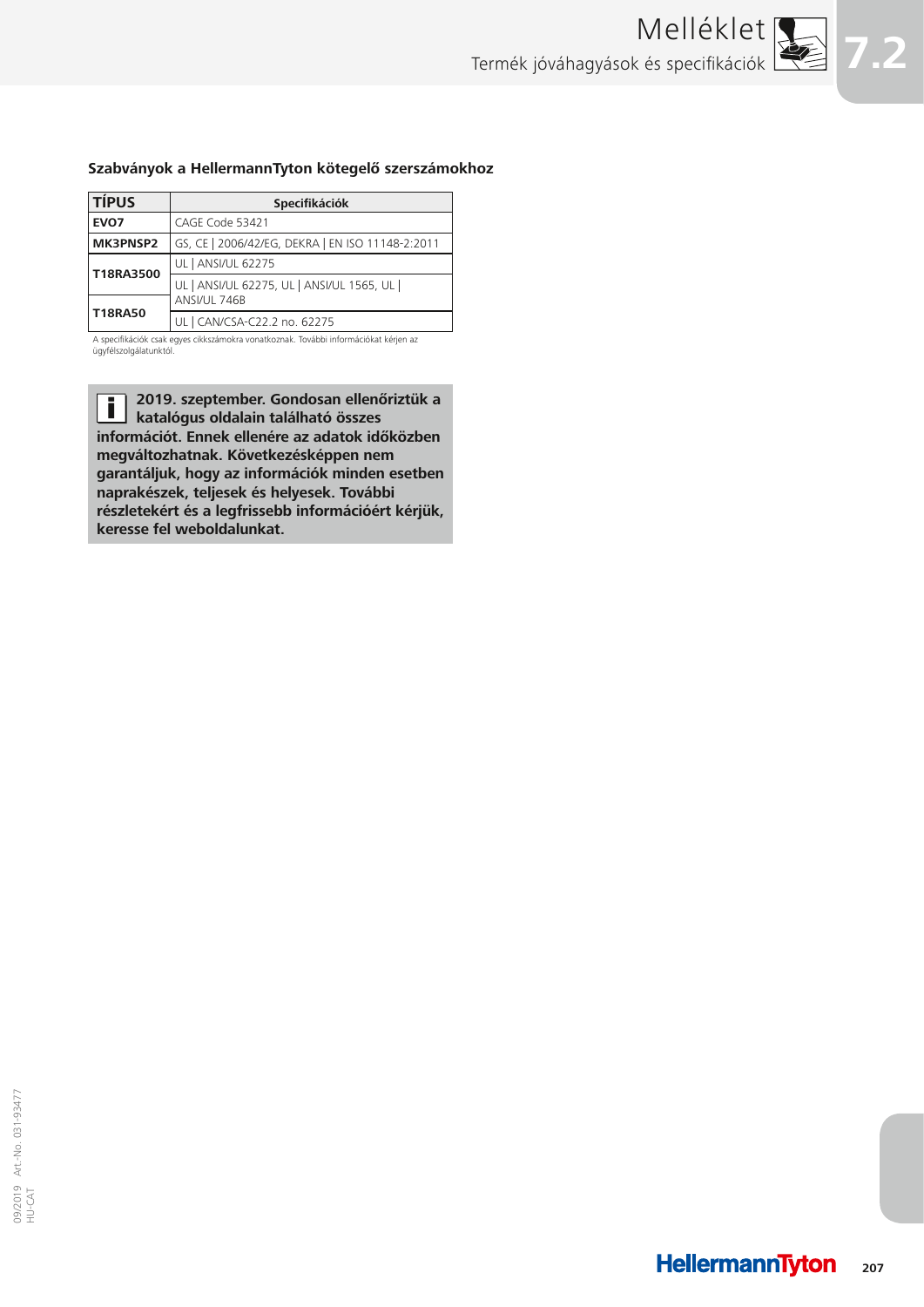$\boxed{1_2\phantom{1}_3}$ Melléklet **7.3** Numerikus index

**Cikkszám Típus** 

|                             | 106-00000 Autotool 2000 CPK                               | 182      |
|-----------------------------|-----------------------------------------------------------|----------|
|                             | 106-00040 Bench mount kit CPK                             | 183      |
|                             | 106-00050 Overhead suspension CPK                         | 183      |
|                             | 106-00100 Power pack CPK                                  | 182      |
|                             | 106-00110 Power pack CPK with control box                 | 182      |
|                             | 106-29010 Force measurement device with grip<br>mount CPK | 183      |
| 106-29011                   | Force measurement device with robot<br>adapter CPK        | 183      |
| 109-00001                   | Q <sub>18R</sub>                                          | 39       |
| 109-00007                   | Q <sub>18</sub> L                                         | 39       |
| 109-00012 Q30L              |                                                           | 39       |
| 109-00018                   | Q50R                                                      | 39       |
| 109-00022                   | Q50L                                                      | 39       |
| 109-00024 Q120I             |                                                           | 39       |
| 109-00028 Q120M             |                                                           | 39       |
| 109-00059                   | Q18R                                                      | 42       |
| 109-00062 Q18I              |                                                           | 42       |
| 109-00065                   | Q18L                                                      | 42       |
| 109-00068                   | Q30R                                                      | 42       |
| 109-00070 Q30L<br>109-00072 |                                                           | 42<br>42 |
| 109-00076                   | Q30LR<br>Q50R                                             | 42       |
| 109-00078 Q50I              |                                                           | 42       |
| 109-00080 Q50L              |                                                           | 42       |
| 109-00082                   | Q120I                                                     | 42       |
| 109-00084 Q120R             |                                                           | 42       |
| 109-00086 Q120M             |                                                           | 42       |
| 109-00148 Q18R              |                                                           | 40       |
| 109-00149 Q18R              |                                                           | 40       |
| 109-00150 Q18R              |                                                           | 40       |
| 109-00152                   | Q18I                                                      | 40       |
| 109-00153                   | Q18I                                                      | 40       |
| 109-00154                   | Q18I                                                      | 40       |
| 109-00155                   | Q18I                                                      | 40       |
| 109-00157 Q18L              |                                                           | 40       |
| 109-00158                   | Q <sub>18L</sub>                                          | 40       |
| 109-00159                   | Q <sub>18</sub> L                                         | 40       |
| 109-00160 Q18L              |                                                           | 40       |
| 109-00162                   | Q30R                                                      | 41       |
| 109-00163                   | Q30R                                                      | 41       |
| 109-00164 Q30R              |                                                           | 41       |
| 109-00165                   | Q30R                                                      | 41       |
| 109-00167                   | Q30L                                                      | 41       |
| 109-00168 Q30L              |                                                           | 41<br>41 |
| 109-00169<br>109-00170      | Q30L                                                      | 41       |
| 109-00172                   | Q30L<br>Q30LR                                             | 41       |
| 109-00173                   | Q30LR                                                     | 41       |
| 109-00174                   | Q30LR                                                     | 41       |
| 109-00175                   | Q30LR                                                     | 41       |
| 109-00182                   | Q50R                                                      | 41       |
| 109-00183                   | Q50R                                                      | 41       |
| 109-00184                   | Q50R                                                      | 41       |
| 109-00185                   | Q50R                                                      | 41       |
| 109-00187                   | Q50I                                                      | 41       |
| 109-00188                   | Q50I                                                      | 41       |
| 109-00189                   | Q50I                                                      | 41       |
| 109-00190                   | Q50I                                                      | 41       |
| 109-00192                   | Q50L                                                      | 41       |
| 109-00193                   | Q50L                                                      | 41       |
| 109-00194                   | Q50L                                                      | 41       |
| 109-00195                   | Q50L                                                      | 41       |
| 109-00197                   | Q120I                                                     | 41       |
| 109-00198                   | Q120I                                                     | 41       |
| 109-00199                   | Q120I                                                     | 41       |
| 109-00200                   | Q120I                                                     | 41       |
| 109-00202                   | Q120R                                                     | 41       |

| Cikkszám               | <b>Típus</b>                    | Oldal      |
|------------------------|---------------------------------|------------|
| 109-00203              | Q120R                           | 41         |
| 109-00204              | Q120R                           | 41         |
| 109-00205              | Q120R                           | 41         |
| 109-00207              | Q120M                           | 41         |
| 109-00208              | Q120M                           | 41         |
| 109-00209              | Q120M                           | 41         |
| 109-00210              | Q120M                           | 41         |
| 110-03400              | MK3PNSP2                        | 189        |
| 110-30002              | SP MK3PNSP2 air hose 3 meters   | 189        |
| 110-30101              | SP MK3PNSP2 cutting blade       | 189        |
| 110-70106              | SP EVO7 Blade Kit               | 191        |
| 110-70129              | EVO7                            | 191        |
| 110-70130              | EVO7SP                          | 191        |
| 110-80002              | European EVO9 tool              | 191        |
| 110-80003<br>110-80017 | EVO9SP<br>EVO9HT                | 191<br>191 |
| 110-80037              | SP EVO9 Blade                   | 191        |
| 110-95000              | MK9SST                          | 192        |
| 110-95273              | SP MK9SST replacement blade     | 192        |
| 111-00388              | <b>T80L</b>                     | 35         |
| 111-00659              | <b>T18R</b>                     | 36         |
| 111-00698              | T30R                            | 36         |
| 111-00718              | <b>T50L</b>                     | 36         |
| 111-00732              | T50R                            | 36         |
| 111-00829              | MCT30R                          | 43         |
| 111-00830              | MCT50R                          | 43         |
| 111-00831              | MCT50L                          | 43         |
| 111-00937              | MCTRELK2M                       | 43         |
| 111-01125              | T120R                           | 36         |
| 111-01136              | MCT120R                         | 43         |
| 111-01225              | MCT18R                          | 43         |
| 111-01235              | PT220                           | 44         |
| 111-01549              | <b>MST200S</b>                  | 53         |
| 111-01550              | MST360S                         | 53         |
| 111-01551              | <b>MST500S</b>                  | 53         |
| 111-01552              | MST700S                         | 53         |
| 111-01586              | MBT14HFCRFID                    | 172        |
| 111-01587              | MBT20HFCRFID                    | 172        |
| 111-01588              | MBT27HFCRFID                    | 172        |
| 111-01589              | MBT33HFCRFID                    | 172        |
| 111-01591              | T50RFIDCHA                      | 171        |
| 111-01631              | MST360M                         | 53         |
| 111-01632              | MST500M                         | 53         |
| 111-01633              | MST700M<br>111-01638 T50RFIDCLA | 53         |
|                        | 111-01639 T50RFIDCHA            | 171<br>171 |
|                        | 111-01673 T50RFIDCHA            | 171        |
| 111-01919 T18R         |                                 | 31         |
| 111-01950 T18R         |                                 | 35         |
| 111-01959 T18R         |                                 | 35         |
| 111-01960 T18R         |                                 | 34         |
| 111-02049              | <b>T18L</b>                     | 35         |
| 111-02119              | <b>T18L</b>                     | 31         |
| 111-02159              | <b>T18L</b>                     | 35         |
| 111-02160              | T18L                            | 34         |
| 111-02319 T18I         |                                 | 31         |
| 111-02358              | T18I                            | 35         |
| 111-02359              | T18I                            | 35         |
| 111-02360 T18I         |                                 | 34         |
|                        | 111-02406 T50RFIDCHA            | 171        |
| 111-03004 T30R         |                                 | 32         |
| 111-03006 T30R         |                                 | 32         |
| 111-03008 T30R         |                                 | 32         |
| 111-03014 T30R         |                                 | 32         |
| 111-03050 T30R         |                                 | 35         |
| 111-03219 T30R         |                                 | 31         |
| 111-03259 T30R         |                                 | 35         |

| Cikkszám                      | Típus                      | Oldal      |          |
|-------------------------------|----------------------------|------------|----------|
| 111-03260                     | T30R                       |            | 34       |
| 111-03419<br>111-03450        | <b>T30L</b><br><b>T30L</b> | 31<br>35   |          |
| 111-03459                     | <b>T30L</b>                |            | 35       |
| 111-03460                     | <b>T30L</b>                |            | 34       |
| 111-03529                     | T30LL                      | 31         |          |
| 111-03570                     | T30LL                      |            | 34       |
| 111-04800                     | <b>T50R</b>                |            | 32       |
| 111-04801<br>111-04804        | <b>T50R</b><br><b>T50R</b> | 32         | 32       |
| 111-04805                     | <b>T50R</b>                |            | 32       |
| 111-05019                     | <b>T80R</b>                | 31         |          |
| 111-05060                     | <b>T80R</b>                |            | 34       |
| 111-05250                     | <b>T50I</b>                |            | 35       |
| 111-05259                     | T50I                       | 35         |          |
| 111-05402                     | <b>T50L</b>                |            | 32       |
| 111-05404                     | <b>T50L</b>                |            | 32       |
| 111-05406<br>111-05419        | <b>T50L</b><br><b>T80L</b> | 32         | 31       |
| 111-05428                     | <b>T50L</b>                | 32         |          |
| 111-05436                     | <b>T50L</b>                | 35         |          |
| 111-05450                     | <b>T50L</b>                |            | 35       |
| 111-05459                     | <b>T80L</b>                |            | 35       |
| 111-05460                     | <b>T80L</b>                |            | 34       |
| 111-05819                     | <b>T50S</b>                |            | 31       |
| 111-05860                     | <b>T50S</b>                |            | 34       |
| 111-06201<br>111-06206        | <b>T50M</b>                | 31         |          |
| 111-08229                     | <b>T50M</b><br><b>T801</b> | 31         | 34       |
| 111-08290                     | <b>T801</b>                |            | 34       |
| 111-12001                     | T120R(E)                   |            | 33       |
| 111-12002                     | T120R(E)                   |            | 33       |
| 111-12019                     | T120R(E)                   | 31         |          |
| 111-12060                     | T120R(E)                   |            | 34       |
| 111-12219                     | T120I                      | 31         |          |
| 111-12230                     | T120I                      |            | 34       |
| 111-12440<br>111-12449        | T120L<br>T120L             |            | 35<br>35 |
| 111-12619                     | T120M                      | 31         |          |
| 111-12660                     | T120M                      |            | 34       |
| 111-14819                     | T150R                      | 31         |          |
| 111-14860                     | T150R(H)                   |            | 34       |
| 111-15619                     | T150M                      |            | 31       |
| 111-15660                     | T150M                      | 34         |          |
| 111-81821                     | IT18R                      | 162        |          |
| 111-81919 IT18FL<br>111-85019 | IT50R                      | 162<br>163 |          |
| 111-85119                     | IT50RT                     | 163        |          |
| 111-85219                     | IT50RD                     | 163        |          |
| 111-85319                     | IT50L                      | 163        |          |
| 111-85369                     | <b>T50SL5</b>              |            | 56       |
| 111-85519                     | T18RSF                     |            | 56       |
| 111-85560                     | T18RSF                     |            | 56       |
| 111-93058                     | MBT5SS                     |            | 52       |
| 111-93088                     | MBT8SS                     |            | 52<br>52 |
| 111-93148<br>111-93208        | MBT14SS<br>MBT20SS         |            | 52       |
| 111-93278                     | MBT27SS                    |            | 52       |
| 111-93338                     | MBT33SS                    |            | 52       |
| 111-94088                     | MBT8HS                     |            | 52       |
| 111-94148                     | MBT14HS                    |            | 52       |
| 111-94208                     | MBT20HS                    |            | 52       |
| 111-94278                     | MBT27HS                    |            | 52       |
| 111-94338                     | MBT33HS                    |            | 52       |
| 111-95148<br>111-95208        | MBT14XHS<br>MBT20XHS       |            | 52<br>52 |
| 111-95278                     | MBT27XHS                   |            | 52       |
|                               |                            |            |          |

09/2019 Art.-No. 031-93477 09/2019 Art.-No. 031-93477<br>HU-CAT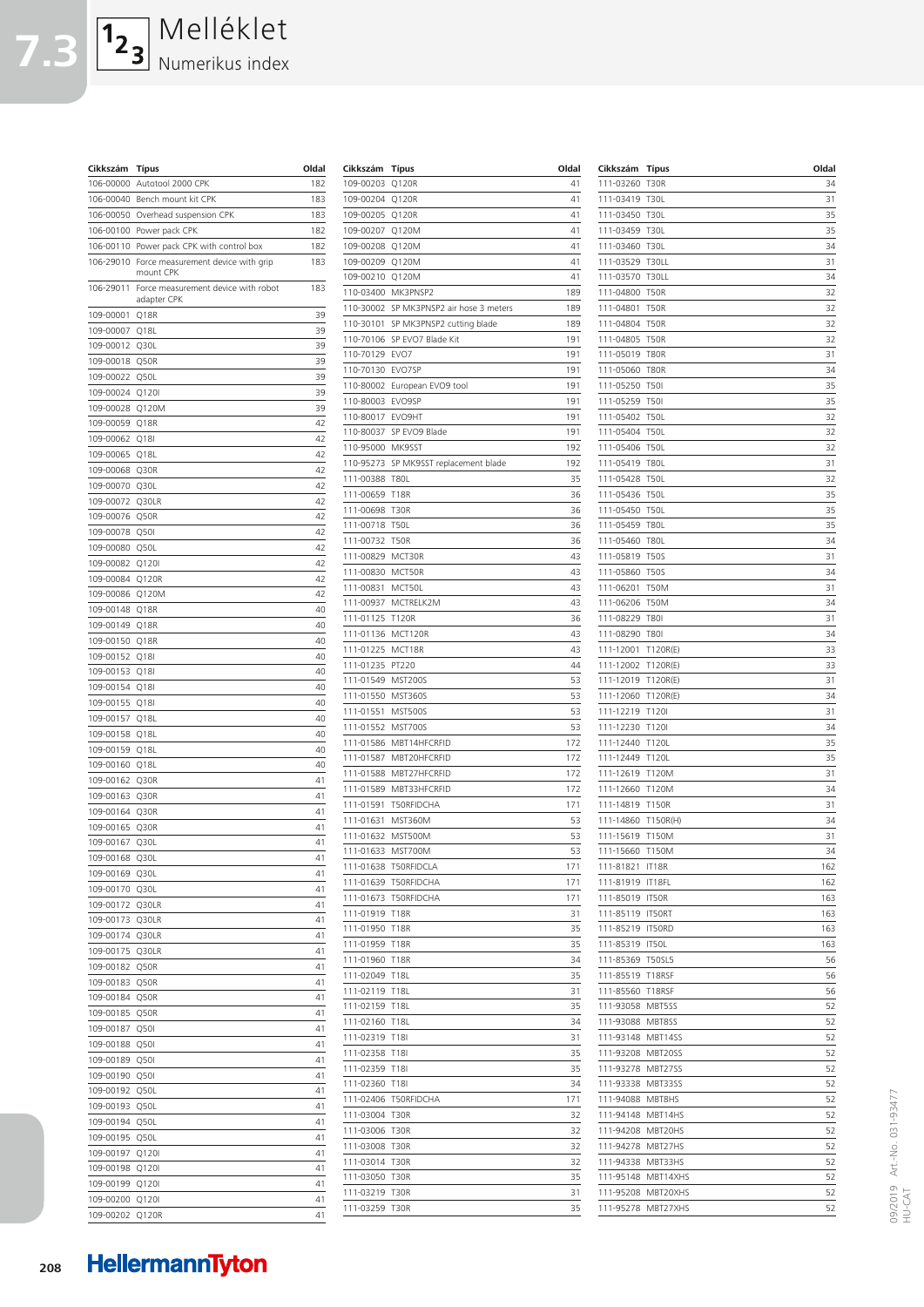# Melléklet Numerikus index

| Cikkszám               | Típus                                | Oldal    |
|------------------------|--------------------------------------|----------|
| 111-95338              | MBT33XHS                             | 52       |
| 112-00011              | Robusto (LPH942)                     | 45       |
| 112-00012              | Robusto (LPH962)                     | 45       |
| 112-00013              | Robusto (LPH992)                     | 45       |
| 112-00025              | Robusto (LPH922)                     | 45       |
| 115-00000              | SpeedyTie (RTT750HR)                 | 50       |
| 115-00001              | SpeedyTie (RTT750HR)                 | 50       |
| 115-00002              | LR55R                                | 47       |
| 115-00003              | LR55R                                | 47       |
| 115-00004              | LR55R                                | 47       |
| 115-00005              | LR55R                                | 47       |
| 115-00006              | LR55R                                | 47       |
| 115-00008              | LR55R                                | 47       |
| 115-00030              | SpeedyTie (RTT750HR)                 | 50       |
| 115-00106              | <b>REZ200</b>                        | 49       |
| 115-00132              | <b>REZ200</b>                        | 49       |
| 115-00138              | <b>REZ300</b>                        | 49       |
| 115-00147              | <b>REZ200</b>                        | 49       |
| 115-07010              | RT50RSF                              | 56       |
| 115-07190              | SOFTFIX XS                           | 48       |
| 115-07270              | SOFTFIX S                            | 48       |
| 115-11270              | SOFTFIX M                            | 48       |
| 115-11350              | SOFTFIX L                            | 48       |
| 115-28590              | SOFTFIX XL                           | 48       |
| 115-28898              | SOFTFIX XXL                          | 48       |
| 115-40200              | <b>REZ200</b>                        | 49       |
| 115-40300              | <b>REZ300</b>                        | 49       |
| 116-01812              | <b>T18R</b>                          | 32       |
| 116-01814              | <b>T18R</b>                          | 32       |
| 116-01815              | <b>T18R</b>                          | 32       |
| 116-01816              | <b>T18R</b>                          | 32       |
| 116-05412              | <b>T80L</b>                          | 33       |
| 116-05414              | <b>T80L</b>                          | 33       |
| 116-05415              | <b>T80L</b>                          | 33       |
| 116-05416<br>116-08012 | <b>T80L</b><br>T80R                  | 33<br>33 |
| 116-08014              | <b>T80R</b>                          | 33       |
|                        | <b>T80R</b>                          | 33       |
| 116-08015<br>116-08016 | <b>T80R</b>                          | 33       |
| 116-15012              | T150R(H)                             | 33       |
| 116-15014              | T150R(H)                             | 33       |
| 116-15016              | T150R(H)                             | 33       |
| 118-00032              | PT <sub>2</sub> A                    | 44       |
| 118-00116              | PT3B                                 | 44       |
| 120-40019              | T18RA50                              | 184      |
| 120-40020 T18RA50      |                                      | 184      |
|                        | 120-46009 T18RA3500                  | 184      |
| 120-50009              | T18RA3500                            | 184      |
| 120-50010              | T18RA3500                            | 184      |
| 121-00680              | KR6/8                                | 192      |
| 121-63519              | KR6/35                               | 46       |
| 121-63555              | KR6/35                               | 46       |
| 121-63560              | KR6/35                               | 46       |
|                        | 122-68019 SP KR6/8 replacement blade | 192      |
| 126-00001              | <b>T50SL5</b>                        | 56       |
| 130-00012              | <b>TEXTIE S</b>                      | 51       |
| 130-00013              | <b>TEXTIE M</b>                      | 51       |
| 130-00014              | <b>TEXTIE M</b>                      | 51       |
| 130-00016              | <b>TEXTIE M</b>                      | 51       |
| 130-00017              | <b>TEXTIE M</b>                      | 51       |
| 130-00018              | <b>TEXTIE M</b>                      | 51       |
| 130-00019              | <b>TEXTIE L</b>                      | 51       |
| 130-00020              | <b>TEXTIE 5M</b>                     | 51       |
| 130-00021              | <b>TEXTIE M</b>                      | 51       |
| 130-00022              | TEXTIE 25M                           | 51       |
|                        | 133-01553 T50SOSWSP5E-2              | 58       |
| 148-00076 SpotClip-I   |                                      | 145      |

| Cikkszám               | Típus                                | Oldal    |
|------------------------|--------------------------------------|----------|
| 148-00094              | SpotClip-I                           | 145      |
| 148-00098              | SpotClip-II                          | 146      |
| 148-00121              | SpotClip-III                         | 147      |
| 148-90022              | HECL-1/1                             | 142      |
| 148-90023              | HECL-2/1                             | 142      |
| 148-90036              | HCPM-2                               | 140      |
| 148-90037              | HCPM-3                               | 140      |
| 148-90038              | HCPM-4                               | 140      |
| 148-90039              | HCPM-5                               | 140      |
| 148-90040              | HCPM-6                               | 140      |
| 148-90041              | HCPM-8                               | 140      |
| 148-90043              | HCR-2                                | 141      |
| 148-90044              | HCR-3                                | 141      |
| 148-90045              | HCR-5                                | 141      |
| 148-90046              | HCPM Variobox 350                    | 140      |
| 150-40591              | T50ROSEC5A                           | 59       |
| 150-55850              | T30RFT5                              | 57       |
| 150-76099              | T50ROSEC4A                           | 59       |
| 150-77941              | T50RFT6                              | 57       |
| 150-77950              | T30RFT6                              | 57       |
| 151-00134              | HDM19                                | 69       |
| 151-00437              | HDM25                                | 69       |
| 151-00439              | <b>HDM312</b>                        | 69       |
| 151-00653              | KR6G5                                | 68       |
| 151-00654              | KR8G5                                | 68       |
| 151-01169              | MCMB3                                | 65       |
| 151-01170              | MCMB4                                | 65       |
| 151-01390              | RCB180SM10                           | 71       |
| 151-01416              | RCA180SM8                            | 70       |
| 151-01417              | RCA180SM10                           | 70       |
| 151-01418              | RCA180SM12                           | 70       |
| 151-01419              | RCA180MM8                            | 70       |
| 151-01437              | RCA90LM8                             | 70       |
| 151-01440              | RCB180SM8                            | 71       |
| 151-01441              | RCB180SM12                           | 71       |
| 151-01457              | RCB90SM8                             | 71       |
| 151-01460              | RCB90LM8                             | 71       |
| 151-01472              | RFID CRADLE                          | 174      |
| 151-01474              | RCC180SM8                            | 71       |
| 151-01475              | RCC180SM10                           | 71       |
| 151-01476              | RCC180SM12                           | 71       |
| 151-01492              | RCC90SM8                             | 71       |
| 151-01495              | RCC90LM8                             | 71       |
| 151-01499              | RCD180SM8                            | 71       |
| 151-01501              | RCD180SM10                           | 71       |
| 151-01502              | RCD180SM12                           | 71       |
| 151-01521              | RCD90LM8<br>FMB4APT-I                | 71       |
| 151-01527              |                                      | 62       |
| 151-01528              | FMB4APT-I                            | 62       |
| 151-01529              | RCTT                                 | 71<br>71 |
| 151-01530              | RCINSERTA                            |          |
| 151-01531<br>151-01532 | <b>RCINSERTB</b><br><b>RCINSERTC</b> | 71<br>71 |
|                        |                                      | 71       |
| 151-01533              | <b>RCINSERTD</b>                     |          |
| 151-01556              | MB2APT-I                             | 63       |
| 151-01557<br>151-01558 | MB3APT-I<br>MB3APT-I                 | 63<br>63 |
|                        |                                      |          |
| 151-01559              | MB4APT-I<br>MB4APT-I                 | 63       |
| 151-01560              | MB5APT-I                             | 63<br>63 |
| 151-01561              |                                      |          |
| 151-01582              | RFID HEXTAG                          | 173      |
| 151-01591              | QM20APT-I                            | 66       |
| 151-01592              | QM20APT-I                            | 66       |
| 151-01593              | QM30APT-I                            | 66       |
| 151-01594              | QM30APT-I                            | 66       |
| 151-01595              | QM40APT-I                            | 66       |
| 151-01596              | QM40APT-I                            | 66       |

| Cikkszám               | <b>Tipus</b>                     | Oldal      |
|------------------------|----------------------------------|------------|
| 151-01637              | RCA180SM6                        | 70         |
| 151-01638              | RCA180MM6                        | 70         |
| 151-01639              | RCA180LM6                        | 70         |
| 151-01643              | RCA90SM6                         | 70         |
| 151-01644              | RCA90LM6                         | 70         |
| 151-01645<br>151-01646 | RCB180SM6<br>RCB180MM6           | 71<br>71   |
| 151-01647              | RCB180LM6                        | 71         |
| 151-01651              | RCB90SM6                         | 71         |
| 151-01652              | RCB90LM6                         | 71         |
| 151-01653              | RCC180SM6                        | 71         |
| 151-01654              | RCC180MM6                        | 71         |
| 151-01655              | RCC180LM6                        | 71         |
| 151-01659              | RCC90SM6                         | 71         |
| 151-01660              | RCC90LM6                         | 71         |
| 151-01683              | LKCSF1                           | 67         |
| 151-02659              | FMB4APT-I                        | 62         |
| 151-07100              | <b>HDM321</b>                    | 69         |
| 151-07500              | <b>HDM501</b>                    | 69         |
| 151-10901<br>151-10902 | QM20<br>QM30                     | 66<br>66   |
| 151-10903              | QM40                             | 66         |
| 151-10911              | QM20                             | 66         |
| 151-10912              | QM30                             | 66         |
| 151-10913              | QM40                             | 66         |
| 151-10950              | QT7016R                          | 161        |
| 151-10951              | OT7040R                          | 161        |
| 151-10952              | QT7040S                          | 161        |
| 151-10953              | QT10065R                         | 161        |
| 151-24619              | KR6G5                            | 68         |
| 151-24660              | KR6G5                            | 68         |
| 151-24819              | KR8G5                            | 68         |
| 151-24850              | KR8G5                            | 68         |
| 151-25219<br>151-27010 | NY3256<br>LKC                    | 67         |
| 151-27019              | LKC                              | 67<br>67   |
| 151-27202              | LKCSF1                           | 67         |
| 151-27219              | LKCSF1                           | 67         |
| 151-30600              | CTM3                             | 68         |
| 151-30605              | CTM3                             | 68         |
| 155-46302              | T50SOSSB6HE                      | 58         |
| 156-00025              | T50RFT5                          | 57         |
| 156-01155              | T50RDHA8.4x20                    | 61         |
| 156-01167              | MBT8HFCRFID                      | 172        |
| 156-01203              | T50RDHA5.5x15                    | 61         |
| 156-01565              | MBT8HHFRFID                      | 172        |
| 156-01566              | MBT14HHFRFID                     | 172        |
| 156-01567<br>156-01568 | MBT20HHFRFID<br>MBT27HHFRFID     | 172        |
| 156-01569              | MBT33HHFRFID                     | 172<br>172 |
| 157-00037              | T50SOSSB5-High-E-C-CC            | 58         |
| 157-00101              | T60ROSSB6HEC                     | 58         |
| 157-00118              | T50ROSFTM6SO12.5A                | 60         |
| 157-00119              | T50ROSFT6SO25A                   | 60         |
| 157-00120              | T50ROSFT8SO25A                   | 60         |
| 157-00130              | T50ROSFT6SO12.5A                 | 60         |
| 157-00131              | T50ROSFTM6SO12.5B                | 60         |
| 157-00145              | T50ROSFT6SO12.5A                 | 60         |
| 157-00158              | T50ROSFT6SO25A                   | 60         |
| 157-00164              | T50ROSFT6SO25R                   | 60         |
| 157-00165              | T50ROSFT6SO12.5R                 | 60         |
| 157-00169              | T50ROSFT6SO25B                   | 60         |
| 157-00170              | T50ROSFT8SO25B                   | 60         |
| 157-00171              | T50ROSFT6SO12.5B                 | 60         |
| 157-00172<br>157-00196 | T50ROSFTM6SO25B<br>T50ROSFT825SO | 60<br>60   |
| 157-00197              | T50ROSFT6S25SO                   | 60         |
|                        |                                  |            |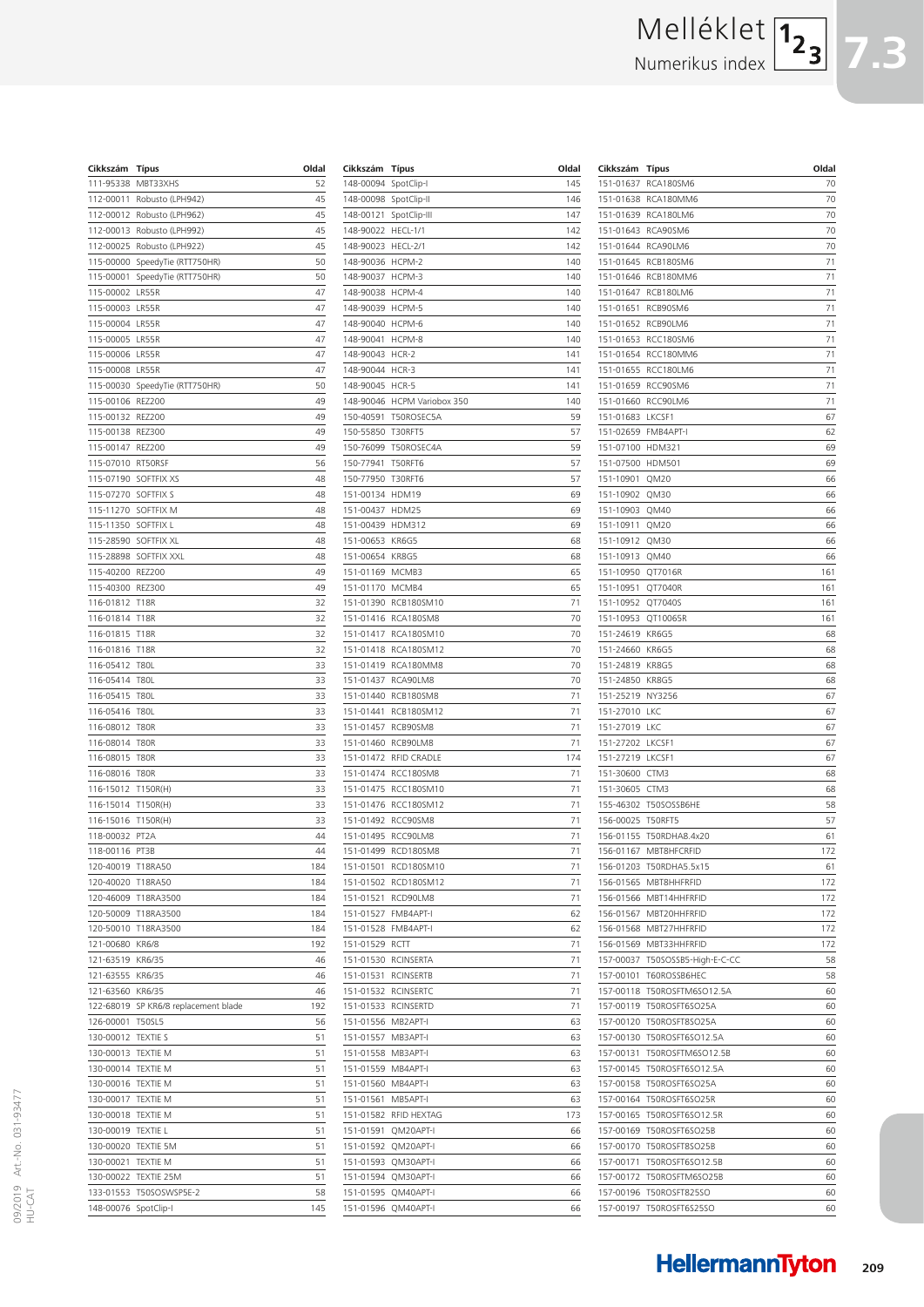**7.3** Melléklet Numerikus index

**Cikkszám Típus** 

| 157-00216        | T50ROSFT612.5SO    | 60  |
|------------------|--------------------|-----|
| 161-41000        | SBPE1.5            | 114 |
| 161-41001        | SBPE1.5            | 114 |
| 161-41100        | SBPE4              | 114 |
| 161-41101        | SBPE4              | 114 |
| 161-41200        | SBPE9              | 114 |
| 161-41201        | SBPE9              | 114 |
| 161-41300        | SBPE16             | 114 |
| 161-41301        | SBPE16             | 114 |
| 161-46000        | SBPEMC1.5          | 115 |
| 161-46100        | SBPEMC4            | 115 |
| 161-46200        | SBPEMC9            | 115 |
| 161-46300        | SBPEMC16           | 115 |
| 161-60001        | HAT8               | 112 |
| 161-60002        | HAT16              | 112 |
| 161-60003        | HAT20              | 112 |
| 161-60004        | HAT25              | 112 |
| 161-60005        | HAT30              | 112 |
| 161-64101        | HWPP8              | 111 |
| 161-64102        | HWPP8              | 111 |
| 161-64103        | HWPP8              | 111 |
| 161-64104        | HWPP8              | 111 |
| 161-64201        | HWPP16             | 111 |
| 161-64202        | HWPP16             | 111 |
| 161-64203        | HWPP16             | 111 |
|                  | 161-64204 HWPP16L2 | 112 |
| 161-64205        | HWPP16L2           | 112 |
| 161-64206        | HWPP16L2           | 112 |
| 161-64207        | HWPP16             | 111 |
| 161-64301        | HWPP20             | 111 |
| 161-64302        | HWPP20             | 111 |
| 161-64303        | HWPP20             | 111 |
| 161-64304        | HWPP20             | 111 |
| 161-64401        | HWPP25             | 111 |
| 161-64402        | HWPP25             | 111 |
| 161-64403        | HWPP25             | 111 |
| 161-64404        | HWPP25L2           | 112 |
| 161-64405        | HWPP25L2           | 112 |
| 161-64406        | HWPP25L2           | 112 |
| 161-64407        | HWPP25             | 111 |
| 161-64501        | HWPP30             | 111 |
| 161-64502        | HWPP30             | 111 |
| 161-64503        | HWPP30             | 111 |
| 161-64504 HWPP30 |                    | 111 |
|                  | 161-66000 HWPPMC8  | 113 |
| 161-66100        | HWPPMC16           | 113 |
| 161-66200        | HWPPMC20           | 113 |
| 161-66300        | HWPPMC25           | 113 |
| 161-66400        | HWPPMC30           | 113 |
| 164-40010        | HTWD-FLEX-10       | 120 |
| 164-40015        | HTWD-FLEX-A-10     | 120 |
| 164-40020        | HTWD-FLEX-20       | 120 |
| 164-40025        | HTWD-FLEX-A-20     | 120 |
| 164-40030        | HTWD-FLEX-30       | 120 |
| 164-40035        | HTWD-FLEX-A-30     | 120 |
| 164-40040        | HTWD-FLEX-40       | 120 |
| 164-40045        | HTWD-FLEX-A-40     | 120 |
| 166-11100        | HG-SW10            | 110 |
| 166-11101        | HG-SW11            | 110 |
| 166-11102        | HG-SW13            | 110 |
| 166-11103        | HG-SW16            | 110 |
| 166-11104        | HG-SW21            | 110 |
| 166-11105        | HG-SW28            | 110 |
| 166-11106        | HG-SW34            | 110 |
| 166-11109        | HG-SW67            | 110 |
| 166-11110        | HG-SW16            | 110 |
| 166-11111        | HG-SW21            | 110 |

| Cikkszám               | Típus                              | Oldal      |
|------------------------|------------------------------------|------------|
| 166-11112              | HG-SW28                            | 110        |
| 166-11113              | HG-SW42                            | 110        |
| 166-11114              | HG-SW54                            | 110        |
| 166-11118              | HG-SW34                            | 110        |
| 166-21000              | HG10-S-M12                         | 108        |
| 166-21031              | HG10-S-PG9                         | 108        |
| 166-21200              | HG16-SFL                           | 109        |
| 166-21204              | HG42-SFL                           | 109        |
| 166-21300              | HG13-SM-M16                        | 108        |
| 166-21304<br>166-21400 | HG28-SM-M25<br>HG13-SF-M16         | 108<br>108 |
| 166-21407              | HG54-SF-M50                        | 108        |
| 166-21500              | HG13-SCG-M16                       | 109        |
| 166-21507              | HG54-SCG-M50                       | 109        |
| 166-21600              | HGL13-S-M16                        | 108        |
| 166-21619              | HGL28-S-M32                        | 108        |
| 166-21800              | HGL16-SFL                          | 109        |
| 166-21801              | HGL21-SFL                          | 109        |
| 166-21900              | HGL13-SM-M16                       | 108        |
| 166-21902              | HGL16-SM-M20                       | 108        |
| 166-22000              | HGL13-SF-M16                       | 108        |
| 166-22005              | HGL34-SF-M32                       | 108        |
| 166-22100              | HGL13-SCG-M16                      | 109        |
| 166-22107              | HGL54-SCG-M50                      | 109        |
| 166-22200<br>166-22220 | HG10-90-M12<br>HG11-90-M12         | 108<br>108 |
| 166-22400              | <b>HG16-90FL</b>                   | 109        |
| 166-22402              | <b>HG28-90FL</b>                   | 109        |
| 166-22500              | HG13-90M-M16                       | 108        |
| 166-22513              | HG21-90M-PG16                      | 108        |
| 166-22600              | HG13-90F-M16                       | 108        |
| 166-22604              | HG28-90F-M25                       | 108        |
| 166-22701              | HGL13-90CG-M16                     | 109        |
| 166-22702              | HGL16-90CG-M16                     | 109        |
| 166-22800              | HGL13-90-M16                       | 108        |
| 166-22803              | HGL21-90-M20                       | 108        |
| 166-23000              | <b>HGL16-90FL</b>                  | 109        |
| 166-23001<br>166-23100 | <b>HGL21-90FL</b><br>HGL13-90M-M16 | 109<br>108 |
| 166-23105              | HGL34-90M-M32                      | 108        |
| 166-23200              | HGL13-90F-M16                      | 108        |
| 166-23206              | HGL42-90F-M40                      | 108        |
| 166-23301              | HG13-90CG-M16                      | 109        |
| 166-23305              | HG28-90CG-M25                      | 109        |
| 166-23400              | HG16-45-M20                        | 108        |
| 166-23411              | HG42-45-PG36                       | 108        |
| 166-23600              | HG16-45FL                          | 109        |
| 166-23601              | HG21-45FL                          | 109        |
| 166-23700              | HG16-45M-M20                       | 108        |
| 166-23705              | HG54-45M-M50                       | 108        |
| 166-23800              | HG16-45F-M20                       | 108        |
| 166-23903              | HG16-45CG-M20                      | 109        |
| 166-23907<br>166-24000 | HG42-45CG-M40<br>HGL16-45-M20      | 109<br>108 |
| 166-24003              | HGL34-45-M32                       | 108        |
| 166-24200              | <b>HGL16-45FL</b>                  | 109        |
| 166-24203              | <b>HGL34-45FL</b>                  | 109        |
| 166-24300              | HGL16-45M-M20                      | 108        |
| 166-24301              | HGL21-45M-M20                      | 108        |
| 166-24400              | HGL16-45F-M20                      | 108        |
| 166-24410              | HGL34-45F-PG29                     | 108        |
| 166-24503              | HGL16-45CG-M20                     | 109        |
| 166-24508              | HGL54-45CG-M50                     | 109        |
| 166-24600              | HG16-HG16                          | 109        |
| 166-24601              | HG21-HG21                          | 109        |
| 166-24800              | HG16-T                             | 109        |
| 166-24900              | HGL16-T                            | 109        |

| Cikkszám               | Típus                                      | Oldal      |
|------------------------|--------------------------------------------|------------|
| 166-24901              | HGL21-T                                    | 109        |
| 166-25000              | HG13-R16                                   | 109        |
| 166-25100              | HGL13-R16                                  | 109        |
| 166-25109              | <b>HGL21-R42</b>                           | 109        |
| 166-25801              | HG16-Y13                                   | 109        |
| 166-25804              | HG34-Y28                                   | 109        |
| 166-25901              | <b>HGL16-Y13</b>                           | 109        |
| 166-25903              | HGL28-Y21                                  | 109        |
| 170-01000              | Twist-In 05                                | 117        |
| 170-01001              | Twist-In 08                                | 117        |
| 170-01002              | Twist-In 13                                | 117        |
| 170-01004              | Twist-In 19                                | 117        |
| 170-01005              | Twist-In 25                                | 117        |
| 170-01006              | Twist-In 29                                | 117        |
| 170-01007              | Twist-In 32                                | 117        |
| 170-01008              | Twist-In 38                                | 117        |
| 170-01010              | Twist-In 50                                | 117        |
| 170-01011              | Twist-In 05                                | 117        |
| 170-01012              | Twist-In 08                                | 117        |
| 170-01013              | Twist-In 13                                | 117        |
| 170-01014              | Twist-In 19                                | 117        |
| 170-01015              | Twist-In 25                                | 117        |
| 170-01016              | Twist-In 29                                | 117        |
| 170-01017              | Twist-In 32                                | 117        |
| 170-01018              | Twist-In 38                                | 117        |
| 170-01300              | HEGWS20                                    | 118        |
| 170-01301              | HEGWS25                                    | 118        |
| 170-01302              | HEGWS30                                    | 118        |
| 170-01303              | HEGWS35                                    | 118        |
| 170-01304              | HEGWS40                                    | 118        |
| 170-01305              | HEGWS45                                    | 118        |
| 170-01306              | HEGWS50                                    | 118        |
| 170-01307              | HEGWS60                                    | 118        |
| 170-01308              | HEGWS70                                    | 118        |
| 170-01309              | HEGWS80                                    | 118        |
| 170-01310              | HEGWS90                                    | 118        |
| 170-01311              | HEGWS100                                   | 118        |
| 170-01312              | HEGWS115                                   | 118        |
| 170-01313              | HEGWS145                                   | 118        |
| 170-01314              | HEGWS176                                   | 118        |
| 170-01315              | HEGWS200<br>HLB15                          | 118<br>116 |
| 170-80150<br>170-80250 | HLB25                                      | 116        |
| 170-80350 HLB35        |                                            |            |
| 170-99001              | HSG0                                       | 116<br>195 |
|                        | HEGEMIP04                                  | 119        |
| 173-00400              |                                            | 119        |
|                        | 173-00600 HEGEMIP06<br>173-00800 HEGEMIP08 | 119        |
|                        |                                            |            |
| 173-01000              | HEGEMIP10<br>173-01200 HEGEMIP12           | 119<br>119 |
|                        | 173-01400 HEGEMIP14                        | 119        |
| 173-01600              | HEGEMIP16                                  | 119        |
| 173-01800              | HEGEMIP18                                  | 119        |
| 173-02000              | HEGEMIP20                                  | 119        |
| 181-10018              | HTWD-PW-15X18                              | 123        |
| 181-10028              | HTWD-PW-25X30                              | 123        |
| 181-10038              | HTWD-PW-15X30                              | 123        |
| 181-10058              | HTWD-PW-15X40                              | 123        |
| 181-10068              | HTWD-PW-25X40                              | 123        |
| 181-10078              | HTWD-PW-40X40                              | 124        |
| 181-10088              | HTWD-PW-60X40                              | 124        |
| 181-10098              | HTWD-PW-80X40                              | 124        |
| 181-10108              | HTWD-PW-100X40                             | 124        |
| 181-10118              | HTWD-PW-15X60                              | 123        |
| 181-10138              | HTWD-PW-25X60                              | 123        |
| 181-10148              | HTWD-PW-40X60                              | 124        |
| 181-10158              | HTWD-PW-60X60                              | 124        |
|                        |                                            |            |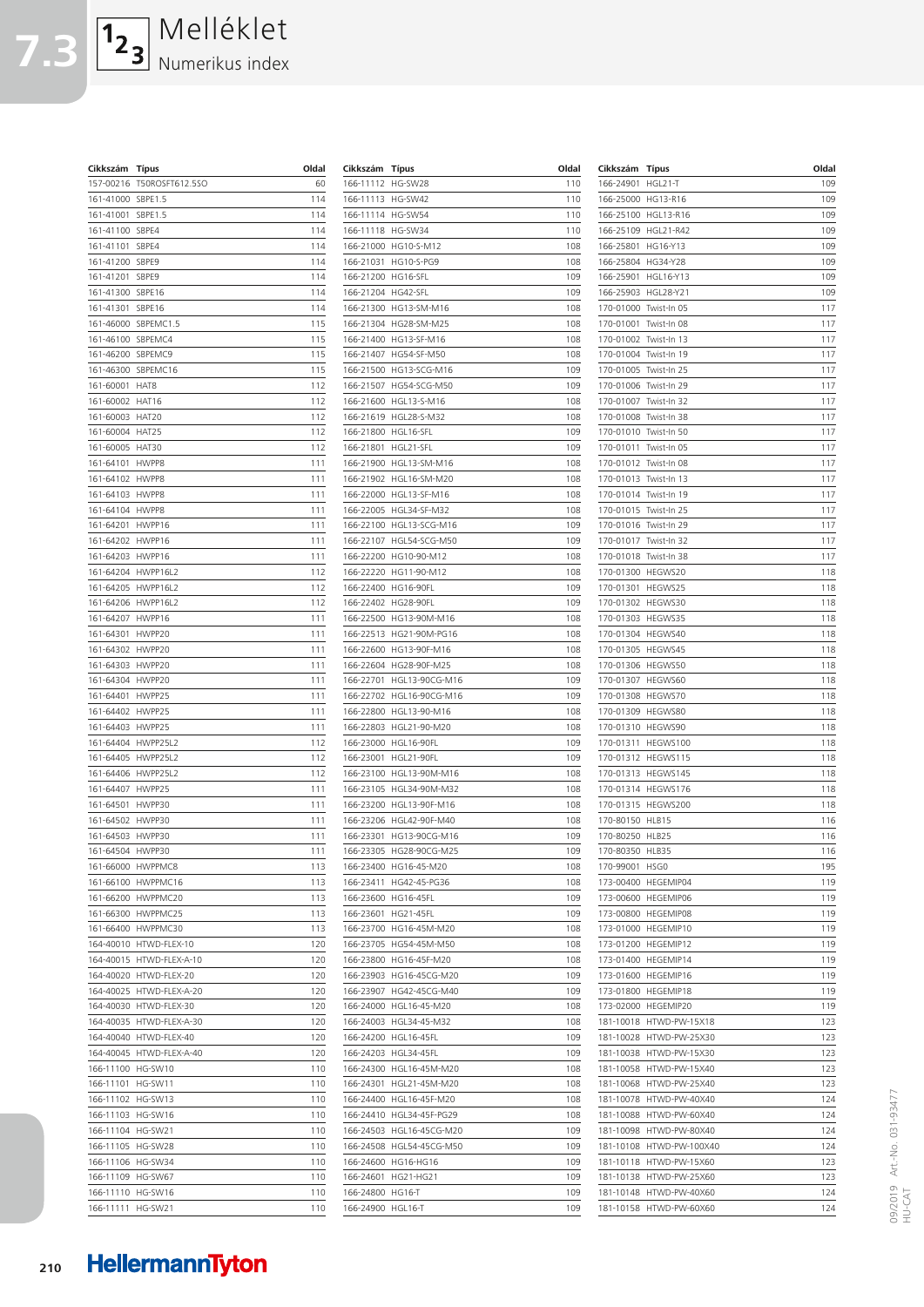# Melléklet

Numerikus index



| Cikkszám               | <b>Típus</b>                      | Oldal      |
|------------------------|-----------------------------------|------------|
| 181-10168              | HTWD-PW-80X60                     | 124        |
| 181-10178              | HTWD-PW-100X60                    | 124        |
| 181-10188              | HTWD-PW-120X60                    | 124        |
| 181-10198              | HTWD-PW-25X80                     | 123        |
| 181-10208              | HTWD-PW-40X80                     | 124        |
| 181-10218              | HTWD-PW-60X80                     | 124        |
| 181-10228              | HTWD-PW-80X80                     | 124        |
| 181-10238              | HTWD-PW-100X80                    | 124        |
| 181-10248              | HTWD-PW-120X80                    | 124        |
| 181-10258              | HTWD-PW-40X100                    | 124        |
| 181-10268<br>181-10278 | HTWD-PW-60X100<br>HTWD-PW-100X100 | 124<br>124 |
| 181-10288              | HTWD-PW-150X100                   | 124        |
| 181-10328              | HTWD-PW-25X100                    | 123        |
| 181-10329              | HTWD-PW-80X100                    | 124        |
| 181-41542              | HTWD-RT4                          | 127        |
| 181-41564              | HTWD-RT6                          | 127        |
| 181-42400              | HTWD-R4                           | 127        |
| 181-42500              | HTWD-R6                           | 127        |
| 181-42600              | HTWD-R6                           | 127        |
| 181-50440              | HTWD-BWR-40X40                    | 126        |
| 181-50640              | HTWD-BWR-60X40                    | 126        |
| 181-50860              | HTWD-BWR-80X60                    | 126        |
| 181-51260              | HTWD-BWR-120X60                   | 126        |
| 184-10068              | HTWD-PN-25X40                     | 121        |
| 184-10078              | HTWD-PN-40X40                     | 121        |
| 184-10088<br>184-10098 | HTWD-PN-60X40<br>HTWD-PN-80X40    | 122<br>122 |
| 184-10108              | HTWD-PN-100X40                    | 122        |
| 184-10138              | HTWD-PN-25X60                     | 121        |
| 184-10148              | HTWD-PN-40X60                     | 121        |
| 184-10158              | HTWD-PN-60X60                     | 122        |
| 184-10168              | HTWD-PN-80X60                     | 122        |
| 184-10178              | HTWD-PN-100X60                    | 122        |
| 184-10188              | HTWD-PN-120X60                    | 122        |
| 184-10198              | HTWD-PN-25X80                     | 121        |
| 184-10208              | HTWD-PN-40X80                     | 121        |
| 184-10218              | HTWD-PN-60X80                     | 122        |
| 184-10228              | HTWD-PN-80X80                     | 122        |
| 184-10238<br>184-10248 | HTWD-PN-100X80<br>HTWD-PN-120X80  | 122<br>122 |
| 184-10258              | HTWD-PN-40X100                    | 121        |
| 184-10268              | HTWD-PN-60X100                    | 122        |
| 184-10278              | HTWD-PN-100X100                   | 122        |
| 184-10329              | HTWD-PN-80X100                    | 122        |
| 186-10188              | HTWD-PC-37.5X50                   | 125        |
| 186-10198              | HTWD-PC-50X50                     | 125        |
| 186-10218              | HTWD-PC-75X50                     | 125        |
| 186-10238              | HTWD-PC-100X50                    | 125        |
| 186-10248              | HTWD-PC-125X50                    | 125        |
| 300-73010              | TCN20-1.2/0.6                     | 86         |
| 300-73020              | TCN20-1.6/0.8                     | 86         |
| 300-73030              | TCN20-2.4/1.2                     | 86         |
| 300-73040<br>300-73050 | TCN20-3.2/1.6<br>TCN20-4.8/2.4    | 86<br>86   |
| 300-73060              | TCN20-6.4/3.2                     | 86         |
| 300-73070              | TCN20-9.5/4.8                     | 86         |
| 300-73080              | TCN20-12.7/6.4                    | 86         |
| 300-73090              | TCN20-19.1/9.5                    | 86         |
| 300-73100              | TCN20-25.4/12.7                   | 86         |
| 300-73110              | TCN20-38.1/19.1                   | 86         |
| 300-73120              | TCN20-50.8/25.4                   | 86         |
| 308-10300              | HIS-A-3/1                         | 83         |
| 308-10303              | HIS-A-3/1                         | 83         |
| 308-10600              | HIS-A-6/2                         | 83         |
| 308-10603              | HIS-A-6/2                         | 83         |
| 308-10900 HIS-A-9/3    |                                   | 83         |

| Cikkszám  | Típus          | Oldal |
|-----------|----------------|-------|
| 308-10903 | $HIS-A-9/3$    | 83    |
| 308-11200 | HIS-A-12/4     | 83    |
| 308-11203 | HIS-A-12/4     | 83    |
| 308-11800 | HIS-A-18/6     | 83    |
| 308-11803 | HIS-A-18/6     | 83    |
| 308-12400 | HIS-A-24/8     | 83    |
| 308-12403 | HIS-A-24/8     | 83    |
| 308-30150 | HIS-3-1.5/0.5  | 81    |
| 308-30152 | HIS-3-1.5/0.5  | 81    |
|           |                |       |
| 308-30153 | HIS-3-1.5/0.5  | 81    |
| 308-30156 | HIS-3-1.5/0.5  | 81    |
| 308-30300 | HIS-3-3/1      | 81    |
| 308-30302 | HIS-3-3/1      | 81    |
| 308-30303 | HIS-3-3/1      | 81    |
| 308-30306 | $HIS-3-3/1$    | 81    |
| 308-30307 | HIS-3-3/1      | 81    |
| 308-30600 | $HIS-3-6/2$    | 82    |
| 308-30602 | HIS-3-6/2      | 82    |
| 308-30603 | $HIS-3-6/2$    | 82    |
| 308-30606 | HIS-3-6/2      | 82    |
| 308-30607 | $HIS-3-6/2$    | 82    |
| 308-30900 | HIS-3-9/3      | 82    |
|           |                |       |
| 308-30902 | HIS-3-9/3      | 82    |
| 308-30903 | HIS-3-9/3      | 82    |
| 308-30906 | HIS-3-9/3      | 82    |
| 308-30907 | HIS-3-9/3      | 82    |
| 308-31200 | HIS-3-12/4     | 82    |
| 308-31202 | HIS-3-12/4     | 82    |
| 308-31203 | HIS-3-12/4     | 82    |
| 308-31206 | HIS-3-12/4     | 82    |
| 308-31207 | HIS-3-12/4     | 82    |
| 308-31800 | HIS-3-18/6     | 82    |
| 308-31802 | HIS-3-18/6     | 82    |
| 308-31803 | HIS-3-18/6     | 82    |
| 308-31806 | HIS-3-18/6     | 82    |
| 308-31807 | HIS-3-18/6     | 82    |
| 308-32400 | HIS-3-24/8     | 82    |
|           |                |       |
| 308-32402 | HIS-3-24/8     | 82    |
| 308-32403 | HIS-3-24/8     | 82    |
| 308-32406 | HIS-3-24/8     | 82    |
| 308-32407 | HIS-3-24/8     | 82    |
| 309-10240 | TF21-2.4/1.2   | 87    |
| 309-10320 | TF21-3.2/1.6   | 87    |
| 309-10480 | TF21-4.8/2.4   | 87    |
| 309-10640 | TF21-6.4/3.2   | 88    |
| 309-10950 | TF21-9.5/4.8   | 88    |
| 309-11270 | TF21-12.7/6.4  | 88    |
| 309-11900 | TF21-19.1/9.5  | 88    |
| 309-11902 | TF21-19.1/9.5  | 88    |
| 309-11904 | TF21-19.1/9.5  | 88    |
| 309-11906 | TF21-19.1/9.5  | 88    |
|           |                |       |
| 309-11907 | TF21-19.1/9.5  | 88    |
| 309-11909 | TF21-19.1/9.5  | 88    |
| 309-12540 | TF21-25.4/12.7 | 88    |
| 309-12542 | TF21-25.4/12.7 | 88    |
| 309-12544 | TF21-25.4/12.7 | 88    |
| 309-12546 | TF21-25.4/12.7 | 88    |
| 309-12547 | TF21-25.4/12.7 | 88    |
| 309-12549 | TF21-25.4/12.7 | 88    |
| 309-13810 | TF21-38.0/19.0 | 88    |
| 309-13812 | TF21-38.0/19.0 | 88    |
| 309-13814 | TF21-38.0/19.0 | 88    |
| 309-13816 | TF21-38.0/19.0 | 88    |
|           |                |       |
| 309-13817 | TF21-38.0/19.0 | 88    |
| 309-13819 | TF21-38.0/19.0 | 88    |
| 309-20242 | TF21-2.4/1.2   | 87    |
| 309-20244 | TF21-2.4/1.2   | 87    |
|           |                |       |

| Cikkszám               | Típus                         | Oldal    |
|------------------------|-------------------------------|----------|
| 309-20246              | TF21-2.4/1.2                  | 87       |
| 309-20249              | TF21-2.4/1.2                  | 87       |
| 309-20322              | TF21-3.2/1.6                  | 87       |
| 309-20324              | TF21-3.2/1.6                  | 87       |
| 309-20326              | TF21-3.2/1.6                  | 87       |
| 309-20329              | TF21-3.2/1.6                  | 87       |
| 309-20952              | TF21-9.5/4.8                  | 88       |
| 309-20954              | TF21-9.5/4.8                  | 88       |
| 309-20956<br>309-20959 | TF21-9.5/4.8                  | 88<br>88 |
| 309-21272              | TF21-9.5/4.8<br>TF21-12.7/6.4 | 88       |
| 309-21274              | TF21-12.7/6.4                 | 88       |
| 309-21276              | TF21-12.7/6.4                 | 88       |
| 309-21279              | TF21-12.7/6.4                 | 88       |
| 309-31023              | TF24-101.6/50.8               | 89       |
| 309-31903              | TF24-19.1/9.5                 | 89       |
| 309-32543              | TF24-25.4/12.7                | 89       |
| 309-33813              | TF24-38.1/19.1                | 89       |
| 309-35083              | TF24-50.8/25.4                | 89       |
| 309-37603              | TF24-76.2/38.1                | 89       |
| 309-40123              | TF24-1.2/0.6                  | 89       |
| 309-40163              | TF24-1.6/0.8                  | 89       |
| 309-40243              | TF24-2.4/1.2                  | 89       |
| 309-40247              | TF21-2.4/1.2                  | 87       |
| 309-40323              | TF24-3.2/1.6                  | 89       |
| 309-40327              | TF21-3.2/1.6                  | 87       |
| 309-40953              | TF24-9.5/4.8                  | 89       |
| 309-41273              | TF24-12.7/6.4                 | 89       |
| 309-41277              | TF21-12.7/6.4                 | 88       |
| 309-50482              | TF21-4.8/2.4                  | 87       |
| 309-50483              | TF24-4.8/2.4                  | 89       |
| 309-50484<br>309-50486 | TF21-4.8/2.4<br>TF21-4.8/2.4  | 87<br>87 |
| 309-50487              | TF21-4.8/2.4                  | 87       |
| 309-50489              | TF21-4.8/2.4                  | 87       |
| 309-50642              | TF21-6.4/3.2                  | 88       |
| 309-50643              | TF24-6.4/3.2                  | 89       |
| 309-50644              | TF21-6.4/3.2                  | 88       |
| 309-50646              | TF21-6.4/3.2                  | 88       |
| 309-50647              | TF21-6.4/3.2                  | 88       |
| 309-50649              | TF21-6.4/3.2                  | 88       |
| 309-50957              | TF21-9.5/4.8                  | 88       |
| 318-30300              | TA32-3/1                      | 92       |
| 318-30450              | TA32-4.5/1.5                  | 92       |
| 318-30600              | TA32-6/2                      | 92       |
| 318-30900              | TA32-9/3                      | 92       |
| 318-31200              | TA32-12/4                     | 92       |
| 318-31900              | TA32-19/6                     | 92       |
| 318-32400              | TA32-24/8                     | 92       |
| 318-34000              | TA32-40/13                    | 92       |
| 319-00150              | TREDUX-1.5/0.5                | 85       |
| 319-00157              | TREDUX-1.5/0.5                | 85       |
| 319-00300              | TREDUX-3/1                    | 85       |
| 319-00307              | TREDUX-3/1                    | 85       |
| 319-00600<br>319-00607 | TREDUX-6/2                    | 85<br>85 |
| 319-01200              | TREDUX-6/2<br>TREDUX-12/4     | 85       |
| 319-01207              | TREDUX-12/4                   | 85       |
| 319-02400              | TREDUX-24/8                   | 85       |
| 319-02407              | TREDUX-24/8                   | 85       |
| 319-03800              | TREDUX-38.1/19.1              | 85       |
| 319-03807              | TREDUX-38.1/19.1              | 85       |
| 319-05100              | TREDUX-50.8/25.4              | 85       |
| 319-07600              | TREDUX-76.2/38.1              | 85       |
| 319-10200              | TREDUX-101.6/50.8             | 85       |
| 321-30000              | HA67-19.0/3.2                 | 96       |
| 321-30100              | HA67-33.0/5.5                 | 96       |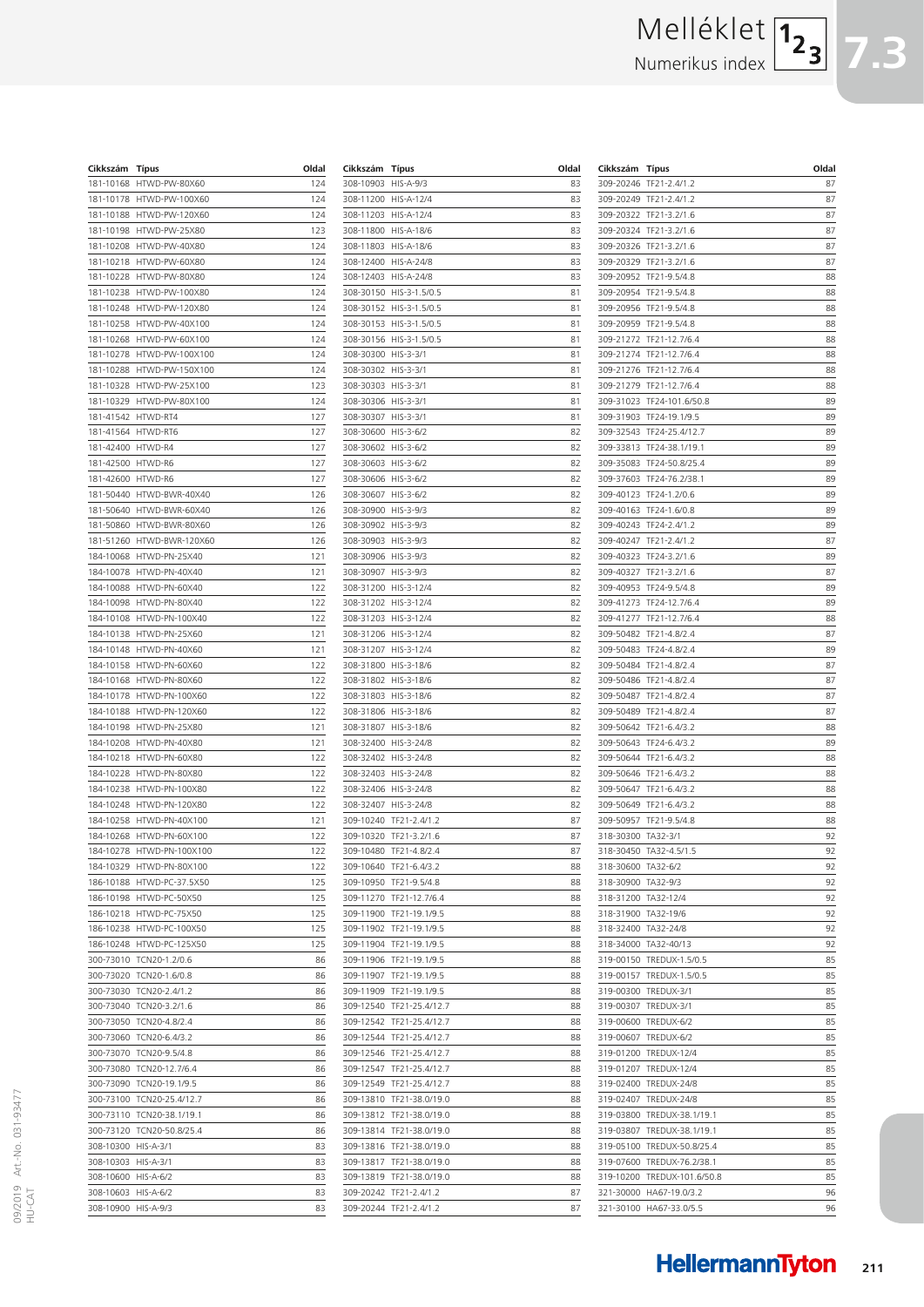| Cikkszám  | <b>Típus</b>           | Oldal |
|-----------|------------------------|-------|
| 321-30200 | HA67-44.4/7.4          | 96    |
| 321-30300 | HA67-50.8/8.3          | 96    |
| 321-30400 | HA67-69.8/11.7         | 96    |
| 323-20080 | MA47-8/2               | 94    |
| 323-20120 | MA47-12/3              | 95    |
| 323-20190 | MA47-19/6              | 95    |
| 323-20300 | MA47-30/8              | 95    |
| 323-20400 | MA47-40/12             | 95    |
| 323-20500 | MA47-50/16             | 94    |
| 323-20630 | MA47-63/19             | 94    |
| 323-20750 | MA47-75/22             | 94    |
| 323-20950 | MA47-95/30             | 94    |
| 323-21150 | MA47-115/34            | 94    |
| 323-21400 | MA47-140/42            | 94    |
| 323-50120 | TREDUX-MA47-12/3       | 84    |
| 323-50190 | TREDUX-MA47-19/6       | 84    |
| 323-50300 | TREDUX-MA47-30/8       | 84    |
| 323-50400 | TREDUX-MA47-40/12      | 84    |
| 323-50500 | TREDUX-MA47-50/16      | 84    |
| 323-50630 | TREDUX-MA47-63/19      | 84    |
| 323-50750 | TREDUX-MA47-75/22      | 84    |
| 323-50950 | TREDUX-MA47-95/30      | 84    |
| 333-24000 | TF31-40/13             | 91    |
| 333-30152 | TF31-1.5/0.5           | 90    |
| 333-30154 | TF31-1.5/0.5           | 90    |
| 333-30155 | TF31-1.5/0.5           | 90    |
| 333-30156 | TF31-1.5/0.5           | 90    |
| 333-30157 | TF31-1.5/0.5           | 90    |
| 333-30302 | TF31-3/1               | 90    |
| 333-30304 | TF31-3/1               | 90    |
| 333-30305 | TF31-3/1               | 90    |
| 333-30306 | TF31-3/1               | 90    |
| 333-30307 | TF31-3/1               | 90    |
| 333-30600 | TF31-6/2               | 90    |
| 333-30602 | TF31-6/2               | 90    |
| 333-30604 | TF31-6/2               | 90    |
| 333-30605 | TF31-6/2               | 90    |
| 333-30606 | TF31-6/2               | 90    |
| 333-30607 | TF31-6/2               | 90    |
| 333-30902 | TF31-9/3               | 91    |
| 333-30904 | TF31-9/3               | 91    |
| 333-30905 | TF31-9/3               | 91    |
| 333-30906 | TF31-9/3               | 91    |
| 333-30907 | TF31-9/3               | 91    |
| 333-31204 | TF31-12/4              | 91    |
| 333-31205 | TF31-12/4              | 91    |
| 333-31206 | TF31-12/4              | 91    |
| 333-31207 | TF31-12/4              | 91    |
| 333-31804 | TF31-18/6              | 91    |
| 333-31805 | TF31-18/6              | 91    |
| 333-31806 | TF31-18/6              | 91    |
| 333-31807 | TF31-18/6              | 91    |
| 333-32404 | TF31-24/8              | 91    |
| 333-32405 | TF31-24/8              | 91    |
| 333-32406 | TF31-24/8              | 91    |
| 333-32407 | TF31-24/8              | 91    |
| 333-34004 | TF31-40/13             | 91    |
| 333-34005 | TF31-40/13             | 91    |
| 333-34006 | TF31-40/13             | 91    |
| 333-34007 | TF31-40/13             | 91    |
| 333-34009 | TF31-40/13             | 91    |
| 354-02259 | HMT200A                | 104   |
| 354-02260 | HMT200A                | 104   |
| 380-03001 | ShrinKit 321 Basic     | 76    |
| 380-03002 | ShrinKit 321 Universal | 78    |
|           |                        |       |

Melléklet

Numerikus index

**7.3**

 $\boxed{1_2\phantom{1}_3}$ 

| Cikkszám               | Típus                        | Oldal      |
|------------------------|------------------------------|------------|
| 380-03005              | ShrinKit 321 Universal Basic | 77         |
| 380-04004              | LVRK-24/6-200                | 93         |
| 391-90002              | E4500                        | 194        |
| 391-90101              | P445                         | 194        |
| 401-13180              | 113-1-G                      | 99         |
| 401-13480              | 113-4-G                      | 99         |
| 401-29180              | 129-1-G                      | 99         |
| 401-30180<br>401-31180 | 130-1-G<br>131-1-G           | 99<br>99   |
| 401-32180              | $132 - 1 - G$                | 99         |
| 401-33180              | 133-1-G                      | 99         |
| 401-34180              | 134-1-G                      | 99         |
| 401-35180              | $135 - 1 - G$                | 99         |
| 401-36180              | 136-1-G                      | 99         |
| 401-38180              | 138-1-G                      | 99         |
| 401-52780              | 152-41-G                     | 99         |
| 401-52880              | 152-42-G                     | 99         |
| 401-53780              | 153-41-G                     | 99         |
| 401-53880              | 153-42-G                     | 99         |
| 401-54780              | 154-41-G                     | 99         |
| 401-54880              | 154-42-G                     | 99         |
| 401-55880              | 155-42-G                     | 99         |
| 401-56780              | 156-41-G                     | 99         |
| 401-56880              | 156-42-G                     | 99         |
| 401-57780<br>401-57880 | 157-41-G                     | 99         |
| 401-57980              | 157-42-G<br>157-43-G         | 99<br>99   |
| 401-58780              | 158-41-G                     | 99         |
| 401-58880              | 158-42-G                     | 99         |
| 401-58980              | 158-43-G                     | 99         |
| 401-59780              | 159-41-G                     | 99         |
| 401-59880              | 159-42-G                     | 99         |
| 401-59980              | 159-43-G                     | 99         |
| 401-60780              | 160-41-G                     | 99         |
| 401-60880              | 160-42-G                     | 99         |
| 401-60980              | 160-43-G                     | 99         |
| 401-76180              | $176 - 1 - G$                | 99         |
| 401-77180              | 177-1-G                      | 99         |
| 401-78180              | 178-1-G                      | 99         |
| 401-79180              | $179 - 1 - G$                | 99         |
| 401-99480              | 199-4-G                      | 99<br>99   |
| 402-01180<br>402-01220 | 201-1-G<br>201-2-G           | 99         |
| 402-03180              | 203-1-G                      | 99         |
| 402-04180              | 204-1-G                      | 99         |
| 402-06180              | $206 - 1 - G$                | 99         |
| 402-12180              | $212 - 1 - G$                | 99         |
| 402-13180              | $213 - 1 - G$                | 99         |
| 402-16039              | 216-3-B8W                    | 100        |
| 402-18051              | 218-2-B8W                    | 100        |
| 402-23058              | 223-2-B8W                    | 100        |
| 403-04180              | $304 - 1 - G$                | 99         |
| 403-06180              | 306-1-G                      | 99         |
| 403-10180              | 310-1-G                      | 99         |
| 403-11180              | 311-1-G                      | 99         |
| 403-24016              | 324-1-B8W                    | 100<br>100 |
| 403-41005<br>403-42006 | 341-1-B8W2<br>342-1-B8W2     | 100        |
| 403-54004              | 354-1-B8W                    | 100        |
| 404-03180              | 403-1-G                      | 99         |
| 404-08022              | 408-2-B8W2                   | 101        |
| 404-09021              | 409-2-B8W2                   | 101        |
| 404-11180              | 411-1-G                      | 99         |
| 404-13180              | $413 - 1 - G$                | 99         |
| 404-18020              | 418-4-B8W2                   | 101        |
| 404-42009              | 442-1-B8WM250                | 99         |
| 404-42022              | 442-1-B8W                    | 101        |
|                        |                              |            |

| Cikkszám               | Típus                  | Oldal      |
|------------------------|------------------------|------------|
| 405-08049              | 508-5-B8W              | 99         |
| 411-08180              | 1108-1-G               | 99         |
| 411-08480              | 1108-4-G               | 99         |
| 411-21180              | 1121-1-G               | 99         |
| 411-22180              | 1122-1-G               | 99         |
| 411-23180              | $1123 - 1 - G$         | 99         |
| 411-24180              | 1124-1-G               | 99         |
| 411-25180              | 1125-1-G               | 99         |
| 411-26180              | $1126 - 1 - G$         | 99         |
| 411-27180              | 1127-1-G               | 99         |
| 411-28180              | 1128-1-G               | 99         |
| 411-29180              | 1129-1-G               | 99         |
| 411-33180              | 1133-1-G               | 99         |
| 411-34180              | 1134-1-G               | 99         |
| 411-35180              | 1135-1-G               | 99         |
| 411-36180              | 1136-1-G               | 99         |
| 411-52480              | 1152-4-G               | 99         |
| 411-54480<br>411-55480 | 1154-4-G               | 99<br>99   |
| 411-56480              | 1155-4-G<br>1156-4-G   | 99         |
| 411-57480              | 1157-4-G               | 99         |
| 411-58480              | 1158-4-G               | 99         |
| 411-59480              | 1159-4-G               | 99         |
| 411-60480              | 1160-4-G               | 99         |
| 412-01180              | 1201-1-G               | 99         |
| 412-02180              | 1202-1-G               | 99         |
| 412-03180              | 1203-1-G               | 99         |
| 412-04180              | 1204-1-G               | 99         |
| 412-05180              | 1205-1-G               | 99         |
| 412-06180              | 1206-1-G               | 99         |
| 412-07180              | 1207-1-G               | 99         |
| 412-09180              | 1209-1-G               | 99         |
| 412-16180              | 1216-1-G               | 99         |
| 413-01180              | 1301-1-G               | 99         |
| 413-02180              | 1302-1-G               | 99         |
| 413-03180              | 1303-1-G               | 99         |
| 413-06180              | 1306-1-G               | 99         |
| 413-11180              | 1311-1-G               | 99         |
| 416-00000              | PEC-3/1                | 102        |
| 416-00001              | PEC-6/2                | 102        |
| 416-00002<br>416-00003 | PEC-9/3<br>PEC-4.8/1.5 | 102<br>102 |
| 416-01013              | 1601-1-B8W             | 103        |
| 416-02008              | 1602-1-B5W2            | 103        |
| 416-09000              | 1609-1-B5W2            | 103        |
| 416-10000              | 1610-1-B5W2            | 103        |
| 416-12046              | 1612-1-B5W2            | 103        |
| 416-13054              | 1613-1-B5W2            | 103        |
| 416-13060              | 1613-1-B5W2            | 99         |
| 416-14047              | 1614-1-B5W2            | 103        |
| 416-15035              | 1615-1-B5W2            | 103        |
| 416-16053              | 1616-1-B5W2            | 103        |
| 416-17033              | 1617-1-B5W2            | 103        |
| 416-20028              | 1620-1-B5W2            | 103        |
| 422-00001              | 313C722-9              | 98         |
| 422-00101              | 313C732-9              | 98         |
| 422-00201              | 313C743-9              | 98         |
| 422-00302              | 313C753-9              | 98         |
| 422-00400              | 313C764-9              | 98         |
| 422-00501              | 313C774-9              | 98         |
| 422-10000              | 313E445-9              | 98         |
| 422-10100              | 313E447-9              | 98         |
| 422-10200              | 313E455-9              | 98         |
| 422-10300              | 313E457-9              | 98         |
| 422-20000<br>422-20100 | 313F322-9<br>313F332-9 | 98<br>98   |
| 422-20200              | 313F343-9              | 98         |
|                        |                        |            |

380-03003 ShrinKit 321-A 380-03004 ShrinKit 321-A Basic 79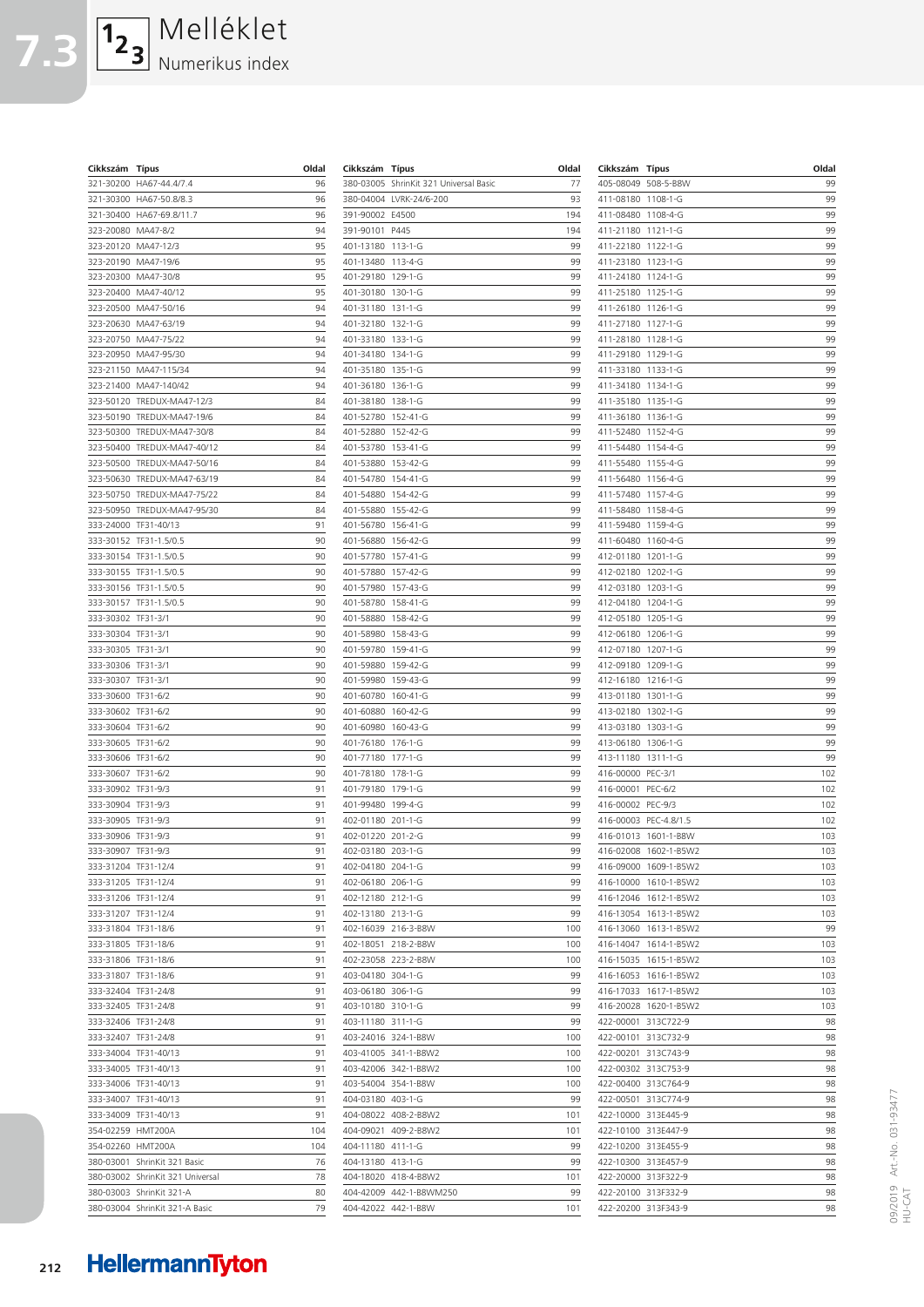# Melléklet Numerikus index

| Cikkszám          | Típus                | Oldal                |
|-------------------|----------------------|----------------------|
| 422-20300         | 313F353-9            | 98                   |
| 422-20400         | 313F364-9            | 98                   |
| 422-20500         | 313F374-9            | 98                   |
| 422-20600         | 313F385-9            | 98                   |
| 422-20700         | 313F396-9            | 98                   |
| 422-30000         | 333F322-9            | 98                   |
| 422-30004         | 333F332-9            | 98                   |
| 422-30100         | 333F343-9            | 98                   |
| 422-30200         | 333F353-9            | 98                   |
| 422-30301         | 333F364-9            | 98                   |
| 422-30400         | 333F374-9            | 98                   |
| 422-30500         | 333F385-9            | 98                   |
| 422-40000         | 412H622-9            | 98                   |
| 422-40100         | 412H623-9            | 98                   |
| 422-40200         | 412H624-9            | 98                   |
| 422-40300         | 412H625-9            | 98                   |
| 422-50000         | 492H412-9            | 98                   |
| 422-50101         | 492H413-9            | 98                   |
| 422-50202         | 492H414-9            | 98                   |
| 422-50302         | 492H415-9            | 98                   |
| 422-60000         | 573H532-9            | 98                   |
| 422-60100         | 573H533-9            | 98                   |
| 422-60202         | 573H534-9            | 98                   |
| 422-60302         | 573H535-9            | 98                   |
| 450-20000         | RMS 43-10            | 97                   |
| 450-20001         | RMS 43-10            | 97                   |
| 450-20002         | RMS 43-10            | 97                   |
| 450-20004         | RMS 43-10            | 97                   |
| 450-20010         | RMS 52-15            | 97                   |
| 450-20011         | RMS 52-15            | 97                   |
| 450-20012         | RMS 52-15            | 97                   |
| 450-20014         | RMS 52-15            | 97                   |
| 450-20021         | RMS 76-22            | 97                   |
|                   |                      |                      |
| 450-20022         | RMS 76-22            | 97                   |
| 450-20024         | RMS 76-22            | 97                   |
| 450-20030         | RMS 100-30           | 97                   |
| 450-20031         | RMS 100-30           | 97                   |
| 450-20041         | RMS 139-38           | 97                   |
| 450-20050         | RMS 185-55           | 97                   |
| 500-50820         | T82S-BK              | 157, 161,<br>163-164 |
| 500-50822 T82R-RD |                      | 157, 161,            |
|                   |                      | 163-164              |
| 550-11401         | RO202REF-1401-WH     | 157                  |
| 550-14010         | SPRO200-1401-WH      | 157                  |
| 550-14011         | RO201-1401-WH        | 157                  |
| 550-14012         | RO202-1401-WH        | 157                  |
| 550-14013         | RO203-1401-WH        | 157                  |
| 550-14014         | RO201REF-1401-WH     | 157                  |
| 550-71401         | RO203REF-1401-WH     | 157                  |
| 553-30350         | TCGT3-1YE            | 150                  |
| 553-30351         | TCGT3-1WH            | 150                  |
| 553-30352         | TCGT3-1BK            | 150                  |
| 553-30353         | TCGT3-1BU            | 150                  |
| 553-30354         | TCGT3-1RD            | 150                  |
| 553-30450         | <b>TCGT4.8-1.6YE</b> | 150                  |
| 553-30451         | <b>TCGT4.8-1.6WH</b> | 150                  |
| 553-30452         | TCGT4.8-1.6BK        | 150                  |
| 553-30453         | TCGT4.8-1.6BU        | 150                  |
| 553-30454         | TCGT4.8-1.6RD        | 150                  |
| 553-30652         | TCGT6-2BK            | 150                  |
| 553-30653         | TCGT6-2BU            | 150                  |
| 553-30654         | TCGT6-2RD            | 150                  |
| 553-71000         | TULT2.4-0.8DS-1x50WH | 151                  |
| 553-71001         | TULT2.4-0.8DS-1x50YE | 151                  |
| 553-71002         | TULT2.4-0.8DS-2x25WH | 151                  |
| 553-71003         | TULT2.4-0.8DS-2x25YE | 151                  |
| 553-71006         | TULT3-1DS-1x50WH     | 151                  |
|                   |                      |                      |

| Cikkszám               | <b>Típus</b>                           | Oldal |
|------------------------|----------------------------------------|-------|
| 553-71007              | TULT3-1DS-1x50YE                       | 151   |
| 553-71008              | TULT3-1DS-2x25WH                       | 151   |
| 553-71009              | TULT3-1DS-2x25YE                       | 151   |
| 553-71012              | TULT4.8-1.6DS-1x50WH                   | 152   |
| 553-71013              | TULT4.8-1.6DS-1x50YE                   | 152   |
| 553-71014              | TULT4.8-1.6DS-2x25WH                   | 152   |
| 553-71015              | TULT4.8-1.6DS-2x25YE                   | 152   |
| 553-71018              | TULT6-2DS-1x50WH                       | 152   |
| 553-71019              | TULT6-2DS-1x50YE                       | 152   |
| 553-71020              | TULT6-2DS-2x25WH                       | 152   |
| 553-71021              | TULT6-2DS-2x25YE                       | 152   |
| 553-71024              | TULT9-3DS-1x50WH                       | 152   |
| 553-71025              | TULT9-3DS-1x50YE                       | 152   |
| 553-71026              | TULT9-3DS-2x25WH                       | 152   |
| 553-71027              | TULT9-3DS-2x25YE                       | 152   |
| 553-71030              | TULT12-4DS-1x50WH                      | 152   |
| 553-71031              | TULT12-4DS-1x50YE                      | 152   |
| 553-71032              | TULT12-4DS-2x25WH                      | 152   |
| 553-71033              | TULT12-4DS-2x25YE                      | 152   |
| 553-71036              | TULT18-6DS-1x50WH                      | 152   |
| 553-71037              | TULT18-6DS-1x50YE                      | 152   |
| 553-71038              |                                        | 152   |
|                        | TULT18-6DS-2x25WH<br>TULT18-6DS-2x25YE | 152   |
| 553-71039<br>553-71042 |                                        | 152   |
|                        | TULT24-8DS-1x50WH                      |       |
| 553-71043              | TULT24-8DS-1x50YE                      | 152   |
| 553-71044              | TULT24-8DS-2x25WH                      | 152   |
| 553-71045              | TULT24-8DS-2x25YE                      | 152   |
| 553-71048              | TULT39-13DS-1x50WH                     | 152   |
| 553-71049              | TULT39-13DS-1x50YE                     | 152   |
| 553-71050              | TULT39-13DS-2x25WH                     | 152   |
| 553-71051              | TULT39-13DS-2x25YE                     | 152   |
| 556-00051              | TagPrint Pro 3.0 EMEA                  | 176   |
| 556-00060              | TT1220UT 60mm                          | 179   |
| 556-00061              | TT1220UT 110mm                         | 179   |
| 556-00101              | <b>TT822OUT</b>                        | 179   |
| 556-00111              | <b>TT822OUT</b>                        | 179   |
| 556-00400              | TT431                                  | 177   |
| 556-00451              | TT External Reel Holder                | 178   |
| 556-00452              | S430 Cutter                            | 177   |
| 556-00453              | TT430/TT431 300dpi Printhead           | 177   |
| 556-00454              | TT430/TT431 Print Roller               | 177   |
| 556-00456              | P430 Perforator                        | 177   |
| 556-00700              | RFID-HS9BT-HF                          | 175   |
| 556-00701              | RFID-HS9BT-LF                          | 175   |
| 556-04037              | TT4030                                 | 178   |
| 556-04050              | S4030 Cutter                           | 178   |
| 556-04051              | P4030 Perforator                       | 178   |
| 556-04052              | Printhead for TT4030                   | 178   |
| 556-04053              | Printer Roller TT4030/TT4000+          | 178   |
| 556-25006              | TTAGPU15X100WH                         | 153   |
| 556-25007              | TTAGPU15X65WH                          | 153   |
| 556-25010              | TTAGPU15X100YE                         | 153   |
| 556-25011              | TTAGPU15X65YE                          | 153   |
| 556-25012              | TTAGPU11X65WH                          | 153   |
| 556-25019              | TTAGPU11X65YE                          | 153   |
| 556-25020              | TTAGPU11X100YE                         | 153   |
| 556-25021              | TTAGPU11X100WH                         | 153   |
| 561-00001              | WIC Tool                               | 160   |
| 561-06000              | WICA-ACT-BK                            | 160   |
| 561-06001              | WICA-AC10-25                           | 160   |
| 594-01104              | TAG02LA4-1104-WHCL                     | 156   |
| 594-11040              | TAG145LA4-1104-WHCL                    | 156   |
| 594-11041              | TAG26LA4-1104-WHCL                     | 156   |
| 594-11042              | TAG49LA4-1104-WHCL                     | 156   |
| 594-11104              | TAG09LA4-1104-WHCL                     | 156   |
| 594-21104              | TAG130LA4-1104-WHCL                    | 156   |
| 594-31104              | TAG131LA4-1104-WHCL                    | 156   |
|                        |                                        |       |

| Cikkszám  | <b>Típus</b>           | Oldal |
|-----------|------------------------|-------|
| 594-41104 | TAG132LA4-1104-WHCL    | 156   |
| 594-51104 | TAG133LA4-1104-WHCL    | 156   |
| 594-61104 | TAG134LA4-1104-WHCL    | 156   |
| 594-71104 | TAG135LA4-1104-WHCL    | 156   |
| 594-81104 | TAG136LA4-1104-WHCL    | 156   |
| 594-91104 | TAG137LA4-1104-WHCL    | 156   |
| 596-00558 | TAG27-12.5TDK1-1220-WH | 166   |
| 596-00560 | TAG13-07TDK1-1220-WH   | 166   |
| 596-00561 | TAG22-22TDK1-1220-WH   | 166   |
| 596-00562 | TAG27-08TDK1-1220-WH   | 166   |
| 596-00563 | TAG27-15TDK1-1220-WH   | 166   |
| 596-00564 | TAG27-18TDK1-1220-WH   | 166   |
| 596-00565 | TAG27-27TDK1-1220-WH   | 166   |
| 596-00566 | TAG35-18TDK1-1220-WH   | 166   |
| 596-00567 | TAG45-15TDK1-1220-WH   | 166   |
| 596-00568 | TAG45-25TDK1-1220-WH   | 166   |
| 596-00569 | TAG60-30TDK1-1220-WH   | 166   |
| 596-00570 | TAG90-45TDK1-1220-WH   | 166   |
| 596-00571 | TAG100-30TDK1-1220-WH  | 166   |
| 596-00572 | TAG100-70TDK1-1220-WH  | 166   |
| 596-00573 | TAG13-07TDK1-1221-SR   | 167   |
| 596-00574 | TAG22-22TDK1-1221-SR   | 167   |
| 596-00575 | TAG27-08TDK1-1221-SR   | 167   |
| 596-00576 | TAG27-12.5TDK1-1221-SR | 167   |
| 596-00577 | TAG27-15TDK1-1221-SR   | 167   |
| 596-00578 | TAG27-18TDK1-1221-SR   | 167   |
| 596-00579 | TAG27-27TDK1-1221-SR   | 167   |
| 596-00580 | TAG35-18TDK1-1221-SR   | 167   |
| 596-00581 | TAG45-15TDK1-1221-SR   | 167   |
| 596-00582 | TAG45-25TDK1-1221-SR   | 167   |
| 596-00583 | TAG60-30TDK1-1221-SR   | 167   |
| 596-00584 | TAG90-45TDK1-1221-SR   | 167   |
| 596-00585 | TAG100-30TDK1-1221-SR  | 167   |
| 596-00586 | TAG100-70TDK1-1221-SR  | 167   |
| 596-01120 | TAG01TD3-1206-WH       | 169   |
| 596-01209 | TAG107TD3-1209-WHCL    | 154   |
| 596-01211 | TAG16-06TE-1211-YE     | 165   |
| 596-01320 | TAG1TD2-323-WHCL       | 155   |
| 596-02320 | TAG2TD6-323-WHCL       | 155   |
| 596-03320 | TAG3TD3-323-WHCL       | 155   |
| 596-06320 | TAG6TD1-323-WHCL       | 155   |
| 596-07320 | TAG07TD1-323-WHCL      | 155   |
| 596-09320 | TAG9TD3-323-WHCL       | 155   |
| 596-10320 | TAG10TD2-323-WHCL      | 155   |
| 596-10732 | TAG107TD3-323-WHCL     | 155   |
| 596-11209 | TAG6TD1-1209-WHCL      | 154   |
| 596-11211 | TAG20-08TE-1211-YE     | 165   |
| 596-12061 | TAG13TD4-1206-WH       | 169   |
| 596-12062 | TAG62TD1-1204-SR       | 168   |
| 596-12064 | TAG64TD1-1204-SR       | 168   |
| 596-12065 | TAG65TD1-1204-SR       | 168   |
| 596-12072 | TAG72TD1-1204-SR       | 168   |
| 596-12078 | TAG78TD1-1204-SR       | 168   |
| 596-12090 | TAG10TD2-1209-WHCL     | 154   |
| 596-12091 | TAG51TD3-1209-WHCL     | 154   |
| 596-12094 | TAG24TD1-1209-WHCL     | 154   |
| 596-12095 | TAG23TD5-1209-WHCL     | 154   |
| 596-12096 | TAG26TD6-1209-WHCL     | 154   |
| 596-12097 | TAG36TD7-1209-WHCL     | 154   |
| 596-12098 | TAG38TD3-1209-WHCL     | 154   |
| 596-12172 | TAG16-06TE-880-YE      | 165   |
| 596-12173 | TAG20-08TE-880-YE      | 165   |
| 596-12174 | TAG15-09TE-880-YE      | 165   |
| 596-12175 | TAG19-11TE-880-YE      | 165   |
| 596-12176 | TAG38-11TE-880-YE      | 165   |
| 596-12177 | TAG56-22TE-880-YE      | 165   |
| 596-12615 | TAG15TD3-1206-WH       | 169   |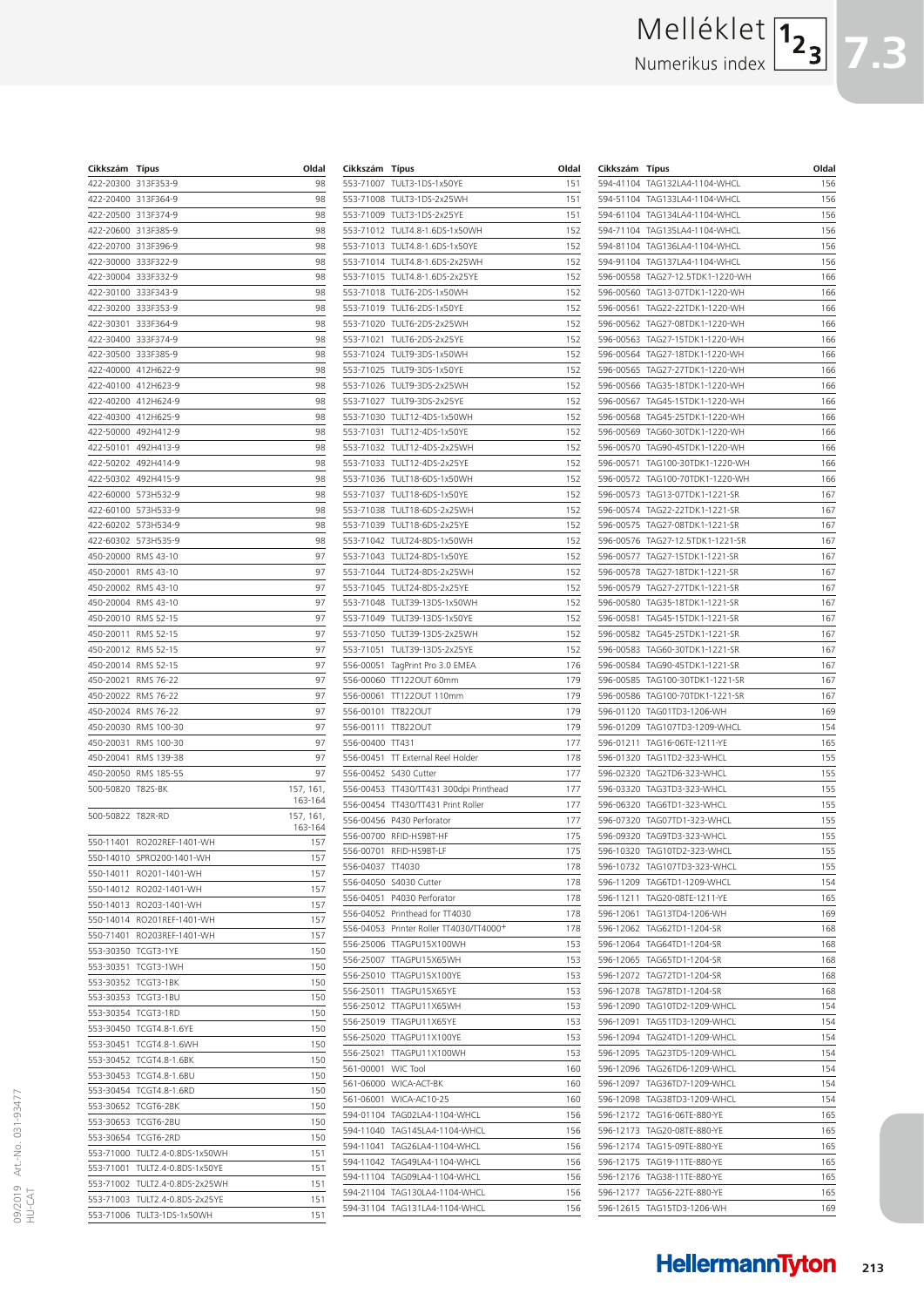| Cikkszám  | Típus                        | Oldal      | Cikkszám     | Tíj |
|-----------|------------------------------|------------|--------------|-----|
|           | 596-12616 TAG16TD3-1206-WH   | 169        | 710-10601    | HT. |
|           | 596-12617 TAG17TD2-1206-WH   | 169        | 710-10602 HT |     |
|           | 596-12627 TAG27TD2-1206-WH   | 169        | 710-10603 HT |     |
| 596-12631 | TAG31TD3-1206-WH             | 169        | 710-10604 HT |     |
|           | 596-12634 TAG34TD3-1206-WH   | 169        | 710-10605 HT |     |
|           | 596-12635 TAG35TD3-1206-WH   | 169        | 710-10606 HT |     |
| 596-12661 | TAG61TD3-1206-WH             | 169        | 710-10607 HT |     |
| 596-12662 | TAG62TD1-1206-WH             | 170        | 710-10608 HT |     |
|           | 596-12663 TAG63TD1-1206-WH   | 170        | 710-10609 HT |     |
|           | 596-12664 TAG64TD1-1206-WH   | 170        | 710-10610 HT |     |
| 596-12665 | TAG65TD1-1206-WH             | 170        | 710-10611    | HT  |
|           | 596-12666 TAG66TD1-1206-WH   | 170        | 710-10612 HT |     |
| 596-12667 | TAG67TD2-1206-WH             | 169        | 710-10701 HT |     |
|           | 596-12668 TAG68TD1-1206-WH   | 170        | 710-10705 HT |     |
|           | 596-12669 TAG69TD2-1206-WH   | 170        | 711-00307 HT |     |
| 596-12671 | TAG71TD6-1206-WH             | 169        | 711-10000 HT |     |
|           | 596-12672 TAG72TD1-1206-WH   | 170        | 711-10001    | HT  |
|           | 596-12673 TAG73TD1-1206-WH   | 170        | 711-10002 HT |     |
|           | 596-21204 TAG02TD1-1204-SR   | 168        | 711-10300 HT |     |
|           | 596-21209 TAG1TD2-1209-WHCL  | 154        | 711-10400 HT |     |
|           | 596-21211 TAG15-09TE-1211-YE | 165        | 711-10401 HT |     |
|           | 596-22320 TAG22TD3-323-WHCL  | 155        | 712-00200 HT |     |
|           | 596-23320 TAG23TD5-323-WHCL  | 155        | 712-00201 HT |     |
|           | 596-24320 TAG24TD1-323-WHCL  | 155        | 712-00202 HT |     |
|           | 596-25320 TAG25TD3-323-WHCL  | 155        | 712-00203 HT |     |
|           | 596-26320 TAG26TD6-323-WHCL  | 155        | 712-00204 HT |     |
|           | 596-31204 TAGR3TD1-1204-SR   | 168        | 712-00205 HT |     |
|           | 596-31209 TAG3TD3-1209-WHCL  | 154        | 712-00206 HT |     |
| 596-31211 | TAG19-11TE-1211-YE           | 165        | 712-00500 HT |     |
|           | 596-32091 TAG22TD3-1209-WHCL | 154        | 712-00501 HT |     |
|           | 596-36320 TAG36TD7-323-WHCL  | 155        | 712-00502 HT |     |
|           | 596-38320 TAG38TD3-323-WHCL  | 155        | 712-00503 HT |     |
|           | 596-41206 TAG4TD1-1206-WH    | 170        | 712-00504 HT |     |
|           | 596-41209 TAG91TD1-1209-WHCL | 154        | 712-00505 HT |     |
| 596-41211 | TAG38-11TE-1211-YE           | 165        | 712-00506 HT |     |
|           | 596-51209 TAG25TD3-1209-WHCL | 154        | 712-10001 HT |     |
|           | 596-51211 TAG56-22TE-1211-YE | 165        | 712-10002    | HT  |
|           | 596-51320 TAG51TD3-323-WHCL  | 155        | 712-10003 HT |     |
|           | 596-61206 TAG76TD1-1206-WH   | 170        | 897-90000 CS |     |
|           | 596-61209 TAG2TD6-1209-WHCL  | 154        | 897-90001 CS |     |
|           | 596-71204 TAG97TD1-1204-SR   | 168        | 897-90003    | CS  |
|           | 596-71206 TAG77TD1-1206-WH   | 170        | 897-90004 CS |     |
|           | 596-71209 TAG07TD1-1209-WHCL | 154        | 897-90005 CS |     |
| 596-91209 | TAG9TD3-1209-WHCL            | 154        | 897-90006 CS |     |
|           | 598-12027 TAG120B-270-YE     |            | 897-90007 CS |     |
|           |                              | 164<br>164 |              |     |
|           | 598-12127 TAG121B-270-YE     |            | 897-90008 CS |     |
|           | 598-12227 TAG122B-270-YE     | 164        | 897-90018 CS |     |
|           | 598-12427 TAG124B-270-YE     | 164        | 897-90026 CS |     |
|           | 598-92127 TAG121FB-270-YE    | 164        | 897-90027 CS |     |
|           | 598-92227 TAG122FB-270-YE    | 164        | 905-50026 M/ |     |
|           | 598-92427 TAG124FB-270-YE    | 164        |              |     |
|           | 598-92527 TAG125FB-270-YE    | 164        |              |     |
|           | 710-00100 HTAPE-FLEX15-15x10 | 130        |              |     |
|           | 710-00101 HTAPE-FLEX15-15x10 | 130        |              |     |
|           | 710-00102 HTAPE-FLEX15-15x10 | 130        |              |     |
|           | 710-00103 HTAPE-FLEX15-15x10 | 130        |              |     |
|           | 710-00104 HTAPE-FLEX15-15x10 | 130        |              |     |
|           | 710-00105 HTAPE-FLEX15-15x10 | 130        |              |     |
|           | 710-00106 HTAPE-FLEX15-15x10 | 130        |              |     |
|           | 710-00107 HTAPE-FLEX15-15x10 | 130        |              |     |
|           | 710-00108 HTAPE-FLEX15-15x10 | 130        |              |     |
|           | 710-00109 HTAPE-FLEX15-15x10 | 130        |              |     |
|           | 710-00110 HTAPE-FLEX15-15x10 | 130        |              |     |
|           | 710-00115 HTAPE-FLEX15-15x25 | 130        |              |     |
|           | 710-00146 HTAPE-FLEX15-15x10 | 130        |              |     |
|           | 710-00147 HTAPE-FLEX15-15x10 | 130        |              |     |

Melléklet

Numerikus index

**7.3**

| Cikkszám  | <b>Típus</b>               | Oldal |
|-----------|----------------------------|-------|
| 710-10601 | HTAPE-FLEX1000+ 19x20 PACK | 131   |
| 710-10602 | HTAPE-FLEX1000+ 19x20      | 131   |
| 710-10603 | HTAPE-FLEX1000+ C 19x20    | 131   |
| 710-10604 | HTAPE-FLEX1000+C<br>19x20  | 131   |
| 710-10605 | HTAPE-FLEX1000+C<br>19x20  | 131   |
| 710-10606 | HTAPE-FLEX1000+C<br>19x20  | 131   |
| 710-10607 | HTAPE-FLEX1000+C<br>19x20  | 131   |
| 710-10608 | HTAPE-FLEX1000+ C 19x20    | 131   |
| 710-10609 | HTAPE-FLEX1000+ C 19x20    | 131   |
| 710-10610 | HTAPE-FLEX1000+ 19x33      | 131   |
| 710-10611 | HTAPE-FLEX1000+ 50x33      | 131   |
| 710-10612 | HTAPE-FLEX1000+ C 19x20    | 131   |
| 710-10701 | HTAPE-FLEX2000+19x20       | 132   |
| 710-10705 | HTAPE-FLEX2000+38x20       | 132   |
| 711-00307 | HTAPE-POWER 660-RM         | 134   |
| 711-10000 | HTAPE-SHIELD310            | 133   |
| 711-10001 | HTAPE-SHIELD310            | 133   |
| 711-10002 | HTAPE-SHIELD320            | 133   |
| 711-10300 | HTAPE-POWER650             | 134   |
| 711-10400 | HTAPE-POWER800             | 135   |
| 711-10401 | HTAPF-POWFR810             | 135   |
| 712-00200 | HTAPE-TEX-19x10            | 138   |
| 712-00201 | HTAPE-TEX-19x10            | 138   |
| 712-00202 | HTAPE-TEX-19x10            | 138   |
| 712-00203 | HTAPE-TEX-19x10            | 138   |
| 712-00204 | HTAPE-TEX-19x10            | 138   |
| 712-00205 | HTAPE-TEX-19x10            | 138   |
| 712-00206 | HTAPE-TEX-19x10            | 138   |
| 712-00500 | HTAPE-TEX-19x50            | 138   |
| 712-00501 | HTAPE-TEX-19x50            | 138   |
| 712-00502 | HTAPE-TEX-19x50            | 138   |
| 712-00503 | HTAPE-TEX-19x50            | 138   |
| 712-00504 | HTAPE-TEX-19x50            | 138   |
| 712-00505 | HTAPE-TEX-19x50            | 138   |
| 712-00506 | HTAPE-TEX-19x50            | 138   |
| 712-10001 | HTAPE-PROTECT300           | 137   |
| 712-10002 | HTAPE-PROTECT180           | 136   |
| 712-10003 | HTAPE-PROTECT250           | 136   |
| 897-90000 | $CS-SB$                    | 143   |
| 897-90001 | CS-SD                      | 143   |
| 897-90003 | CS-SH                      | 143   |
| 897-90004 | CS-SA                      | 144   |
| 897-90005 | $CS-P4$                    | 143   |
| 897-90006 | $CS-P5$                    | 143   |
| 897-90007 | $CS-P6$                    | 143   |
| 897-90008 | CS-PN                      | 143   |
| 897-90018 | CS-AW                      | 144   |
| 897-90026 | CS-ACG0415                 | 144   |
| 897-90027 | CS-ACG1630                 | 144   |
| 905-50026 | MA47 Kit                   | 95    |
|           |                            |       |

710-10600 HTAPE-FLEX1000+ 19x6 131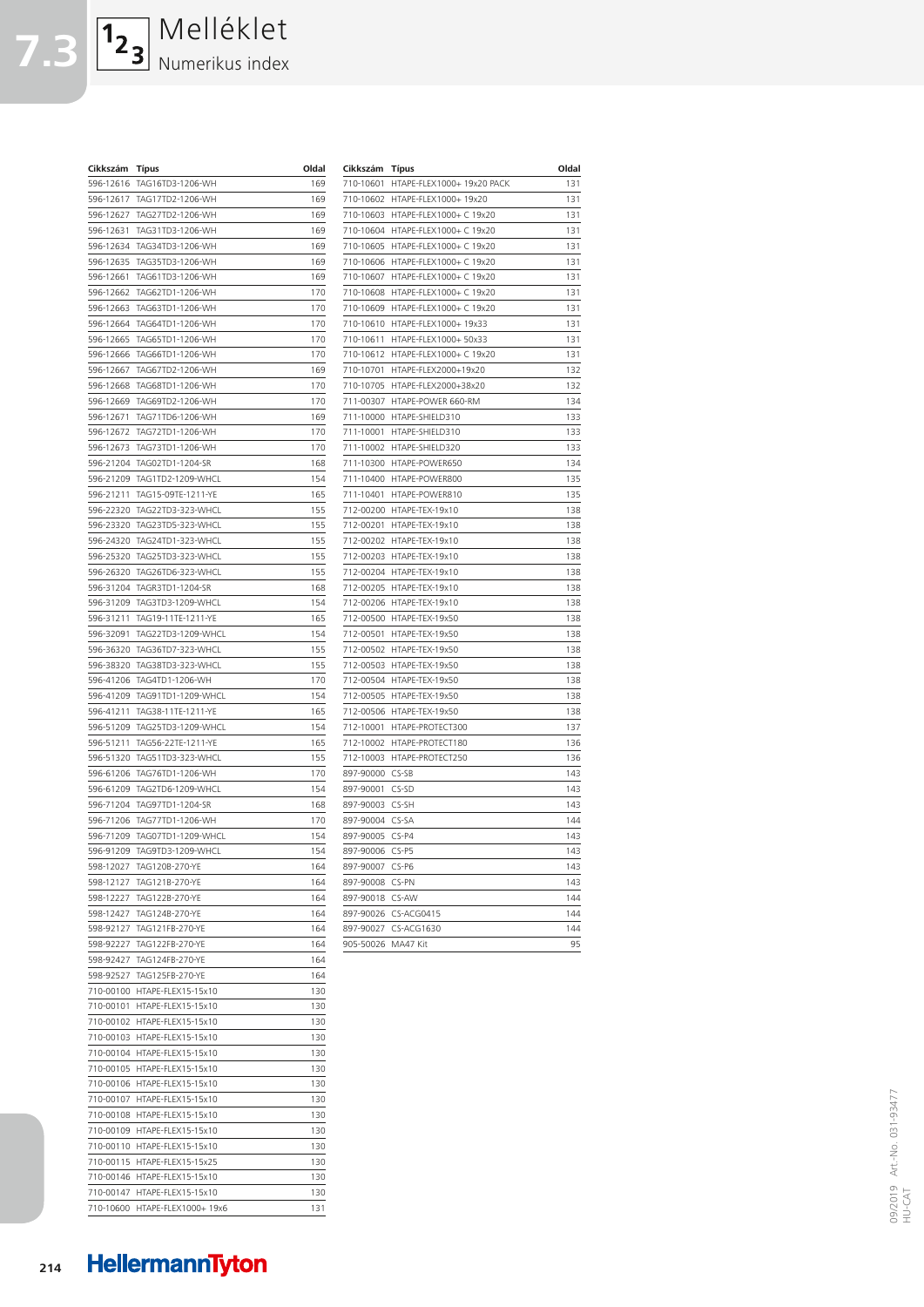# Melléklet Alfanumerikus index



| Típus                | Cikkszám               | Oldal    |
|----------------------|------------------------|----------|
| 1108-1-G             | 411-08180              | 99       |
| 1108-4-G             | 411-08480              | 99       |
| $1121 - 1 - G$       | 411-21180              | 99       |
| 1122-1-G             | 411-22180              | 99       |
| $1123 - 1 - G$       | 411-23180              | 99       |
| 1124-1-G             | 411-24180              | 99       |
| 1125-1-G             | 411-25180              | 99       |
| $1126 - 1 - G$       | 411-26180              | 99       |
| 1127-1-G             | 411-27180              | 99       |
| 1128-1-G<br>1129-1-G | 411-28180<br>411-29180 | 99<br>99 |
| $113 - 1 - G$        | 401-13180              | 99       |
| 1133-1-G             | 411-33180              | 99       |
| 1134-1-G             | 411-34180              | 99       |
| $113 - 4 - G$        | 401-13480              | 99       |
| 1135-1-G             | 411-35180              | 99       |
| 1136-1-G             | 411-36180              | 99       |
| 1152-4-G             | 411-52480              | 99       |
| 1154-4-G             | 411-54480              | 99       |
| 1155-4-G             | 411-55480              | 99       |
| 1156-4-G             | 411-56480              | 99       |
| 1157-4-G             | 411-57480              | 99       |
| 1158-4-G             | 411-58480              | 99       |
| 1159-4-G             | 411-59480              | 99       |
| 1160-4-G<br>1201-1-G | 411-60480<br>412-01180 | 99<br>99 |
| 1202-1-G             | 412-02180              | 99       |
| 1203-1-G             | 412-03180              | 99       |
| 1204-1-G             | 412-04180              | 99       |
| 1205-1-G             | 412-05180              | 99       |
| 1206-1-G             | 412-06180              | 99       |
| 1207-1-G             | 412-07180              | 99       |
| 1209-1-G             | 412-09180              | 99       |
| 1216-1-G             | 412-16180              | 99       |
| $129 - 1 - G$        | 401-29180              | 99       |
| 1301-1-G             | 413-01180              | 99       |
| 130-1-G              | 401-30180              | 99       |
| 1302-1-G<br>1303-1-G | 413-02180<br>413-03180 | 99<br>99 |
| 1306-1-G             | 413-06180              | 99       |
| 1311-1-G             | 413-11180              | 99       |
| $131 - 1 - G$        | 401-31180              | 99       |
| 132-1-G              | 401-32180              | 99       |
| $133 - 1 - G$        | 401-33180              | 99       |
| 134-1-G              | 401-34180              | 99       |
| $135 - 1 - G$        | 401-35180              | 99       |
| 136-1-G              | 401-36180              | 99       |
| $138 - 1 - G$        | 401-38180              | 99       |
| 152-41-G             | 401-52780              | 99       |
| 152-42-G             | 401-52880              | 99       |
| 153-41-G             | 401-53780              | 99       |
| 153-42-G             | 401-53880              | 99       |
| 154-41-G<br>154-42-G | 401-54780<br>401-54880 | 99<br>99 |
| 155-42-G             | 401-55880              | 99       |
| 156-41-G             | 401-56780              | 99       |
| 156-42-G             | 401-56880              | 99       |
| 157-41-G             | 401-57780              | 99       |
| 157-42-G             | 401-57880              | 99       |
| 157-43-G             | 401-57980              | 99       |
| 158-41-G             | 401-58780              | 99       |
| 158-42-G             | 401-58880              | 99       |
| 158-43-G             | 401-58980              | 99       |
| 159-41-G             | 401-59780              | 99       |
| 159-42-G             | 401-59880              | 99       |
| 159-43-G             | 401-59980              | 99       |
| 1601-1-B8W           | 416-01013              | 103      |

| 1602-1-B5W2                                                                                                                                                                                       | Cikkszám  | Oldal                                                                                  |
|---------------------------------------------------------------------------------------------------------------------------------------------------------------------------------------------------|-----------|----------------------------------------------------------------------------------------|
|                                                                                                                                                                                                   | 416-02008 | 103                                                                                    |
| 160-41-G                                                                                                                                                                                          | 401-60780 | 99                                                                                     |
| 160-42-G                                                                                                                                                                                          | 401-60880 | 99                                                                                     |
| 160-43-G                                                                                                                                                                                          | 401-60980 | 99                                                                                     |
| 1609-1-B5W2                                                                                                                                                                                       | 416-09000 | 103                                                                                    |
| 1610-1-B5W2                                                                                                                                                                                       | 416-10000 | 103                                                                                    |
| 1612-1-B5W2                                                                                                                                                                                       | 416-12046 | 103                                                                                    |
| 1613-1-B5W2                                                                                                                                                                                       | 416-13054 | 103                                                                                    |
| 1613-1-B5W2                                                                                                                                                                                       | 416-13060 | 99                                                                                     |
| 1614-1-B5W2                                                                                                                                                                                       | 416-14047 | 103                                                                                    |
| 1615-1-B5W2                                                                                                                                                                                       | 416-15035 | 103                                                                                    |
| 1616-1-B5W2                                                                                                                                                                                       | 416-16053 | 103                                                                                    |
| 1617-1-B5W2                                                                                                                                                                                       | 416-17033 | 103                                                                                    |
| 1620-1-B5W2                                                                                                                                                                                       | 416-20028 | 103                                                                                    |
| 176-1-G                                                                                                                                                                                           | 401-76180 | 99                                                                                     |
| 177-1-G                                                                                                                                                                                           | 401-77180 | 99                                                                                     |
| 178-1-G                                                                                                                                                                                           | 401-78180 | 99                                                                                     |
| 179-1-G                                                                                                                                                                                           | 401-79180 | 99                                                                                     |
| 199-4-G                                                                                                                                                                                           | 401-99480 | 99                                                                                     |
| 201-1-G                                                                                                                                                                                           | 402-01180 | 99                                                                                     |
| 201-2-G                                                                                                                                                                                           | 402-01220 | 99                                                                                     |
| 203-1-G                                                                                                                                                                                           | 402-03180 | 99                                                                                     |
| 204-1-G                                                                                                                                                                                           | 402-04180 | 99                                                                                     |
| $206 - 1 - G$                                                                                                                                                                                     | 402-06180 | 99                                                                                     |
| 212-1-G                                                                                                                                                                                           | 402-12180 | 99                                                                                     |
| $213 - 1 - G$                                                                                                                                                                                     | 402-13180 | 99                                                                                     |
| 216-3-B8W                                                                                                                                                                                         | 402-16039 | 100                                                                                    |
| 218-2-B8W                                                                                                                                                                                         | 402-18051 | 100                                                                                    |
| 223-2-B8W                                                                                                                                                                                         | 402-23058 | 100                                                                                    |
| 304-1-G                                                                                                                                                                                           | 403-04180 | 99                                                                                     |
| 306-1-G                                                                                                                                                                                           | 403-06180 | 99                                                                                     |
| 310-1-G                                                                                                                                                                                           | 403-10180 | 99                                                                                     |
| 311-1-G                                                                                                                                                                                           | 403-11180 | 99                                                                                     |
| 313C722-9                                                                                                                                                                                         | 422-00001 | 98                                                                                     |
| 313C732-9                                                                                                                                                                                         | 422-00101 | 98                                                                                     |
| 313C743-9                                                                                                                                                                                         | 422-00201 | 98                                                                                     |
| 313C753-9                                                                                                                                                                                         | 422-00302 | 98                                                                                     |
| 313C764-9                                                                                                                                                                                         | 422-00400 | 98                                                                                     |
| 313C774-9                                                                                                                                                                                         | 422-00501 | 98                                                                                     |
| 313E445-9                                                                                                                                                                                         | 422-10000 | 98                                                                                     |
| 313E447-9                                                                                                                                                                                         | 422-10100 | 98                                                                                     |
| 313E455-9                                                                                                                                                                                         | 422-10200 | 98                                                                                     |
| 313E457-9                                                                                                                                                                                         | 422-10300 | 98                                                                                     |
| 313F322-9                                                                                                                                                                                         | 422-20000 | 98                                                                                     |
| 313F332-9                                                                                                                                                                                         | 422-20100 | 98                                                                                     |
| 313F343-9                                                                                                                                                                                         | 422-20200 | 98                                                                                     |
| 313F353-9                                                                                                                                                                                         | 422-20300 | 98                                                                                     |
| 313F364-9                                                                                                                                                                                         | 422-20400 | 98                                                                                     |
| 313F374-9                                                                                                                                                                                         | 422-20500 | 98                                                                                     |
| 313F385-9                                                                                                                                                                                         | 422-20600 | 98                                                                                     |
|                                                                                                                                                                                                   | 422-20700 | 98                                                                                     |
|                                                                                                                                                                                                   |           |                                                                                        |
|                                                                                                                                                                                                   | 403-24016 |                                                                                        |
|                                                                                                                                                                                                   | 422-30000 |                                                                                        |
|                                                                                                                                                                                                   | 422-30004 |                                                                                        |
|                                                                                                                                                                                                   | 422-30100 |                                                                                        |
|                                                                                                                                                                                                   | 422-30200 |                                                                                        |
|                                                                                                                                                                                                   | 422-30301 |                                                                                        |
|                                                                                                                                                                                                   | 422-30400 |                                                                                        |
|                                                                                                                                                                                                   | 422-30500 |                                                                                        |
|                                                                                                                                                                                                   | 403-41005 |                                                                                        |
|                                                                                                                                                                                                   | 403-42006 |                                                                                        |
|                                                                                                                                                                                                   | 403-54004 |                                                                                        |
|                                                                                                                                                                                                   | 404-03180 |                                                                                        |
|                                                                                                                                                                                                   | 404-08022 |                                                                                        |
| 313F396-9<br>324-1-B8W<br>333F322-9<br>333F332-9<br>333F343-9<br>333F353-9<br>333F364-9<br>333F374-9<br>333F385-9<br>341-1-B8W2<br>342-1-B8W2<br>354-1-B8W<br>403-1-G<br>408-2-B8W2<br>409-2-B8W2 | 404-09021 | 100<br>98<br>98<br>98<br>98<br>98<br>98<br>98<br>100<br>100<br>100<br>99<br>101<br>101 |
| 411-1-G                                                                                                                                                                                           | 404-11180 | 99                                                                                     |

| Típus                                              | Cikkszám  | Oldal |
|----------------------------------------------------|-----------|-------|
| 412H623-9                                          | 422-40100 | 98    |
| 412H624-9                                          | 422-40200 | 98    |
| 412H625-9                                          | 422-40300 | 98    |
| 413-1-G                                            | 404-13180 | 99    |
| 418-4-B8W2                                         | 404-18020 | 101   |
| 442-1-B8W                                          | 404-42022 | 101   |
| 442-1-B8WM250                                      | 404-42009 | 99    |
| 492H412-9                                          | 422-50000 | 98    |
| 492H413-9                                          | 422-50101 | 98    |
| 492H414-9                                          | 422-50202 | 98    |
| 492H415-9                                          | 422-50302 | 98    |
| 508-5-B8W                                          | 405-08049 | 99    |
| 573H532-9                                          | 422-60000 | 98    |
| 573H533-9                                          | 422-60100 | 98    |
| 573H534-9                                          | 422-60202 | 98    |
| 573H535-9                                          | 422-60302 | 98    |
| Autotool 2000 CPK                                  | 106-00000 | 182   |
| Bench mount kit CPK                                | 106-00040 | 183   |
| CS-ACG0415                                         | 897-90026 | 144   |
| CS-ACG1630                                         | 897-90027 | 144   |
| CS-AW                                              | 897-90018 | 144   |
| $CS-P4$                                            | 897-90005 | 143   |
|                                                    |           |       |
| $CS-P5$                                            | 897-90006 | 143   |
| CS-P6                                              | 897-90007 | 143   |
| CS-PN                                              | 897-90008 | 143   |
| CS-SA                                              | 897-90004 | 144   |
| $CS-SB$                                            | 897-90000 | 143   |
| $CS-SD$                                            | 897-90001 | 143   |
| CS-SH                                              | 897-90003 | 143   |
| CTM3                                               | 151-30600 | 68    |
| CTM3                                               | 151-30605 | 68    |
| E4500                                              | 391-90002 | 194   |
| European EVO9 tool                                 | 110-80002 | 191   |
| EVO7                                               | 110-70129 | 191   |
| EVO7SP                                             | 110-70130 | 191   |
| EVO9HT                                             | 110-80017 | 191   |
| EVO9SP                                             | 110-80003 | 191   |
| FMB4APT-I                                          | 151-01527 | 62    |
| FMB4APT-I                                          | 151-01528 | 62    |
| FMB4APT-I                                          | 151-02659 | 62    |
| Force measurement device with grip<br>mount CPK    | 106-29010 | 183   |
| Force measurement device with robot<br>adapter CPK | 106-29011 | 183   |
| HA67-19.0/3.2                                      | 321-30000 | 96    |
| HA67-33.0/5.5                                      | 321-30100 | 96    |
| HA67-44.4/7.4                                      | 321-30200 | 96    |
| HA67-50.8/8.3                                      | 321-30300 | 96    |
| HA67-69.8/11.7                                     | 321-30400 | 96    |
| HAT16                                              | 161-60002 | 112   |
| HAT20                                              | 161-60003 | 112   |
| HAT25                                              | 161-60004 | 112   |
| HAT30                                              | 161-60005 | 112   |
| HAT8                                               | 161-60001 | 112   |
| HCPM Variobox 350                                  | 148-90046 | 140   |
| HCPM-2                                             | 148-90036 | 140   |
| HCPM-3                                             | 148-90037 | 140   |
| HCPM-4                                             | 148-90038 | 140   |
| HCPM-5                                             | 148-90039 | 140   |
| HCPM-6                                             | 148-90040 | 140   |
| HCPM-8                                             | 148-90041 | 140   |
| HCR-2                                              | 148-90043 | 141   |
| HCR-3                                              | 148-90044 | 141   |
| HCR-5                                              | 148-90045 | 141   |
| HDM19                                              | 151-00134 | 69    |
| HDM25                                              | 151-00437 | 69    |
| HDM312                                             | 151-00439 | 69    |
| <b>HDM321</b>                                      | 151-07100 | 69    |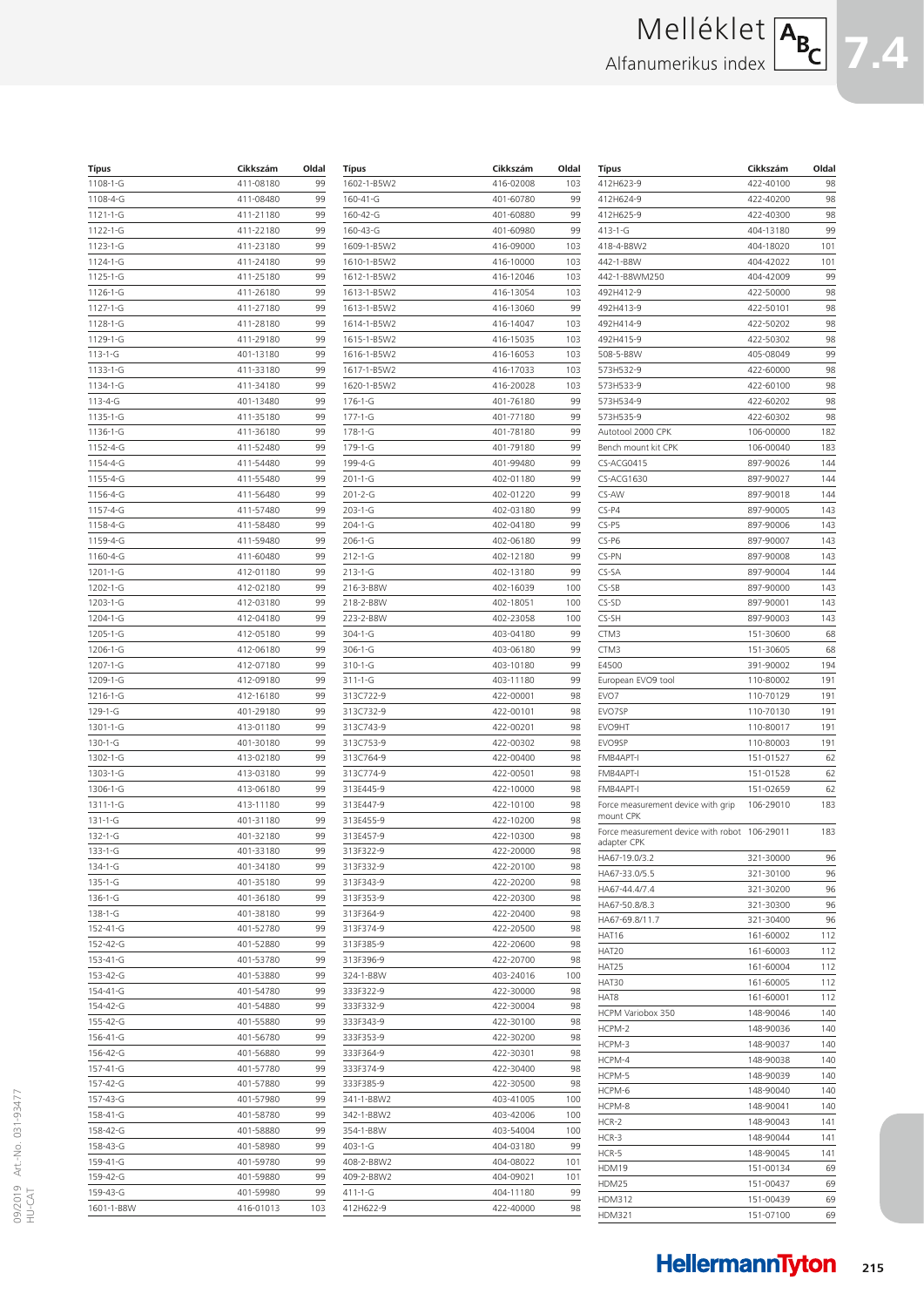| <b>Típus</b>     | Cikkszám  | Oldal | <b>Típus</b>      | Cikkszám  | Oldal | <b>Típus</b>               | Cikkszám  | Olda |
|------------------|-----------|-------|-------------------|-----------|-------|----------------------------|-----------|------|
| <b>HDM501</b>    | 151-07500 | 69    | HGL13-R16         | 166-25100 | 109   | $HIS-3-3/1$                | 308-30303 | 81   |
| HECL-1/1         | 148-90022 | 142   | HGL13-SCG-M16     | 166-22100 | 109   | $HIS-3-3/1$                | 308-30306 | 81   |
| HECL-2/1         | 148-90023 | 142   | HGL13-SF-M16      | 166-22000 | 108   | HIS-3-3/1                  | 308-30307 | 81   |
| HEGEMIP04        | 173-00400 | 119   | HGL13-S-M16       | 166-21600 | 108   | $HIS-3-6/2$                | 308-30600 | 82   |
| HEGEMIP06        | 173-00600 | 119   | HGL13-SM-M16      | 166-21900 | 108   | $HIS-3-6/2$                | 308-30602 | 82   |
| HEGEMIP08        | 173-00800 | 119   | HGL16-45CG-M20    | 166-24503 | 109   | $HIS-3-6/2$                | 308-30603 | 82   |
| HEGEMIP10        | 173-01000 | 119   | <b>HGL16-45FL</b> | 166-24200 | 109   | $HIS-3-6/2$                | 308-30606 | 82   |
| HEGEMIP12        | 173-01200 | 119   | HGL16-45F-M20     | 166-24400 | 108   | $HIS-3-6/2$                | 308-30607 | 82   |
| HEGEMIP14        | 173-01400 | 119   | HGL16-45-M20      | 166-24000 | 108   | $HIS-3-9/3$                | 308-30900 | 82   |
| HEGEMIP16        | 173-01600 | 119   | HGL16-45M-M20     | 166-24300 | 108   | $HIS-3-9/3$                | 308-30902 | 82   |
| HEGEMIP18        | 173-01800 | 119   | HGL16-90CG-M16    | 166-22702 | 109   | $HIS-3-9/3$                | 308-30903 | 82   |
| HEGEMIP20        | 173-02000 | 119   | <b>HGL16-90FL</b> | 166-23000 | 109   | $HIS-3-9/3$                | 308-30906 | 82   |
| HEGWS100         | 170-01311 | 118   | HGL16-SFL         | 166-21800 | 109   | $HIS-3-9/3$                | 308-30907 | 82   |
| HEGWS115         | 170-01312 | 118   | HGL16-SM-M20      | 166-21902 | 108   | HIS-A-12/4                 | 308-11200 | 83   |
| HEGWS145         | 170-01313 | 118   | HGL16-T           | 166-24900 | 109   | HIS-A-12/4                 | 308-11203 | 83   |
| HEGWS176         | 170-01314 | 118   | HGL16-Y13         | 166-25901 | 109   | HIS-A-18/6                 | 308-11800 | 83   |
| HEGWS20          | 170-01300 | 118   | HGL21-45M-M20     | 166-24301 | 108   | HIS-A-18/6                 | 308-11803 | 83   |
| HEGWS200         | 170-01315 | 118   | <b>HGL21-90FL</b> | 166-23001 | 109   | HIS-A-24/8                 | 308-12400 | 83   |
| HEGWS25          | 170-01301 | 118   | HGL21-90-M20      | 166-22803 | 108   | HIS-A-24/8                 | 308-12403 | 83   |
| HEGWS30          | 170-01302 | 118   | <b>HGL21-R42</b>  | 166-25109 | 109   | $HIS-A-3/1$                | 308-10300 | 83   |
| HEGWS35          | 170-01303 | 118   | HGL21-SFL         | 166-21801 | 109   | $HIS-A-3/1$                | 308-10303 | 83   |
| HEGWS40          | 170-01304 | 118   | HGL21-T           | 166-24901 | 109   | $HIS-A-6/2$                | 308-10600 | 83   |
| HEGWS45          | 170-01305 | 118   | HGL28-S-M32       | 166-21619 | 108   | $HIS-A-6/2$                | 308-10603 | 83   |
| HEGWS50          | 170-01306 | 118   | HGL28-Y21         | 166-25903 | 109   | $HIS-A-9/3$                | 308-10900 | 83   |
| HEGWS60          | 170-01307 | 118   | <b>HGL34-45FL</b> | 166-24203 | 109   | $HIS-A-9/3$                | 308-10903 | 83   |
| HEGWS70          | 170-01308 | 118   | HGL34-45F-PG29    | 166-24410 | 108   | HLB15                      | 170-80150 | 116  |
| HEGWS80          | 170-01309 | 118   | HGL34-45-M32      | 166-24003 | 108   | HLB25                      | 170-80250 | 116  |
| HEGWS90          | 170-01310 | 118   | HGL34-90M-M32     | 166-23105 | 108   | HLB35                      | 170-80350 | 116  |
| HG10-90-M12      | 166-22200 | 108   | HGL34-SF-M32      | 166-22005 | 108   | HMT200A                    | 354-02259 | 104  |
| HG10-S-M12       | 166-21000 | 108   | HGL42-90F-M40     | 166-23206 | 108   | HMT200A                    | 354-02260 | 104  |
| HG10-S-PG9       | 166-21031 | 108   | HGL54-45CG-M50    | 166-24508 | 109   | HSG0                       | 170-99001 | 195  |
| HG11-90-M12      | 166-22220 | 108   | HGL54-SCG-M50     | 166-22107 | 109   | HTAPE-FLEX1000+ 19x20      | 710-10602 | 131  |
| HG13-90CG-M16    | 166-23301 | 109   | HG-SW10           | 166-11100 | 110   | HTAPE-FLEX1000+ 19x20 PACK | 710-10601 | 131  |
| HG13-90F-M16     | 166-22600 | 108   | HG-SW11           | 166-11101 | 110   | HTAPE-FLEX1000+ 19x33      | 710-10610 | 131  |
| HG13-90M-M16     | 166-22500 | 108   | HG-SW13           | 166-11102 | 110   | HTAPE-FLEX1000+ 19x6       | 710-10600 | 131  |
| HG13-R16         | 166-25000 | 109   | HG-SW16           | 166-11103 | 110   | HTAPE-FLEX1000+ 50x33      | 710-10611 | 131  |
| HG13-SCG-M16     | 166-21500 | 109   | HG-SW16           | 166-11110 | 110   | HTAPE-FLEX1000+ C 19x20    | 710-10603 | 131  |
| HG13-SF-M16      | 166-21400 | 108   | HG-SW21           | 166-11104 | 110   | HTAPE-FLEX1000+ C 19x20    | 710-10604 | 131  |
| HG13-SM-M16      | 166-21300 | 108   | HG-SW21           | 166-11111 | 110   | HTAPE-FLEX1000+ C 19x20    | 710-10605 | 131  |
| HG16-45CG-M20    | 166-23903 | 109   | HG-SW28           | 166-11105 | 110   | HTAPE-FLEX1000+ C 19x20    | 710-10606 | 131  |
| <b>HG16-45FL</b> | 166-23600 | 109   | HG-SW28           | 166-11112 | 110   | HTAPE-FLEX1000+ C 19x20    | 710-10607 | 131  |
| HG16-45F-M20     | 166-23800 | 108   | HG-SW34           | 166-11106 | 110   | HTAPE-FLEX1000+ C 19x20    | 710-10608 | 131  |
| HG16-45-M20      | 166-23400 | 108   | HG-SW34           | 166-11118 | 110   | HTAPE-FLEX1000+ C 19x20    | 710-10609 | 131  |
| HG16-45M-M20     | 166-23700 | 108   | HG-SW42           | 166-11113 | 110   | HTAPE-FLEX1000+ C 19x20    | 710-10612 | 131  |
| HG16-90FL        | 166-22400 | 109   | HG-SW54           | 166-11114 | 110   | HTAPE-FLEX15-15x10         | 710-00100 | 130  |
| HG16-HG16        | 166-24600 | 109   | HG-SW67           | 166-11109 | 110   | HTAPE-FLEX15-15x10         | 710-00101 | 130  |
| HG16-SFL         | 166-21200 | 109   | HIS-3-1.5/0.5     | 308-30150 | 81    | HTAPE-FLEX15-15x10         | 710-00102 | 130  |
| <b>HG16-T</b>    | 166-24800 | 109   | HIS-3-1.5/0.5     | 308-30152 | 81    | HTAPE-FLEX15-15x10         | 710-00103 | 130  |
| HG16-Y13         | 166-25801 | 109   | HIS-3-1.5/0.5     | 308-30153 | 81    | HTAPE-FLEX15-15x10         | 710-00104 | 130  |
| <b>HG21-45FL</b> | 166-23601 | 109   | HIS-3-1.5/0.5     | 308-30156 | 81    | HTAPE-FLEX15-15x10         | 710-00105 | 130  |
| HG21-90M-PG16    | 166-22513 | 108   | HIS-3-12/4        | 308-31200 | 82    | HTAPE-FLEX15-15x10         | 710-00106 | 130  |
| HG21-HG21        | 166-24601 | 109   | HIS-3-12/4        | 308-31202 | 82    | HTAPE-FLEX15-15x10         | 710-00107 | 130  |
| HG28-90CG-M25    | 166-23305 | 109   | HIS-3-12/4        | 308-31203 | 82    | HTAPE-FLEX15-15x10         | 710-00108 | 130  |
| <b>HG28-90FL</b> | 166-22402 | 109   | HIS-3-12/4        | 308-31206 | 82    | HTAPE-FLEX15-15x10         | 710-00109 | 130  |
| HG28-90F-M25     | 166-22604 | 108   | HIS-3-12/4        | 308-31207 | 82    | HTAPE-FLEX15-15x10         | 710-00110 | 130  |
| HG28-SM-M25      | 166-21304 | 108   | HIS-3-18/6        | 308-31800 | 82    | HTAPE-FLEX15-15x10         | 710-00146 | 130  |
| HG34-Y28         | 166-25804 | 109   | HIS-3-18/6        | 308-31802 | 82    | HTAPE-FLEX15-15x10         | 710-00147 | 130  |
| HG42-45CG-M40    | 166-23907 | 109   | HIS-3-18/6        | 308-31803 | 82    | HTAPE-FLEX15-15x25         | 710-00115 | 130  |
| HG42-45-PG36     | 166-23411 | 108   | HIS-3-18/6        | 308-31806 | 82    | HTAPE-FLEX2000+19x20       | 710-10701 | 132  |
| HG42-SFL         | 166-21204 | 109   | HIS-3-18/6        | 308-31807 | 82    | HTAPE-FLEX2000+38x20       | 710-10705 | 132  |

HIS-3-24/8 308-32400 82<br>HIS-3-24/8 308-32402 82

HIS-3-24/8 308-32403 82 HIS-3-24/8 308-32406 82 HIS-3-24/8 308-32407 82 HIS-3-3/1 308-30300 81 HIS-3-3/1 308-30302 81

308-32402

HTAPE-POWER 660-RM 711-00307 134<br>HTAPE-POWER650 711-10300 134 HTAPE-POWER650 711-10300 HTAPE-POWER800 711-10400 135 HTAPE-POWER810 711-10401 135 HTAPE-PROTECT180 712-10002 136 HTAPE-PROTECT250 712-10003 136 HTAPE-PROTECT300 712-10001 137

**Típus Cikkszám Oldal**

HG54-45M-M50 166-23705 108 HG54-SCG-M50 166-21507 109 HG54-SF-M50 166-21407 108 HGL13-90CG-M16 166-22701 109 HGL13-90F-M16 166-23200 108 HGL13-90-M16 166-22800 108 HGL13-90M-M16 166-23100 108

**7.4**

AB<sub>C</sub> Melléklet

Alfanumerikus index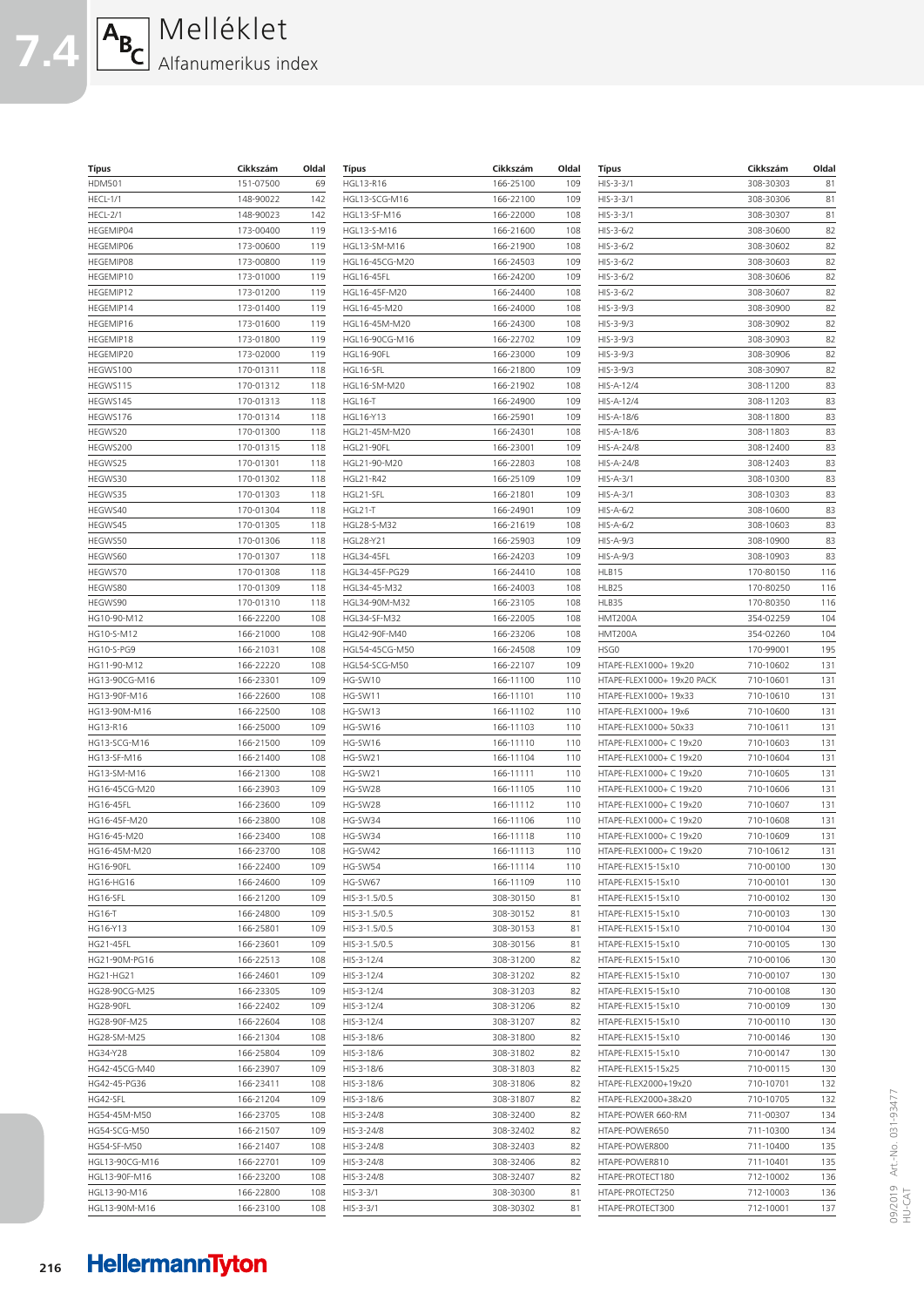# Melléklet ABC Alfanumerikus index

| <b>Típus</b>                       | Cikkszám               | Oldal      |
|------------------------------------|------------------------|------------|
| HTAPE-SHIELD310                    | 711-10000              | 133        |
| HTAPE-SHIELD310                    | 711-10001              | 133        |
| HTAPE-SHIELD320                    | 711-10002              | 133        |
| HTAPE-TEX-19x10                    | 712-00200              | 138        |
| HTAPE-TEX-19x10                    | 712-00201              | 138        |
| HTAPE-TEX-19x10                    | 712-00202              | 138        |
| HTAPE-TEX-19x10                    | 712-00203              | 138        |
| HTAPE-TEX-19x10                    | 712-00204              | 138        |
| HTAPE-TEX-19x10                    | 712-00205              | 138        |
| HTAPE-TEX-19x10<br>HTAPE-TEX-19x50 | 712-00206<br>712-00500 | 138<br>138 |
| HTAPE-TEX-19x50                    | 712-00501              | 138        |
| HTAPE-TEX-19x50                    | 712-00502              | 138        |
| HTAPE-TEX-19x50                    | 712-00503              | 138        |
| HTAPE-TEX-19x50                    | 712-00504              | 138        |
| HTAPE-TEX-19x50                    | 712-00505              | 138        |
| HTAPE-TEX-19x50                    | 712-00506              | 138        |
| HTWD-BWR-120X60                    | 181-51260              | 126        |
| HTWD-BWR-40X40                     | 181-50440              | 126        |
| HTWD-BWR-60X40                     | 181-50640              | 126        |
| HTWD-BWR-80X60                     | 181-50860              | 126        |
| HTWD-FLEX-10                       | 164-40010              | 120        |
| HTWD-FLEX-20                       | 164-40020              | 120        |
| HTWD-FLEX-30                       | 164-40030              | 120        |
| HTWD-FLEX-40                       | 164-40040              | 120        |
| HTWD-FLEX-A-10                     | 164-40015              | 120        |
| HTWD-FLEX-A-20<br>HTWD-FLEX-A-30   | 164-40025              | 120        |
| HTWD-FLEX-A-40                     | 164-40035<br>164-40045 | 120<br>120 |
| HTWD-PC-100X50                     | 186-10238              | 125        |
| HTWD-PC-125X50                     | 186-10248              | 125        |
| HTWD-PC-37.5X50                    | 186-10188              | 125        |
| HTWD-PC-50X50                      | 186-10198              | 125        |
| HTWD-PC-75X50                      | 186-10218              | 125        |
| HTWD-PN-100X100                    | 184-10278              | 122        |
| HTWD-PN-100X40                     | 184-10108              | 122        |
| HTWD-PN-100X60                     | 184-10178              | 122        |
| HTWD-PN-100X80                     | 184-10238              | 122        |
| HTWD-PN-120X60                     | 184-10188              | 122        |
| HTWD-PN-120X80                     | 184-10248              | 122        |
| HTWD-PN-25X40                      | 184-10068              | 121        |
| HTWD-PN-25X60<br>HTWD-PN-25X80     | 184-10138<br>184-10198 | 121<br>121 |
| HTWD-PN-40X100                     | 184-10258              | 121        |
| HTWD-PN-40X40                      | 184-10078              | 121        |
| HTWD-PN-40X60                      | 184-10148              | 121        |
| HTWD-PN-40X80                      | 184-10208              | 121        |
| HTWD-PN-60X100                     | 184-10268              | 122        |
| HTWD-PN-60X40                      | 184-10088              | 122        |
| HTWD-PN-60X60                      | 184-10158              | 122        |
| HTWD-PN-60X80                      | 184-10218              | 122        |
| HTWD-PN-80X100                     | 184-10329              | 122        |
| HTWD-PN-80X40                      | 184-10098              | 122        |
| HTWD-PN-80X60                      | 184-10168              | 122        |
| HTWD-PN-80X80                      | 184-10228              | 122        |
| HTWD-PW-100X100                    | 181-10278              | 124        |
| HTWD-PW-100X40                     | 181-10108              | 124        |
| HTWD-PW-100X60<br>HTWD-PW-100X80   | 181-10178<br>181-10238 | 124<br>124 |
| HTWD-PW-120X60                     | 181-10188              | 124        |
| HTWD-PW-120X80                     | 181-10248              | 124        |
| HTWD-PW-150X100                    | 181-10288              | 124        |
| HTWD-PW-15X18                      | 181-10018              | 123        |
| HTWD-PW-15X30                      | 181-10038              | 123        |
| HTWD-PW-15X40                      | 181-10058              | 123        |
| HTWD-PW-15X60                      | 181-10118              | 123        |
| HTWD-PW-25X100                     | 181-10328              | 123        |

| Típus          | Cikkszám  | Oldal |
|----------------|-----------|-------|
| HTWD-PW-25X30  | 181-10028 | 123   |
| HTWD-PW-25X40  | 181-10068 | 123   |
| HTWD-PW-25X60  | 181-10138 | 123   |
| HTWD-PW-25X80  | 181-10198 | 123   |
| HTWD-PW-40X100 | 181-10258 | 124   |
| HTWD-PW-40X40  | 181-10078 | 124   |
| HTWD-PW-40X60  | 181-10148 | 124   |
| HTWD-PW-40X80  | 181-10208 | 124   |
| HTWD-PW-60X100 | 181-10268 | 124   |
| HTWD-PW-60X40  | 181-10088 | 124   |
| HTWD-PW-60X60  | 181-10158 | 124   |
| HTWD-PW-60X80  | 181-10218 | 124   |
| HTWD-PW-80X100 | 181-10329 | 124   |
| HTWD-PW-80X40  | 181-10098 | 124   |
| HTWD-PW-80X60  | 181-10168 | 124   |
| HTWD-PW-80X80  | 181-10228 | 124   |
| HTWD-R4        | 181-42400 | 127   |
| HTWD-R6        | 181-42500 | 127   |
| HTWD-R6        | 181-42600 | 127   |
| HTWD-RT4       | 181-41542 | 127   |
| HTWD-RT6       | 181-41564 | 127   |
| HWPP16         | 161-64201 | 111   |
| HWPP16         | 161-64202 | 111   |
| HWPP16         | 161-64203 | 111   |
| HWPP16         | 161-64207 | 111   |
| HWPP16L2       | 161-64204 | 112   |
| HWPP16L2       | 161-64205 | 112   |
| HWPP16L2       | 161-64206 | 112   |
| HWPP20         | 161-64301 | 111   |
| HWPP20         | 161-64302 | 111   |
| HWPP20         | 161-64303 | 111   |
| HWPP20         | 161-64304 | 111   |
| HWPP25         | 161-64401 | 111   |
| HWPP25         | 161-64402 | 111   |
| HWPP25         | 161-64403 | 111   |
| HWPP25         | 161-64407 | 111   |
| HWPP25L2       | 161-64404 | 112   |
| HWPP25L2       | 161-64405 | 112   |
| HWPP25L2       | 161-64406 | 112   |
| HWPP30         | 161-64501 | 111   |
| HWPP30         | 161-64502 | 111   |
| HWPP30         | 161-64503 | 111   |
| HWPP30         | 161-64504 | 111   |
| HWPP8          | 161-64101 | 111   |
| HWPP8          | 161-64102 | 111   |
| HWPP8          | 161-64103 | 111   |
|                |           |       |
| HWPP8          | 161-64104 | 111   |
| HWPPMC16       | 161-66100 | 113   |
| HWPPMC20       | 161-66200 | 113   |
| HWPPMC25       | 161-66300 | 113   |
| HWPPMC30       | 161-66400 | 113   |
| HWPPMC8        | 161-66000 | 113   |
| IT18FL         | 111-81919 | 162   |
| IT18R          | 111-81821 | 162   |
| IT50L          | 111-85319 | 163   |
| IT50R          | 111-85019 | 163   |
| IT50RD         | 111-85219 | 163   |
| IT50RT         | 111-85119 | 163   |
| KR6/35         | 121-63519 | 46    |
| KR6/35         | 121-63555 | 46    |
| KR6/35         | 121-63560 | 46    |
| KR6/8          | 121-00680 | 192   |
| KR6G5          | 151-00653 | 68    |
| KR6G5          | 151-24619 | 68    |
| KR6G5          | 151-24660 | 68    |
| KR8G5          | 151-00654 | 68    |
| KR8G5          | 151-24819 | 68    |
|                |           |       |

| Típus                | Cikkszám               | Oldal    |
|----------------------|------------------------|----------|
| KR8G5                | 151-24850              | 68       |
| LKC                  | 151-27010              | 67       |
| LKC                  | 151-27019              | 67       |
| LKCSF1               | 151-01683              | 67       |
| LKCSF1               | 151-27202              | 67       |
| LKCSF1               | 151-27219              | 67       |
| LR55R                | 115-00002              | 47       |
| LR55R                | 115-00003              | 47       |
| LR55R                | 115-00004              | 47       |
| LR55R                | 115-00005              | 47       |
| LR55R                | 115-00006              | 47       |
| LR55R                | 115-00008              | 47       |
| LVRK-24/6-200        | 380-04004              | 93       |
| MA47 Kit             | 905-50026              | 95       |
| MA47-115/34          | 323-21150              | 94       |
| MA47-12/3            | 323-20120              | 95       |
| MA47-140/42          | 323-21400              | 94       |
| MA47-19/6            | 323-20190              | 95       |
| MA47-30/8            | 323-20300              | 95       |
| MA47-40/12           | 323-20400              | 95       |
| MA47-50/16           | 323-20500              | 94       |
| MA47-63/19           | 323-20630              | 94       |
| MA47-75/22           | 323-20750              | 94       |
| MA47-8/2             | 323-20080              | 94       |
| MA47-95/30           | 323-20950              | 94       |
| MB2APT-I<br>MB3APT-I | 151-01556              | 63<br>63 |
| MB3APT-I             | 151-01557<br>151-01558 | 63       |
| MB4APT-I             | 151-01559              |          |
| MB4APT-I             | 151-01560              | 63<br>63 |
| MB5APT-I             | 151-01561              | 63       |
| MBT14HFCRFID         | 111-01586              | 172      |
| MBT14HHFRFID         | 156-01566              | 172      |
| MBT14HS              | 111-94148              | 52       |
| MBT14SS              | 111-93148              | 52       |
| MBT14XHS             | 111-95148              | 52       |
| MBT20HFCRFID         | 111-01587              | 172      |
| MBT20HHFRFID         | 156-01567              | 172      |
| MBT20HS              | 111-94208              | 52       |
| MBT20SS              | 111-93208              | 52       |
| MBT20XHS             | 111-95208              | 52       |
| MBT27HFCRFID         | 111-01588              | 172      |
| MBT27HHFRFID         | 156-01568              | 172      |
| MBT27HS              | 111-94278              | 52       |
| MBT27SS              | 111-93278              | 52       |
| MBT27XHS             | 111-95278              | 52       |
| MBT33HFCRFID         | 111-01589              | 172      |
| MBT33HHFRFID         | 156-01569              | 172      |
| MBT33HS              | 111-94338              | 52       |
| MBT33SS              | 111-93338              | 52       |
| MBT33XHS             | 111-95338              | 52       |
| MBT5SS               | 111-93058              | 52       |
| MBT8HFCRFID          | 156-01167              | 172      |
| MBT8HHFRFID          | 156-01565              | 172      |
| MBT8HS               | 111-94088              | 52       |
| MBT8SS               | 111-93088              | 52       |
| MCMB3                | 151-01169              | 65       |
| MCMB4                | 151-01170              | 65       |
| MCT120R              | 111-01136              | 43       |
| MCT18R               | 111-01225              | 43       |
| MCT30R               | 111-00829              | 43       |
| MCT50L               | 111-00831              | 43       |
| MCT50R               | 111-00830              | 43       |
| MCTRELK2M            | 111-00937              | 43       |
| MK3PNSP2             | 110-03400              | 189      |
| MK9SST               | 110-95000              | 192      |
| <b>MST200S</b>       | 111-01549              | 53       |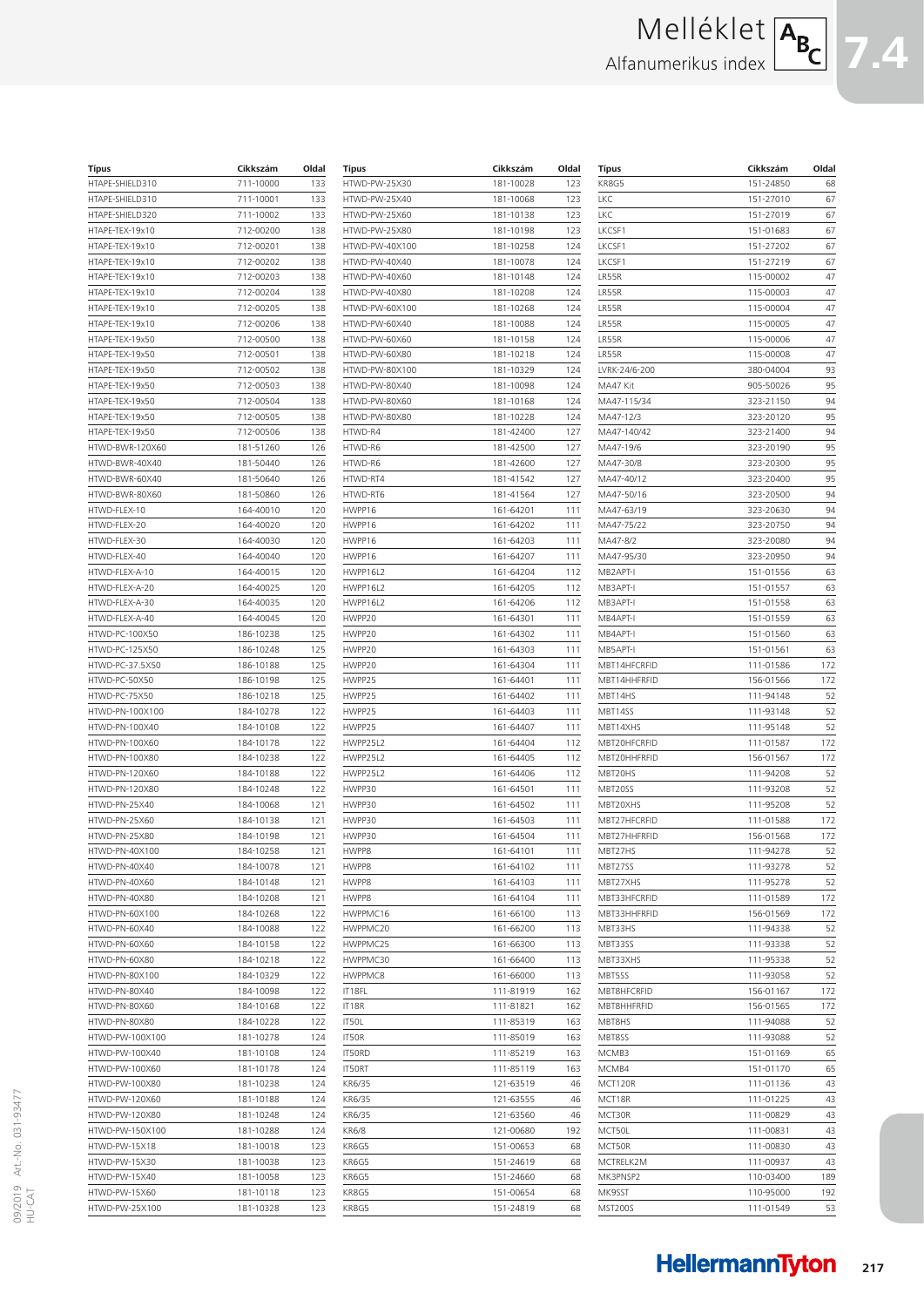| $A_{B_C}$ Melléklet |
|---------------------|
|                     |

**7.4**

| Típus                           | Cikkszám  | Oldal | <b>Típus</b> | Cikkszám  | Oldal | <b>Típus</b>                 | Cikkszám  | Oldal |
|---------------------------------|-----------|-------|--------------|-----------|-------|------------------------------|-----------|-------|
| MST360M                         | 111-01631 | 53    | Q30R         | 109-00162 | 41    | RCD180SM10                   | 151-01501 | 71    |
| <b>MST360S</b>                  | 111-01550 | 53    | Q30R         | 109-00163 | 41    | RCD180SM12                   | 151-01502 | 71    |
| MST500M                         | 111-01632 | 53    | Q30R         | 109-00164 | 41    | RCD180SM8                    | 151-01499 | 71    |
| <b>MST500S</b>                  | 111-01551 | 53    | Q30R         | 109-00165 | 41    | RCD90LM8                     | 151-01521 | 71    |
| MST700M                         | 111-01633 | 53    | Q50I         | 109-00078 | 42    | <b>RCINSERTA</b>             | 151-01530 | 71    |
| MST700S                         | 111-01552 | 53    | Q50I         | 109-00187 | 41    | <b>RCINSERTB</b>             | 151-01531 | 71    |
| NY3256                          | 151-25219 | 67    | Q50I         | 109-00188 | 41    | <b>RCINSERTC</b>             | 151-01532 | 71    |
| Overhead suspension CPK         | 106-00050 | 183   | Q50I         | 109-00189 | 41    | <b>RCINSERTD</b>             | 151-01533 | 71    |
| P4030 Perforator                | 556-04051 | 178   | Q50I         | 109-00190 | 41    | RCTT                         | 151-01529 | 71    |
| P430 Perforator                 | 556-00456 | 177   | Q50L         | 109-00022 | 39    | <b>REZ200</b>                | 115-00106 | 49    |
| P445                            | 391-90101 | 194   | Q50L         | 109-00080 | 42    | <b>REZ200</b>                | 115-00132 | 49    |
| PEC-3/1                         | 416-00000 | 102   | Q50L         | 109-00192 | 41    | <b>REZ200</b>                | 115-00147 | 49    |
| PEC-4.8/1.5                     | 416-00003 | 102   | Q50L         | 109-00193 | 41    | <b>REZ200</b>                | 115-40200 | 49    |
| PEC-6/2                         | 416-00001 | 102   | Q50L         | 109-00194 | 41    | <b>REZ300</b>                | 115-00138 | 49    |
| PEC-9/3                         | 416-00002 | 102   | Q50L         | 109-00195 | 41    | <b>REZ300</b>                | 115-40300 | 49    |
| Power pack CPK                  | 106-00100 | 182   | Q50R         | 109-00018 | 39    | <b>RFID CRADLE</b>           | 151-01472 | 174   |
| Power pack CPK with control box | 106-00110 | 182   | Q50R         | 109-00076 | 42    | RFID HEXTAG                  | 151-01582 | 173   |
| Printer Roller TT4030/TT4000+   | 556-04053 | 178   | Q50R         | 109-00182 | 41    | RFID-HS9BT-HF                | 556-00700 | 175   |
| Printhead for TT4030            | 556-04052 | 178   | Q50R         | 109-00183 | 41    | RFID-HS9BT-LF                | 556-00701 | 175   |
| PT220                           | 111-01235 | 44    | Q50R         | 109-00184 | 41    | RMS 100-30                   | 450-20030 | 97    |
| PT <sub>2</sub> A               | 118-00032 | 44    | Q50R         | 109-00185 | 41    | RMS 100-30                   | 450-20031 | 97    |
| PT3B                            | 118-00116 | 44    | QM20         | 151-10901 | 66    | RMS 139-38                   | 450-20041 | 97    |
| Q120I                           | 109-00024 | 39    | QM20         | 151-10911 | 66    | RMS 185-55                   | 450-20050 | 97    |
| Q120I                           | 109-00082 | 42    | QM20APT-I    | 151-01591 | 66    | RMS 43-10                    | 450-20000 | 97    |
| Q120I                           | 109-00197 | 41    | QM20APT-I    | 151-01592 | 66    | RMS 43-10                    | 450-20001 | 97    |
| Q120I                           | 109-00198 | 41    | QM30         | 151-10902 | 66    | RMS 43-10                    | 450-20002 | 97    |
| Q120I                           | 109-00199 | 41    | QM30         | 151-10912 | 66    | RMS 43-10                    | 450-20004 | 97    |
| Q120I                           | 109-00200 | 41    | QM30APT-I    | 151-01593 | 66    | RMS 52-15                    | 450-20010 | 97    |
| Q120M                           | 109-00028 | 39    | QM30APT-I    | 151-01594 | 66    | RMS 52-15                    | 450-20011 | 97    |
| Q120M                           | 109-00086 | 42    | QM40         | 151-10903 | 66    | RMS 52-15                    | 450-20012 | 97    |
| Q120M                           | 109-00207 | 41    | QM40         | 151-10913 | 66    | RMS 52-15                    | 450-20014 | 97    |
| Q120M                           | 109-00208 | 41    | QM40APT-I    | 151-01595 | 66    | RMS 76-22                    | 450-20021 | 97    |
| Q120M                           | 109-00209 | 41    | QM40APT-I    | 151-01596 | 66    | RMS 76-22                    | 450-20022 | 97    |
| Q120M                           | 109-00210 | 41    | QT10065R     | 151-10953 | 161   | RMS 76-22                    | 450-20024 | 97    |
| Q120R                           | 109-00084 | 42    | QT7016R      | 151-10950 | 161   | RO201-1401-WH                | 550-14011 | 157   |
| Q120R                           | 109-00202 | 41    | QT7040R      | 151-10951 | 161   | RO201REF-1401-WH             | 550-14014 | 157   |
| Q120R                           | 109-00203 | 41    | QT7040S      | 151-10952 | 161   | RO202-1401-WH                | 550-14012 | 157   |
| Q120R                           | 109-00204 | 41    | RCA180LM6    | 151-01639 | 70    | RO202REF-1401-WH             | 550-11401 | 157   |
| Q120R                           | 109-00205 | 41    | RCA180MM6    | 151-01638 | 70    | RO203-1401-WH                | 550-14013 | 157   |
| Q18I                            | 109-00062 | 42    | RCA180MM8    | 151-01419 | 70    | RO203REF-1401-WH             | 550-71401 | 157   |
| Q18I                            | 109-00152 | 40    | RCA180SM10   | 151-01417 | 70    | Robusto (LPH922)             | 112-00025 | 45    |
| Q18I                            | 109-00153 | 40    | RCA180SM12   | 151-01418 | 70    | Robusto (LPH942)             | 112-00011 | 45    |
| Q18I                            | 109-00154 | 40    | RCA180SM6    | 151-01637 | 70    | Robusto (LPH962)             | 112-00012 | 45    |
| Q18I                            | 109-00155 | 40    | RCA180SM8    | 151-01416 | 70    | Robusto (LPH992)             | 112-00013 | 45    |
| Q18L                            | 109-00007 | 39    | RCA90LM6     | 151-01644 | 70    | RT50RSF                      | 115-07010 | 56    |
| Q18L                            | 109-00065 | 42    | RCA90LM8     | 151-01437 | 70    | S4030 Cutter                 | 556-04050 | 178   |
| Q18L                            | 109-00157 | 40    | RCA90SM6     | 151-01643 | 70    | S430 Cutter                  | 556-00452 | 177   |
| Q18L                            | 109-00158 | 40    | RCB180LM6    | 151-01647 | 71    | SBPE1.5                      | 161-41000 | 114   |
| Q18L                            | 109-00159 | 40    | RCB180MM6    | 151-01646 | 71    | SBPE1.5                      | 161-41001 | 114   |
| Q18L                            | 109-00160 | 40    | RCB180SM10   | 151-01390 | 71    | SBPE16                       | 161-41300 | 114   |
| Q18R                            | 109-00001 | 39    | RCB180SM12   | 151-01441 | 71    | SBPE16                       | 161-41301 | 114   |
| Q18R                            | 109-00059 | 42    | RCB180SM6    | 151-01645 | 71    | SBPE4                        | 161-41100 | 114   |
| Q18R                            | 109-00148 | 40    | RCB180SM8    | 151-01440 | 71    | SBPE4                        | 161-41101 | 114   |
| Q18R                            | 109-00149 | 40    | RCB90LM6     | 151-01652 | 71    | SBPE9                        | 161-41200 | 114   |
| Q18R                            | 109-00150 | 40    | RCB90LM8     | 151-01460 | 71    | SBPE9                        | 161-41201 | 114   |
| Q30L                            | 109-00012 | 39    | RCB90SM6     | 151-01651 | 71    | SBPEMC1.5                    | 161-46000 | 115   |
| Q30L                            | 109-00070 | 42    | RCB90SM8     | 151-01457 | 71    | SBPEMC16                     | 161-46300 | 115   |
| Q30L                            | 109-00167 | 41    | RCC180LM6    | 151-01655 | 71    | SBPEMC4                      | 161-46100 | 115   |
| Q30L                            | 109-00168 | 41    | RCC180MM6    | 151-01654 | 71    | SBPEMC9                      | 161-46200 | 115   |
| Q30L                            | 109-00169 | 41    | RCC180SM10   | 151-01475 | 71    | ShrinKit 321 Basic           | 380-03001 | 76    |
| Q30L                            | 109-00170 | 41    | RCC180SM12   | 151-01476 | 71    | ShrinKit 321 Universal       | 380-03002 | 78    |
| Q30LR                           | 109-00072 | 42    | RCC180SM6    | 151-01653 | 71    | ShrinKit 321 Universal Basic | 380-03005 | 77    |
| Q30LR                           | 109-00172 | 41    | RCC180SM8    | 151-01474 | 71    | ShrinKit 321-A               | 380-03003 | 80    |
| Q30LR                           | 109-00173 | 41    | RCC90LM6     | 151-01660 | 71    | ShrinKit 321-A Basic         | 380-03004 | 79    |
| Q30LR                           | 109-00174 | 41    | RCC90LM8     | 151-01495 | 71    | SOFTFIX L                    | 115-11350 | 48    |
| Q30LR                           | 109-00175 | 41    | RCC90SM6     | 151-01659 | 71    | SOFTFIX M                    | 115-11270 | 48    |
| Q30R                            | 109-00068 | 42    | RCC90SM8     | 151-01492 | 71    | SOFTFIX S                    | 115-07270 | 48    |
|                                 |           |       |              |           |       |                              |           |       |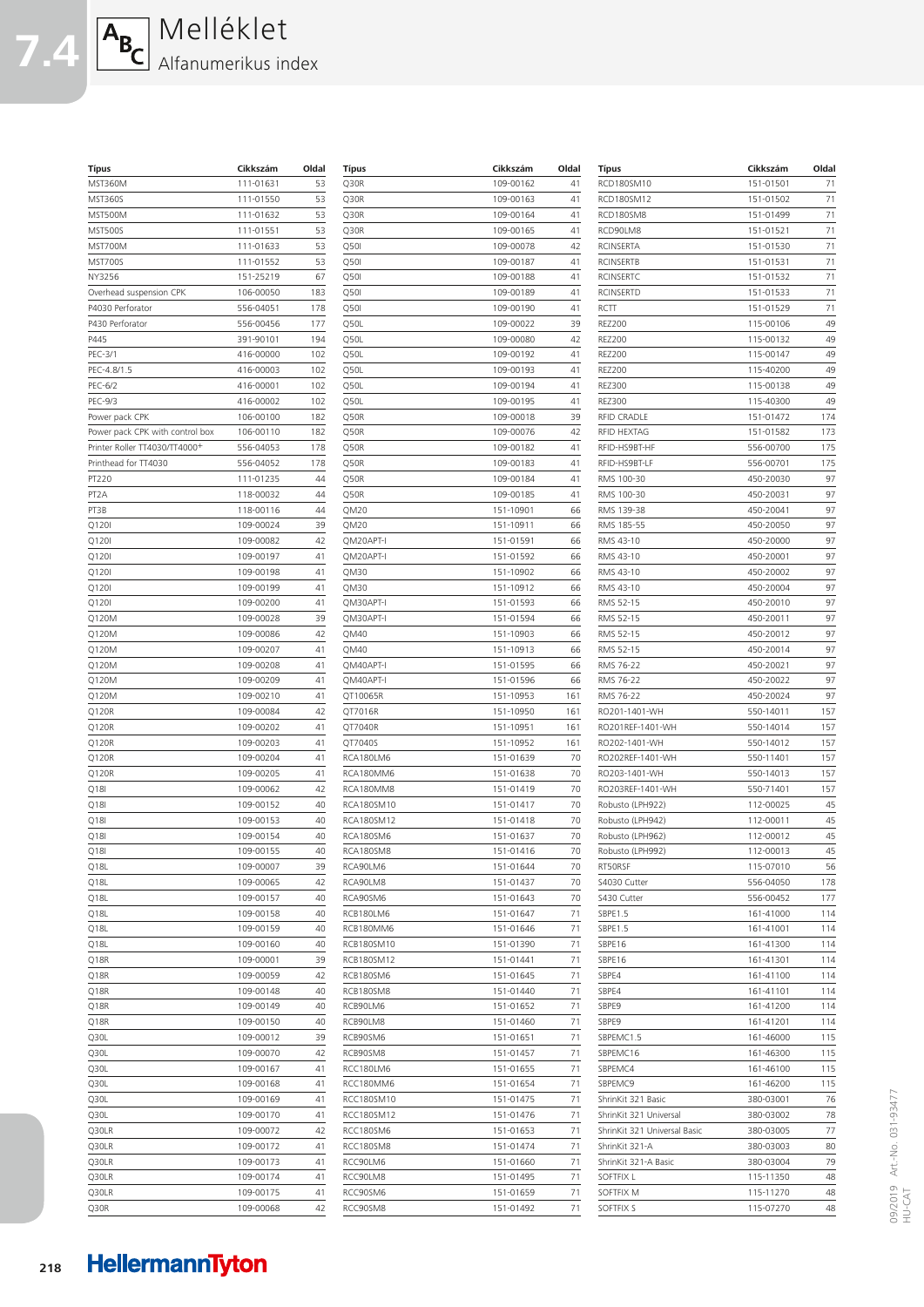| Típus                         | Cikkszám  | Oldal |
|-------------------------------|-----------|-------|
| SOFTFIX XL                    | 115-28590 | 48    |
| SOFTFIX XS                    | 115-07190 | 48    |
| SOFTFIX XXL                   | 115-28898 | 48    |
| SP EVO7 Blade Kit             | 110-70106 | 191   |
| SP EVO9 Blade                 | 110-80037 | 191   |
| SP KR6/8 replacement blade    | 122-68019 | 192   |
| SP MK3PNSP2 air hose 3 meters | 110-30002 | 189   |
| SP MK3PNSP2 cutting blade     | 110-30101 | 189   |
| SP MK9SST replacement blade   | 110-95273 | 192   |
| SpeedyTie (RTT750HR)          | 115-00000 | 50    |
| SpeedyTie (RTT750HR)          | 115-00001 | 50    |
| SpeedyTie (RTT750HR)          | 115-00030 | 50    |
| SpotClip-I                    | 148-00076 | 145   |
| SpotClip-I                    | 148-00094 | 145   |
| SpotClip-II                   | 148-00098 | 146   |
| SpotClip-III                  | 148-00121 | 147   |
| SPRO200-1401-WH               | 550-14010 | 157   |
| T120I                         | 111-12219 | 31    |
| T120I                         | 111-12230 | 34    |
| T120L                         | 111-12440 | 35    |
| T120L                         | 111-12449 | 35    |
| T120M                         | 111-12619 | 31    |
| T120M                         | 111-12660 | 34    |
| T120R                         | 111-01125 | 36    |
| T120R(E)                      | 111-12001 | 33    |
| T120R(E)                      | 111-12002 | 33    |
| T120R(E)                      | 111-12019 | 31    |
| T120R(E)                      | 111-12060 | 34    |
| T150M                         | 111-15619 | 31    |
| T150M                         | 111-15660 | 34    |
| T150R                         | 111-14819 | 31    |
| T150R(H)                      | 111-14860 | 34    |
| T150R(H)                      | 116-15012 | 33    |
| T150R(H)                      | 116-15014 | 33    |
| T150R(H)                      | 116-15016 | 33    |
| T <sub>18</sub>               | 111-02319 | 31    |
| T18I                          | 111-02358 | 35    |
| T18I                          | 111-02359 | 35    |
| T18I                          | 111-02360 | 34    |
| T18L                          | 111-02049 | 35    |
| T18L                          | 111-02119 | 31    |
| T18L                          | 111-02159 | 35    |
| T18L                          | 111-02160 | 34    |
| <b>T18R</b>                   | 111-00659 | 36    |
| <b>T18R</b>                   | 111-01919 | 31    |
| T18R                          | 111-01950 | 35    |
| <b>T18R</b>                   | 111-01959 | 35    |
| T18R                          | 111-01960 | 34    |
| T18R                          | 116-01812 | 32    |
| T18R                          | 116-01814 | 32    |
| T18R                          | 116-01815 | 32    |
| T18R                          | 116-01816 | 32    |
| T18RA3500                     | 120-46009 | 184   |
| T18RA3500                     | 120-50009 | 184   |
| T18RA3500                     | 120-50010 | 184   |
| T18RA50                       | 120-40019 | 184   |
| T18RA50                       | 120-40020 | 184   |
| T18RSF                        | 111-85519 | 56    |
| T18RSF                        | 111-85560 | 56    |
| T30L                          | 111-03419 | 31    |
| T30L                          | 111-03450 | 35    |
| T30L                          | 111-03459 | 35    |
| T30L                          | 111-03460 | 34    |
| T30LL                         | 111-03529 | 31    |
| T30LL                         | 111-03570 | 34    |
| T30R                          | 111-00698 | 36    |
| T30R                          | 111-03004 | 32    |

| Tipus                 | Cikkszám               | Oldal |
|-----------------------|------------------------|-------|
| T30R                  | 111-03006              | 32    |
| T30R                  | 111-03008              | 32    |
| T30R                  | 111-03014              | 32    |
| T30R                  | 111-03050              | 35    |
| <b>T30R</b>           | 111-03219              | 31    |
| T30R                  | 111-03259              | 35    |
| <b>T30R</b>           | 111-03260              | 34    |
| T30RFT5               | 150-55850              | 57    |
| T30RFT6               | 150-77950              | 57    |
| T50I                  | 111-05250              | 35    |
| T50I                  | 111-05259              | 35    |
| <b>T50L</b>           |                        | 36    |
|                       | 111-00718              |       |
| <b>T50L</b>           | 111-05402              | 32    |
| <b>T50L</b>           | 111-05404              | 32    |
| <b>T50L</b>           | 111-05406              | 32    |
| <b>T50L</b>           | 111-05428              | 32    |
| <b>T50L</b>           | 111-05436              | 35    |
| <b>T50L</b>           | 111-05450              | 35    |
| T50M                  | 111-06201              | 31    |
| T50M                  | 111-06206              | 34    |
| <b>T50R</b>           | 111-00732              | 36    |
| <b>T50R</b>           | 111-04800              | 32    |
| <b>T50R</b>           | 111-04801              | 32    |
| <b>T50R</b>           | 111-04804              | 32    |
| <b>T50R</b>           | 111-04805              | 32    |
| T50RDHA5.5x15         | 156-01203              | 61    |
| T50RDHA8.4x20         | 156-01155              | 61    |
| T50RFIDCHA            | 111-01591              | 171   |
| T50RFIDCHA            | 111-01639              | 171   |
| T50RFIDCHA            | 111-01673              | 171   |
| T50RFIDCHA            | 111-02406              | 171   |
| T50RFIDCLA            | 111-01638              | 171   |
| T50RFT5               | 156-00025              | 57    |
| T50RFT6               | 150-77941              | 57    |
| T50ROSEC4A            | 150-76099              | 59    |
| T50ROSEC5A            | 150-40591              | 59    |
|                       |                        | 60    |
| T50ROSFT612.5SO       | 157-00216              |       |
| T50ROSFT6S25SO        | 157-00197<br>157-00130 | 60    |
| T50ROSFT6SO12.5A      |                        | 60    |
| T50ROSFT6SO12.5A      | 157-00145              | 60    |
| T50ROSFT6SO12.5B      | 157-00171              | 60    |
| T50ROSFT6SO12.5R      | 157-00165              | 60    |
| T50ROSFT6SO25A        | 157-00119              | 60    |
| T50ROSFT6SO25A        | 157-00158              | 60    |
| T50ROSFT6SO25B        | 157-00169              | 60    |
| T50ROSFT6SO25R        | 157-00164              | 60    |
| T50ROSFT825SO         | 157-00196              | 60    |
| T50ROSFT8SO25A        | 157-00120              | 60    |
| T50ROSFT8SO25B        | 157-00170              | 60    |
| T50ROSFTM6SO12.5A     | 157-00118              | 60    |
| T50ROSFTM6SO12.5B     | 157-00131              | 60    |
| T50ROSFTM6SO25B       | 157-00172              | 60    |
| <b>T50S</b>           | 111-05819              | 31    |
| T50S                  | 111-05860              | 34    |
| T50SL5                | 111-85369              | 56    |
| <b>T50SL5</b>         | 126-00001              | 56    |
| T50SOSSB5-High-E-C-CC | 157-00037              | 58    |
| T50SOSSB6HE           | 155-46302              | 58    |
| T50SOSWSP5E-2         | 133-01553              | 58    |
|                       |                        |       |
| T60ROSSB6HEC          | 157-00101              | 58    |
| T801                  | 111-08229              | 31    |
| T801                  | 111-08290              | 34    |
| T80L                  | 111-00388              | 35    |
| T80L                  | 111-05419              | 31    |
| T80L                  | 111-05459              | 35    |
| T80L                  | 111-05460              | 34    |
| T80L                  | 116-05412              | 33    |
|                       |                        |       |

| Típus                               | Cikkszám               | Oldal            |
|-------------------------------------|------------------------|------------------|
| <b>T80L</b>                         | 116-05414              | 33               |
| <b>T80L</b>                         | 116-05415              | 33               |
| <b>T80L</b>                         | 116-05416              | 33               |
| <b>T80R</b>                         | 111-05019              | 31               |
| <b>T80R</b>                         | 111-05060              | 34               |
| <b>T80R</b>                         | 116-08012              | 33               |
| T80R                                | 116-08014              | 33               |
| <b>T80R</b>                         | 116-08015              | 33               |
| <b>T80R</b>                         | 116-08016              | 33               |
| T82R-RD                             | 500-50822              | 161, 163-<br>164 |
| T82S-BK                             | 500-50820              | 161, 163-<br>164 |
| TA32-12/4                           | 318-31200              | 92               |
| TA32-19/6                           | 318-31900              | 92               |
| TA32-24/8                           | 318-32400              | 92               |
| TA32-3/1                            | 318-30300              | 92               |
| TA32-4.5/1.5                        | 318-30450              | 92               |
| TA32-40/13                          | 318-34000              | 92               |
| TA32-6/2                            | 318-30600              | 92               |
| TA32-9/3                            | 318-30900              | 92               |
| TAG01TD3-1206-WH                    | 596-01120              | 169              |
| TAG02LA4-1104-WHCL                  | 594-01104              | 156              |
| TAG02TD1-1204-SR                    | 596-21204              | 168              |
| TAG07TD1-1209-WHCL                  | 596-71209              | 154              |
| TAG07TD1-323-WHCL                   | 596-07320              | 155              |
| TAG09LA4-1104-WHCL                  | 594-11104              | 156              |
| TAG100-30TDK1-1220-WH               | 596-00571              | 166              |
| TAG100-30TDK1-1221-SR               | 596-00585              | 167              |
| TAG100-70TDK1-1220-WH               | 596-00572              | 166              |
| TAG100-70TDK1-1221-SR               | 596-00586              | 167              |
| TAG107TD3-1209-WHCL                 | 596-01209              | 154              |
| TAG107TD3-323-WHCL                  | 596-10732              | 155              |
| TAG10TD2-1209-WHCL                  | 596-12090              | 154<br>155       |
| TAG10TD2-323-WHCL<br>TAG120B-270-YE | 596-10320<br>598-12027 | 164              |
| TAG121B-270-YE                      | 598-12127              | 164              |
| TAG121FB-270-YE                     | 598-92127              | 164              |
| TAG122B-270-YE                      | 598-12227              | 164              |
| TAG122FB-270-YE                     | 598-92227              | 164              |
| TAG124B-270-YE                      | 598-12427              | 164              |
| TAG124FB-270-YE                     | 598-92427              | 164              |
| TAG125FB-270-YE                     | 598-92527              | 164              |
| TAG13-07TDK1-1220-WH                | 596-00560              | 166              |
| TAG13-07TDK1-1221-SR                | 596-00573              | 167              |
| TAG130LA4-1104-WHCL                 | 594-21104              | 156              |
| TAG131LA4-1104-WHCL                 | 594-31104              | 156              |
| TAG132LA4-1104-WHCL                 | 594-41104              | 156              |
| TAG133LA4-1104-WHCL                 | 594-51104              | 156              |
| TAG134LA4-1104-WHCL                 | 594-61104              | 156              |
| TAG135LA4-1104-WHCL                 | 594-71104              | 156              |
| TAG136LA4-1104-WHCL                 | 594-81104              | 156              |
| TAG137LA4-1104-WHCL                 | 594-91104              | 156              |
| TAG13TD4-1206-WH                    | 596-12061              | 169              |
| TAG145LA4-1104-WHCL                 | 594-11040              | 156              |
| TAG15-09TE-1211-YE                  | 596-21211              | 165              |
| TAG15-09TE-880-YE                   | 596-12174              | 165              |
| TAG15TD3-1206-WH                    | 596-12615              | 169              |
| TAG16-06TE-1211-YE                  | 596-01211              | 165              |
| TAG16-06TE-880-YE                   | 596-12172              | 165              |
| TAG16TD3-1206-WH                    | 596-12616              | 169              |
| TAG17TD2-1206-WH                    | 596-12617              | 169              |
| TAG19-11TE-1211-YE                  | 596-31211              | 165              |
| TAG19-11TE-880-YE                   | 596-12175              | 165              |
| TAG1TD2-1209-WHCL                   | 596-21209              | 154              |
| TAG1TD2-323-WHCL                    | 596-01320              | 155              |
| TAG20-08TE-1211-YE                  | 596-11211              | 165              |
| TAG20-08TE-880-YE                   | 596-12173              | 165              |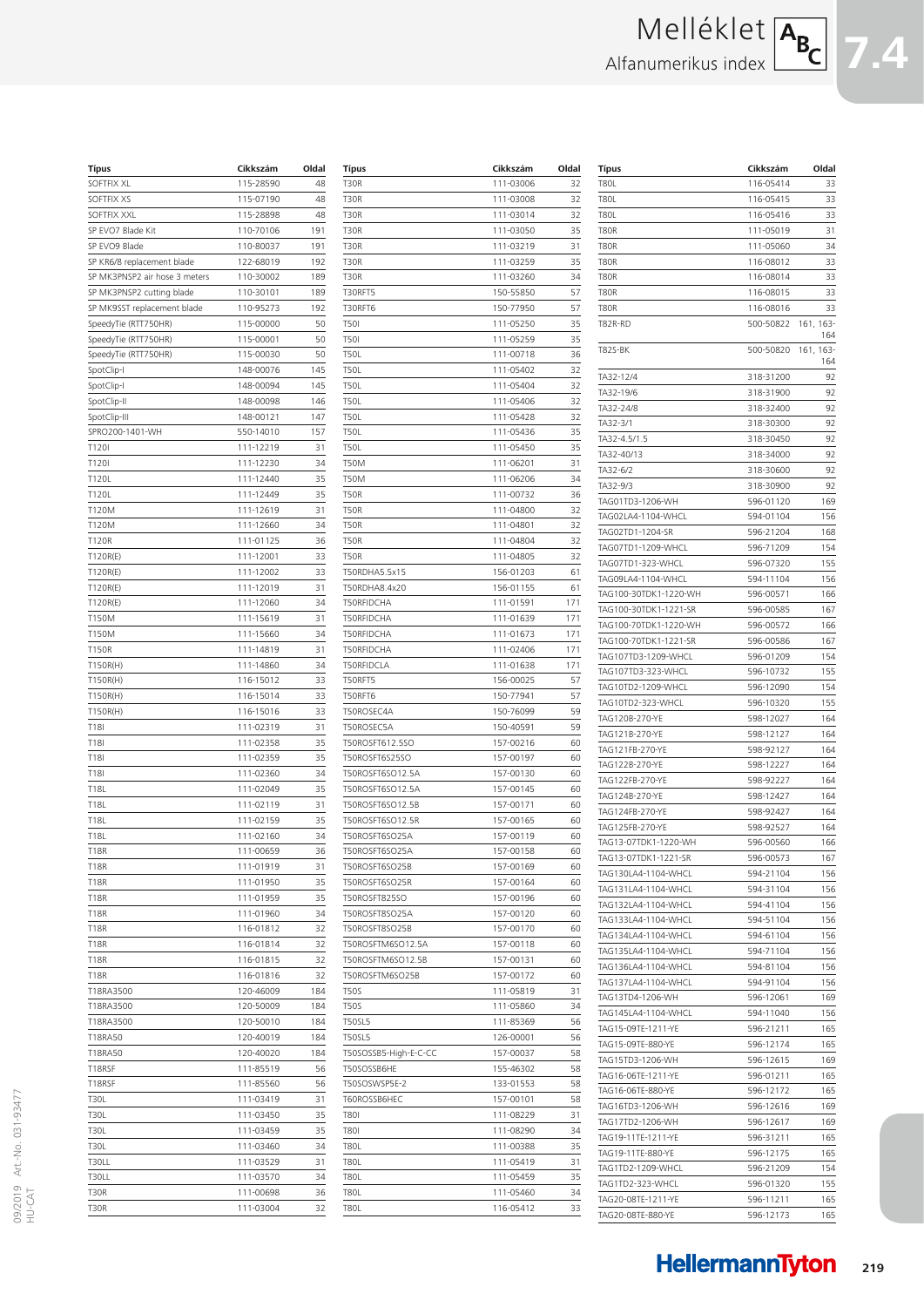## **7.4** Melléklet Alfanumerikus index

| Típus                  | Cikkszám  | Oldal | <b>Tipus</b>          | Cikkszám  | Oldal | Típus           | Cikkszám  | Oldal |
|------------------------|-----------|-------|-----------------------|-----------|-------|-----------------|-----------|-------|
| TAG22-22TDK1-1220-WH   | 596-00561 | 166   | TAG72TD1-1206-WH      | 596-12672 | 170   | TF21-25.4/12.7  | 309-12542 | 88    |
| TAG22-22TDK1-1221-SR   | 596-00574 | 167   | TAG73TD1-1206-WH      | 596-12673 | 170   | TF21-25.4/12.7  | 309-12544 | 88    |
| TAG22TD3-1209-WHCL     | 596-32091 | 154   | TAG76TD1-1206-WH      | 596-61206 | 170   | TF21-25.4/12.7  | 309-12546 | 88    |
|                        |           |       |                       |           |       |                 |           |       |
| TAG22TD3-323-WHCL      | 596-22320 | 155   | TAG77TD1-1206-WH      | 596-71206 | 170   | TF21-25.4/12.7  | 309-12547 | 88    |
| TAG23TD5-1209-WHCL     | 596-12095 | 154   | TAG78TD1-1204-SR      | 596-12078 | 168   | TF21-25.4/12.7  | 309-12549 | 88    |
| TAG23TD5-323-WHCL      | 596-23320 | 155   | TAG90-45TDK1-1220-WH  | 596-00570 | 166   | TF21-3.2/1.6    | 309-10320 | 87    |
| TAG24TD1-1209-WHCL     | 596-12094 | 154   | TAG90-45TDK1-1221-SR  | 596-00584 | 167   | TF21-3.2/1.6    | 309-20322 | 87    |
| TAG24TD1-323-WHCL      | 596-24320 | 155   | TAG91TD1-1209-WHCL    | 596-41209 | 154   | TF21-3.2/1.6    | 309-20324 | 87    |
| TAG25TD3-1209-WHCL     | 596-51209 | 154   | TAG97TD1-1204-SR      | 596-71204 | 168   | TF21-3.2/1.6    | 309-20326 | 87    |
| TAG25TD3-323-WHCL      | 596-25320 | 155   | TAG9TD3-1209-WHCL     | 596-91209 | 154   | TF21-3.2/1.6    | 309-20329 | 87    |
|                        |           |       |                       |           |       |                 |           |       |
| TAG26LA4-1104-WHCL     | 594-11041 | 156   | TAG9TD3-323-WHCL      | 596-09320 | 155   | TF21-3.2/1.6    | 309-40327 | 87    |
| TAG26TD6-1209-WHCL     | 596-12096 | 154   | TagPrint Pro 3.0 EMEA | 556-00051 | 176   | TF21-38.0/19.0  | 309-13810 | 88    |
| TAG26TD6-323-WHCL      | 596-26320 | 155   | TAGR3TD1-1204-SR      | 596-31204 | 168   | TF21-38.0/19.0  | 309-13812 | 88    |
| TAG27-08TDK1-1220-WH   | 596-00562 | 166   | TCGT3-1BK             | 553-30352 | 150   | TF21-38.0/19.0  | 309-13814 | 88    |
| TAG27-08TDK1-1221-SR   | 596-00575 | 167   | TCGT3-1BU             | 553-30353 | 150   | TF21-38.0/19.0  | 309-13816 | 88    |
| TAG27-12.5TDK1-1220-WH | 596-00558 | 166   | TCGT3-1RD             | 553-30354 | 150   | TF21-38.0/19.0  | 309-13817 | 88    |
| TAG27-12.5TDK1-1221-SR | 596-00576 | 167   | TCGT3-1WH             | 553-30351 |       | TF21-38.0/19.0  | 309-13819 | 88    |
|                        |           |       |                       |           | 150   |                 |           |       |
| TAG27-15TDK1-1220-WH   | 596-00563 | 166   | TCGT3-1YE             | 553-30350 | 150   | TF21-4.8/2.4    | 309-10480 | 87    |
| TAG27-15TDK1-1221-SR   | 596-00577 | 167   | TCGT4.8-1.6BK         | 553-30452 | 150   | TF21-4.8/2.4    | 309-50482 | 87    |
| TAG27-18TDK1-1220-WH   | 596-00564 | 166   | TCGT4.8-1.6BU         | 553-30453 | 150   | TF21-4.8/2.4    | 309-50484 | 87    |
| TAG27-18TDK1-1221-SR   | 596-00578 | 167   | TCGT4.8-1.6RD         | 553-30454 | 150   | TF21-4.8/2.4    | 309-50486 | 87    |
| TAG27-27TDK1-1220-WH   | 596-00565 | 166   | <b>TCGT4.8-1.6WH</b>  | 553-30451 | 150   | TF21-4.8/2.4    | 309-50487 | 87    |
| TAG27-27TDK1-1221-SR   | 596-00579 | 167   | TCGT4.8-1.6YE         | 553-30450 | 150   | TF21-4.8/2.4    | 309-50489 | 87    |
|                        |           |       |                       |           |       |                 |           |       |
| TAG27TD2-1206-WH       | 596-12627 | 169   | TCGT6-2BK             | 553-30652 | 150   | TF21-6.4/3.2    | 309-10640 | 88    |
| TAG2TD6-1209-WHCL      | 596-61209 | 154   | TCGT6-2BU             | 553-30653 | 150   | TF21-6.4/3.2    | 309-50642 | 88    |
| TAG2TD6-323-WHCL       | 596-02320 | 155   | TCGT6-2RD             | 553-30654 | 150   | TF21-6.4/3.2    | 309-50644 | 88    |
| TAG31TD3-1206-WH       | 596-12631 | 169   | TCN20-1.2/0.6         | 300-73010 | 86    | TF21-6.4/3.2    | 309-50646 | 88    |
| TAG34TD3-1206-WH       | 596-12634 | 169   | TCN20-1.6/0.8         | 300-73020 | 86    | TF21-6.4/3.2    | 309-50647 | 88    |
| TAG35-18TDK1-1220-WH   | 596-00566 | 166   | TCN20-12.7/6.4        | 300-73080 | 86    | TF21-6.4/3.2    | 309-50649 | 88    |
|                        | 596-00580 | 167   |                       |           | 86    |                 |           | 88    |
| TAG35-18TDK1-1221-SR   |           |       | TCN20-19.1/9.5        | 300-73090 |       | TF21-9.5/4.8    | 309-10950 |       |
| TAG35TD3-1206-WH       | 596-12635 | 169   | TCN20-2.4/1.2         | 300-73030 | 86    | TF21-9.5/4.8    | 309-20952 | 88    |
| TAG36TD7-1209-WHCL     | 596-12097 | 154   | TCN20-25.4/12.7       | 300-73100 | 86    | TF21-9.5/4.8    | 309-20954 | 88    |
| TAG36TD7-323-WHCL      | 596-36320 | 155   | TCN20-3.2/1.6         | 300-73040 | 86    | TF21-9.5/4.8    | 309-20956 | 88    |
| TAG38-11TE-1211-YE     | 596-41211 | 165   | TCN20-38.1/19.1       | 300-73110 | 86    | TF21-9.5/4.8    | 309-20959 | 88    |
| TAG38-11TE-880-YE      | 596-12176 | 165   | TCN20-4.8/2.4         | 300-73050 | 86    | TF21-9.5/4.8    | 309-50957 | 88    |
| TAG38TD3-1209-WHCL     | 596-12098 | 154   | TCN20-50.8/25.4       | 300-73120 | 86    | TF24-1.2/0.6    | 309-40123 | 89    |
|                        |           |       |                       |           |       |                 |           |       |
| TAG38TD3-323-WHCL      | 596-38320 | 155   | TCN20-6.4/3.2         | 300-73060 | 86    | TF24-1.6/0.8    | 309-40163 | 89    |
| TAG3TD3-1209-WHCL      | 596-31209 | 154   | TCN20-9.5/4.8         | 300-73070 | 86    | TF24-101.6/50.8 | 309-31023 | 89    |
| TAG3TD3-323-WHCL       | 596-03320 | 155   | TEXTIE 25M            | 130-00022 | 51    | TF24-12.7/6.4   | 309-41273 | 89    |
| TAG45-15TDK1-1220-WH   | 596-00567 | 166   | TEXTIE 5M             | 130-00020 | 51    | TF24-19.1/9.5   | 309-31903 | 89    |
| TAG45-15TDK1-1221-SR   | 596-00581 | 167   | <b>TEXTIE L</b>       | 130-00019 | 51    | TF24-2.4/1.2    | 309-40243 | 89    |
| TAG45-25TDK1-1220-WH   | 596-00568 | 166   | <b>TEXTIE M</b>       | 130-00013 | 51    | TF24-25.4/12.7  | 309-32543 | 89    |
| TAG45-25TDK1-1221-SR   | 596-00582 | 167   | <b>TEXTIE M</b>       | 130-00014 | 51    | TF24-3.2/1.6    | 309-40323 | 89    |
|                        |           |       |                       |           |       |                 |           |       |
| TAG49LA4-1104-WHCL     | 594-11042 | 156   | TEXTIE M              | 130-00016 | 51    | TF24-38.1/19.1  | 309-33813 | 89    |
| TAG4TD1-1206-WH        | 596-41206 | 170   | <b>TEXTIE M</b>       | 130-00017 | 51    | TF24-4.8/2.4    | 309-50483 | 89    |
| TAG51TD3-1209-WHCL     | 596-12091 | 154   | TEXTIE M              | 130-00018 | 51    | TF24-50.8/25.4  | 309-35083 | 89    |
| TAG51TD3-323-WHCL      | 596-51320 | 155   | TEXTIE M              | 130-00021 | 51    | TF24-6.4/3.2    | 309-50643 | 89    |
| TAG56-22TE-1211-YE     | 596-51211 | 165   | <b>TEXTIE S</b>       | 130-00012 | 51    | TF24-76.2/38.1  | 309-37603 | 89    |
| TAG56-22TE-880-YE      | 596-12177 | 165   | TF21-12.7/6.4         | 309-11270 | 88    | TF24-9.5/4.8    | 309-40953 | 89    |
| TAG60-30TDK1-1220-WH   | 596-00569 | 166   | TF21-12.7/6.4         | 309-21272 | 88    | TF31-1.5/0.5    | 333-30152 | 90    |
|                        |           |       |                       |           |       |                 |           | 90    |
| TAG60-30TDK1-1221-SR   | 596-00583 | 167   | TF21-12.7/6.4         | 309-21274 | 88    | TF31-1.5/0.5    | 333-30154 |       |
| TAG61TD3-1206-WH       | 596-12661 | 169   | TF21-12.7/6.4         | 309-21276 | 88    | TF31-1.5/0.5    | 333-30155 | 90    |
| TAG62TD1-1204-SR       | 596-12062 | 168   | TF21-12.7/6.4         | 309-21279 | 88    | TF31-1.5/0.5    | 333-30156 | 90    |
| TAG62TD1-1206-WH       | 596-12662 | 170   | TF21-12.7/6.4         | 309-41277 | 88    | TF31-1.5/0.5    | 333-30157 | 90    |
| TAG63TD1-1206-WH       | 596-12663 | 170   | TF21-19.1/9.5         | 309-11900 | 88    | TF31-12/4       | 333-31204 | 91    |
| TAG64TD1-1204-SR       | 596-12064 | 168   | TF21-19.1/9.5         | 309-11902 | 88    | TF31-12/4       | 333-31205 | 91    |
|                        |           |       |                       |           |       |                 |           | 91    |
| TAG64TD1-1206-WH       | 596-12664 | 170   | TF21-19.1/9.5         | 309-11904 | 88    | TF31-12/4       | 333-31206 |       |
| TAG65TD1-1204-SR       | 596-12065 | 168   | TF21-19.1/9.5         | 309-11906 | 88    | TF31-12/4       | 333-31207 | 91    |
| TAG65TD1-1206-WH       | 596-12665 | 170   | TF21-19.1/9.5         | 309-11907 | 88    | TF31-18/6       | 333-31804 | 91    |
| TAG66TD1-1206-WH       | 596-12666 | 170   | TF21-19.1/9.5         | 309-11909 | 88    | TF31-18/6       | 333-31805 | 91    |
| TAG67TD2-1206-WH       | 596-12667 | 169   | TF21-2.4/1.2          | 309-10240 | 87    | TF31-18/6       | 333-31806 | 91    |
| TAG68TD1-1206-WH       | 596-12668 | 170   | TF21-2.4/1.2          | 309-20242 | 87    | TF31-18/6       | 333-31807 | 91    |
|                        |           |       |                       |           |       |                 |           | 91    |
| TAG69TD2-1206-WH       | 596-12669 | 170   | TF21-2.4/1.2          | 309-20244 | 87    | TF31-24/8       | 333-32404 |       |
| TAG6TD1-1209-WHCL      | 596-11209 | 154   | TF21-2.4/1.2          | 309-20246 | 87    | TF31-24/8       | 333-32405 | 91    |
| TAG6TD1-323-WHCL       | 596-06320 | 155   | TF21-2.4/1.2          | 309-20249 | 87    | TF31-24/8       | 333-32406 | 91    |
| TAG71TD6-1206-WH       | 596-12671 | 169   | TF21-2.4/1.2          | 309-40247 | 87    | TF31-24/8       | 333-32407 | 91    |
| TAG72TD1-1204-SR       | 596-12072 | 168   | TF21-25.4/12.7        | 309-12540 | 88    | TF31-3/1        | 333-30302 | 90    |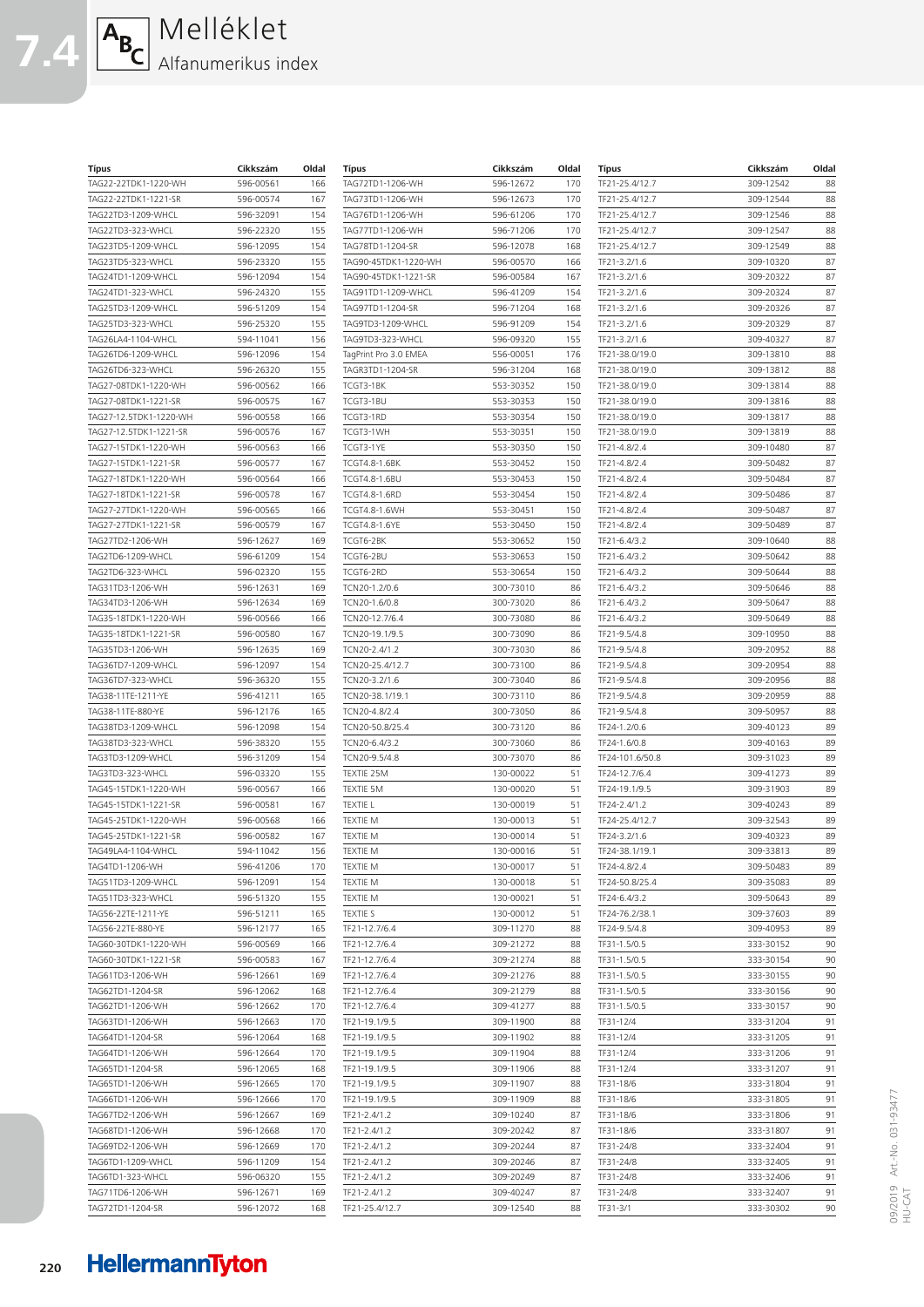# Melléklet Alfanumerikus index

| Típus                           | Cikkszám               | Oldal      |
|---------------------------------|------------------------|------------|
| TF31-3/1                        | 333-30304              | 90         |
| TF31-3/1                        | 333-30305              | 90         |
| TF31-3/1                        | 333-30306              | 90         |
| TF31-3/1                        | 333-30307              | 90         |
| TF31-40/13                      | 333-24000              | 91         |
| TF31-40/13                      | 333-34004              | 91         |
| TF31-40/13                      | 333-34005              | 91         |
| TF31-40/13                      | 333-34006              | 91         |
| TF31-40/13                      | 333-34007              | 91<br>91   |
| TF31-40/13<br>TF31-6/2          | 333-34009<br>333-30600 | 90         |
| TF31-6/2                        | 333-30602              | 90         |
| TF31-6/2                        | 333-30604              | 90         |
| TF31-6/2                        | 333-30605              | 90         |
| TF31-6/2                        | 333-30606              | 90         |
| TF31-6/2                        | 333-30607              | 90         |
| TF31-9/3                        | 333-30902              | 91         |
| TF31-9/3                        | 333-30904              | 91         |
| TF31-9/3                        | 333-30905              | 91         |
| TF31-9/3                        | 333-30906              | 91         |
| TF31-9/3                        | 333-30907              | 91         |
| TREDUX-1.5/0.5                  | 319-00150              | 85         |
| TREDUX-1.5/0.5                  | 319-00157              | 85         |
| TREDUX-101.6/50.8               | 319-10200              | 85         |
| <b>TREDUX-12/4</b>              | 319-01200              | 85         |
| TREDUX-12/4                     | 319-01207              | 85         |
| TREDUX-24/8                     | 319-02400              | 85         |
| TREDUX-24/8                     | 319-02407              | 85         |
| TREDUX-3/1                      | 319-00300              | 85         |
| TREDUX-3/1                      | 319-00307              | 85         |
| TREDUX-38.1/19.1                | 319-03800              | 85         |
| TREDUX-38.1/19.1                | 319-03807              | 85         |
| TREDUX-50.8/25.4                | 319-05100              | 85         |
| TREDUX-6/2                      | 319-00600              | 85         |
| TREDUX-6/2<br>TREDUX-76.2/38.1  | 319-00607<br>319-07600 | 85<br>85   |
| TREDUX-MA47-12/3                | 323-50120              | 84         |
| TREDUX-MA47-19/6                | 323-50190              | 84         |
| TREDUX-MA47-30/8                | 323-50300              | 84         |
| TREDUX-MA47-40/12               | 323-50400              | 84         |
| TREDUX-MA47-50/16               | 323-50500              | 84         |
| TREDUX-MA47-63/19               | 323-50630              | 84         |
| TREDUX-MA47-75/22               | 323-50750              | 84         |
| TREDUX-MA47-95/30               | 323-50950              | 84         |
| TT External Reel Holder         | 556-00451              | 178        |
| TT1220UT 110mm                  | 556-00061              | 179        |
| TT1220UT 60mm                   | 556-00060              | 179        |
| TT4030                          | 556-04037              | 178        |
| TT430/TT431 300dpi Printhead    | 556-00453              | 177        |
| TT430/TT431 Print Roller        | 556-00454              | 177        |
| TT431                           | 556-00400              | 177        |
| <b>TT822OUT</b>                 | 556-00101              | 179        |
| <b>TT822OUT</b>                 | 556-00111              | 179        |
| TTAGPU11X100WH                  | 556-25021              | 153        |
| TTAGPU11X100YE                  | 556-25020              | 153        |
| TTAGPU11X65WH                   | 556-25012              | 153        |
| TTAGPU11X65YE                   | 556-25019              | 153        |
| TTAGPU15X100WH                  | 556-25006              | 153        |
| TTAGPU15X100YE<br>TTAGPU15X65WH | 556-25010<br>556-25007 | 153<br>153 |
| TTAGPU15X65YE                   | 556-25011              | 153        |
| TULT12-4DS-1x50WH               | 553-71030              | 152        |
| TULT12-4DS-1x50YE               | 553-71031              | 152        |
| TULT12-4DS-2x25WH               | 553-71032              | 152        |
| TULT12-4DS-2x25YE               | 553-71033              | 152        |
| TULT18-6DS-1x50WH               | 553-71036              | 152        |
| TULT18-6DS-1x50YE               | 553-71037              | 152        |
|                                 |                        |            |

| <b>Típus</b>         | Cikkszám  | Oldal |
|----------------------|-----------|-------|
| TULT18-6DS-2x25WH    | 553-71038 | 152   |
| TULT18-6DS-2x25YE    | 553-71039 | 152   |
| TULT2.4-0.8DS-1x50WH | 553-71000 | 151   |
| TULT2.4-0.8DS-1x50YE | 553-71001 | 151   |
| TULT2.4-0.8DS-2x25WH | 553-71002 | 151   |
| TULT2.4-0.8DS-2x25YE | 553-71003 | 151   |
| TULT24-8DS-1x50WH    | 553-71042 | 152   |
| TULT24-8DS-1x50YE    | 553-71043 | 152   |
| TULT24-8DS-2x25WH    | 553-71044 | 152   |
| TULT24-8DS-2x25YE    | 553-71045 | 152   |
| TULT3-1DS-1x50WH     | 553-71006 | 151   |
| TULT3-1DS-1x50YE     | 553-71007 | 151   |
| TULT3-1DS-2x25WH     | 553-71008 | 151   |
| TULT3-1DS-2x25YE     | 553-71009 | 151   |
| TULT39-13DS-1x50WH   | 553-71048 | 152   |
| TULT39-13DS-1x50YE   | 553-71049 | 152   |
| TULT39-13DS-2x25WH   | 553-71050 | 152   |
| TULT39-13DS-2x25YE   | 553-71051 | 152   |
| TULT4.8-1.6DS-1x50WH | 553-71012 | 152   |
| TULT4.8-1.6DS-1x50YE | 553-71013 | 152   |
| TULT4.8-1.6DS-2x25WH | 553-71014 | 152   |
| TULT4.8-1.6DS-2x25YE | 553-71015 | 152   |
| TULT6-2DS-1x50WH     | 553-71018 | 152   |
| TULT6-2DS-1x50YE     | 553-71019 | 152   |
| TULT6-2DS-2x25WH     | 553-71020 | 152   |
| TULT6-2DS-2x25YE     | 553-71021 | 152   |
| TULT9-3DS-1x50WH     | 553-71024 | 152   |
| TULT9-3DS-1x50YE     | 553-71025 | 152   |
| TULT9-3DS-2x25WH     | 553-71026 | 152   |
| TULT9-3DS-2x25YE     | 553-71027 | 152   |
| Twist-In 05          | 170-01000 | 117   |
| Twist-In 05          | 170-01011 | 117   |
| Twist-In 08          | 170-01001 | 117   |
| Twist-In 08          | 170-01012 | 117   |
| Twist-In 13          | 170-01002 | 117   |
| Twist-In 13          | 170-01013 | 117   |
| Twist-In 19          | 170-01004 | 117   |
| Twist-In 19          | 170-01014 | 117   |
| Twist-In 25          | 170-01005 | 117   |
| Twist-In 25          | 170-01015 | 117   |
| Twist-In 29          | 170-01006 | 117   |
| Twist-In 29          | 170-01016 | 117   |
| Twist-In 32          | 170-01007 | 117   |
| Twist-In 32          | 170-01017 | 117   |
| Twist-In 38          | 170-01008 | 117   |
| Twist-In 38          | 170-01018 | 117   |
| Twist-In 50          | 170-01010 | 117   |
| WIC Tool             | 561-00001 | 160   |
| WICA-AC10-25         | 561-06001 | 160   |
|                      |           |       |
| WICA-ACT-BK          | 561-06000 | 160   |

**HellermannTyton 221**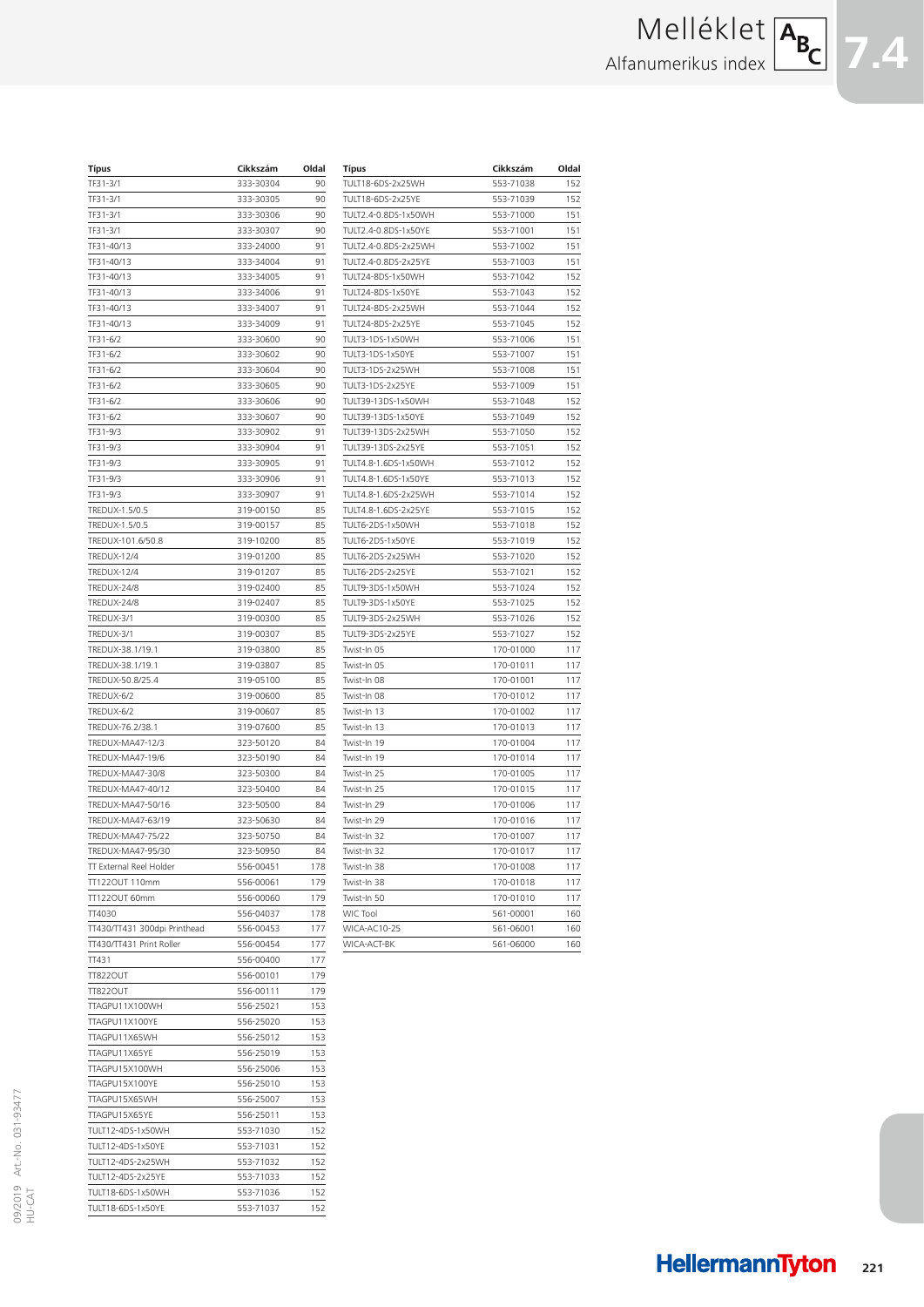

|        |                                                                                                                       |  |  |  |  |  |  |  |  |  |  |  | بمناقل والقارم القارف القارم القارم القارم القارم القارم القارم القارم القارم القارم القارم القارم القارم القارم                                                                                                                 |  |  |  |  |  |
|--------|-----------------------------------------------------------------------------------------------------------------------|--|--|--|--|--|--|--|--|--|--|--|----------------------------------------------------------------------------------------------------------------------------------------------------------------------------------------------------------------------------------|--|--|--|--|--|
|        |                                                                                                                       |  |  |  |  |  |  |  |  |  |  |  | a concerta con carracter a concerta con carracter a concerta con carracter a concerta con concerta con a cons                                                                                                                    |  |  |  |  |  |
|        |                                                                                                                       |  |  |  |  |  |  |  |  |  |  |  |                                                                                                                                                                                                                                  |  |  |  |  |  |
|        |                                                                                                                       |  |  |  |  |  |  |  |  |  |  |  | المناقل فالقارف المناقل فالقارف المناقل فالقارف والمناقل فالقارف المناقل فالقارف المناقل فالقارف المناقل فالقار                                                                                                                  |  |  |  |  |  |
|        |                                                                                                                       |  |  |  |  |  |  |  |  |  |  |  | a constitution of the constitution of the constitution of the constitution of the constitution of the constitution of                                                                                                            |  |  |  |  |  |
|        |                                                                                                                       |  |  |  |  |  |  |  |  |  |  |  | a constitution of the constitution of the constitution of the constitution of the constitution of the constitution of                                                                                                            |  |  |  |  |  |
|        |                                                                                                                       |  |  |  |  |  |  |  |  |  |  |  | a constant a constant and a constant and a constant and a constant and a constant and a constant and a constant                                                                                                                  |  |  |  |  |  |
|        |                                                                                                                       |  |  |  |  |  |  |  |  |  |  |  | a constanta como a carte de carte da carte da carte da carte da carte da carte da carte da carte da carte                                                                                                                        |  |  |  |  |  |
|        |                                                                                                                       |  |  |  |  |  |  |  |  |  |  |  | بقارف والقارق القارف والقارق القارق القارق القارق القارق القارق القارق والقارق القارق والقارق القارق القارات                                                                                                                     |  |  |  |  |  |
| $\sim$ |                                                                                                                       |  |  |  |  |  |  |  |  |  |  |  | and the contract of the contract of the contract of the contract of the contract of the contract of the contract of the contract of the contract of the contract of the contract of the contract of the contract of the contra   |  |  |  |  |  |
|        |                                                                                                                       |  |  |  |  |  |  |  |  |  |  |  |                                                                                                                                                                                                                                  |  |  |  |  |  |
|        |                                                                                                                       |  |  |  |  |  |  |  |  |  |  |  | بمناهد والمناهية والمناهية والمناهية والمناهية والمناهية والمناهية والمناهية والمناهية والمناهية والمناهية                                                                                                                       |  |  |  |  |  |
|        |                                                                                                                       |  |  |  |  |  |  |  |  |  |  |  | and a complete the complete property of the complete property in the complete property of the complete property                                                                                                                  |  |  |  |  |  |
| $\sim$ |                                                                                                                       |  |  |  |  |  |  |  |  |  |  |  | والقارون والقارون والقارون والقارون والقارون والقارون والقارون والقارون والقارون والقارون والقارون والقارون                                                                                                                      |  |  |  |  |  |
|        |                                                                                                                       |  |  |  |  |  |  |  |  |  |  |  | والقارون والقارون والقارون والقارون والقارون والقارون والقارون والقارون والقارون والقارون والقارون والقارون                                                                                                                      |  |  |  |  |  |
|        | <b>All Cards</b>                                                                                                      |  |  |  |  |  |  |  |  |  |  |  | and the contract of the contract of the contract of the contract of the contract of the contract of the contract of the contract of the contract of the contract of the contract of the contract of the contract of the contra   |  |  |  |  |  |
|        |                                                                                                                       |  |  |  |  |  |  |  |  |  |  |  |                                                                                                                                                                                                                                  |  |  |  |  |  |
|        | a constitution of the constitution of the constitution of the constitution of the constitution of the constitution of |  |  |  |  |  |  |  |  |  |  |  |                                                                                                                                                                                                                                  |  |  |  |  |  |
|        |                                                                                                                       |  |  |  |  |  |  |  |  |  |  |  |                                                                                                                                                                                                                                  |  |  |  |  |  |
|        |                                                                                                                       |  |  |  |  |  |  |  |  |  |  |  | and a company of the company of the company of the company of the company of the company of the company of the<br>and a company of the company of the company of the company of the company of the company of the company of the |  |  |  |  |  |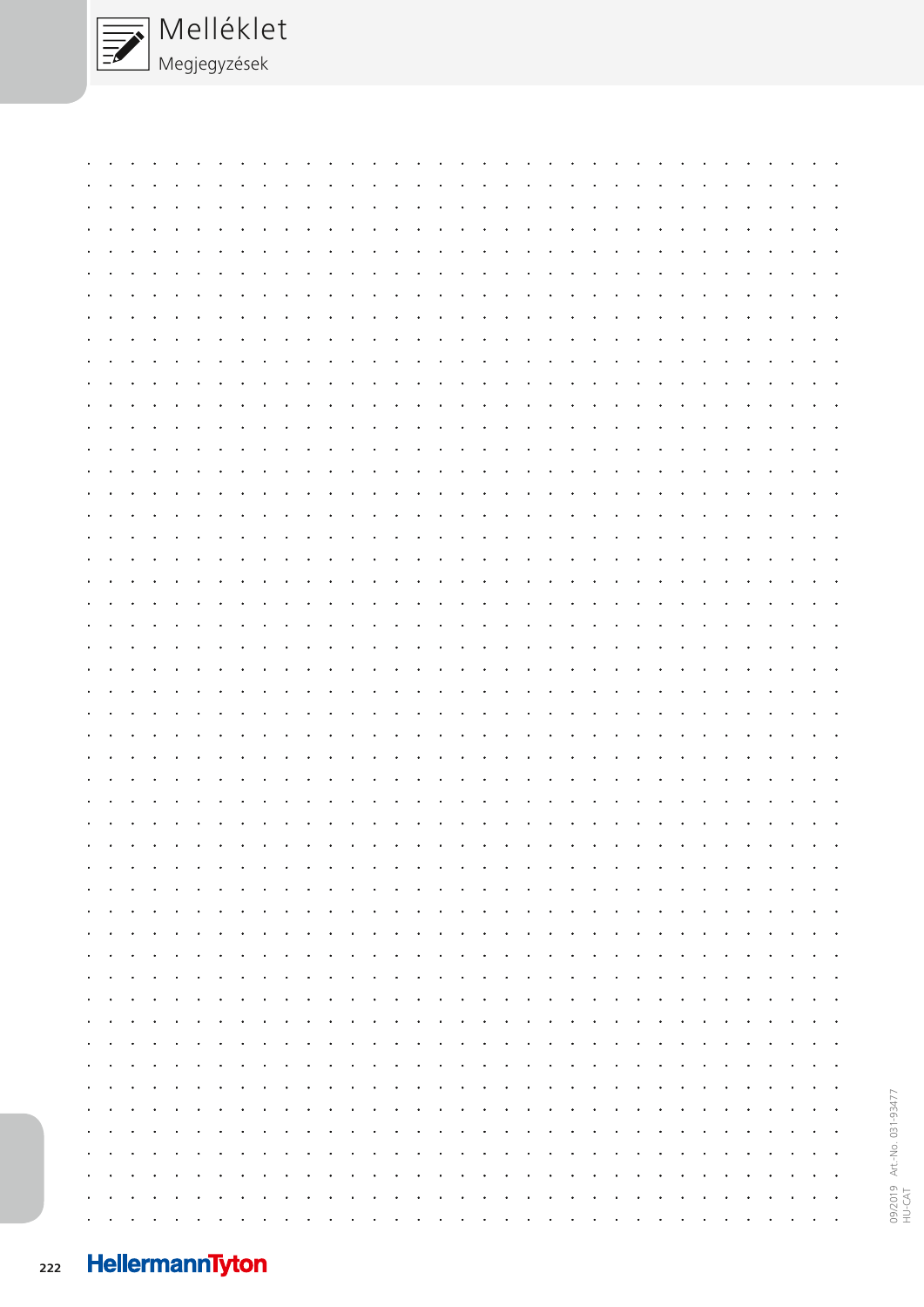|                 |  |  |  |  |  |  | the contract of the contract of the contract of the contract of the contract of the contract of the contract of |  |  |                                                                                                                                                                                                                                |  |  |  |  |  |  |
|-----------------|--|--|--|--|--|--|-----------------------------------------------------------------------------------------------------------------|--|--|--------------------------------------------------------------------------------------------------------------------------------------------------------------------------------------------------------------------------------|--|--|--|--|--|--|
|                 |  |  |  |  |  |  |                                                                                                                 |  |  |                                                                                                                                                                                                                                |  |  |  |  |  |  |
|                 |  |  |  |  |  |  |                                                                                                                 |  |  |                                                                                                                                                                                                                                |  |  |  |  |  |  |
|                 |  |  |  |  |  |  |                                                                                                                 |  |  |                                                                                                                                                                                                                                |  |  |  |  |  |  |
|                 |  |  |  |  |  |  |                                                                                                                 |  |  |                                                                                                                                                                                                                                |  |  |  |  |  |  |
|                 |  |  |  |  |  |  |                                                                                                                 |  |  |                                                                                                                                                                                                                                |  |  |  |  |  |  |
|                 |  |  |  |  |  |  |                                                                                                                 |  |  | the company of the company of the company of the company of the company of the company of the company of the company of the company of the company of the company of the company of the company of the company of the company  |  |  |  |  |  |  |
|                 |  |  |  |  |  |  |                                                                                                                 |  |  |                                                                                                                                                                                                                                |  |  |  |  |  |  |
|                 |  |  |  |  |  |  |                                                                                                                 |  |  |                                                                                                                                                                                                                                |  |  |  |  |  |  |
|                 |  |  |  |  |  |  |                                                                                                                 |  |  |                                                                                                                                                                                                                                |  |  |  |  |  |  |
|                 |  |  |  |  |  |  |                                                                                                                 |  |  | the company of the company of the company of the company of the company of the company of the company of the company of the company of the company of the company of the company of the company of the company of the company  |  |  |  |  |  |  |
|                 |  |  |  |  |  |  |                                                                                                                 |  |  |                                                                                                                                                                                                                                |  |  |  |  |  |  |
|                 |  |  |  |  |  |  |                                                                                                                 |  |  |                                                                                                                                                                                                                                |  |  |  |  |  |  |
|                 |  |  |  |  |  |  |                                                                                                                 |  |  |                                                                                                                                                                                                                                |  |  |  |  |  |  |
|                 |  |  |  |  |  |  |                                                                                                                 |  |  |                                                                                                                                                                                                                                |  |  |  |  |  |  |
|                 |  |  |  |  |  |  |                                                                                                                 |  |  |                                                                                                                                                                                                                                |  |  |  |  |  |  |
|                 |  |  |  |  |  |  |                                                                                                                 |  |  | contract the contract of the contract of the contract of the contract of the contract of the contract of the contract of the contract of the contract of the contract of the contract of the contract of the contract of the c |  |  |  |  |  |  |
|                 |  |  |  |  |  |  |                                                                                                                 |  |  |                                                                                                                                                                                                                                |  |  |  |  |  |  |
|                 |  |  |  |  |  |  |                                                                                                                 |  |  |                                                                                                                                                                                                                                |  |  |  |  |  |  |
|                 |  |  |  |  |  |  |                                                                                                                 |  |  |                                                                                                                                                                                                                                |  |  |  |  |  |  |
|                 |  |  |  |  |  |  |                                                                                                                 |  |  |                                                                                                                                                                                                                                |  |  |  |  |  |  |
|                 |  |  |  |  |  |  |                                                                                                                 |  |  |                                                                                                                                                                                                                                |  |  |  |  |  |  |
|                 |  |  |  |  |  |  |                                                                                                                 |  |  |                                                                                                                                                                                                                                |  |  |  |  |  |  |
|                 |  |  |  |  |  |  |                                                                                                                 |  |  |                                                                                                                                                                                                                                |  |  |  |  |  |  |
|                 |  |  |  |  |  |  |                                                                                                                 |  |  |                                                                                                                                                                                                                                |  |  |  |  |  |  |
|                 |  |  |  |  |  |  |                                                                                                                 |  |  |                                                                                                                                                                                                                                |  |  |  |  |  |  |
|                 |  |  |  |  |  |  |                                                                                                                 |  |  |                                                                                                                                                                                                                                |  |  |  |  |  |  |
|                 |  |  |  |  |  |  |                                                                                                                 |  |  | المعارض والمعارض والمعارض والمعارض والمعارض والمعارض والمعارض والمعارض والمعارض والمعارض                                                                                                                                       |  |  |  |  |  |  |
|                 |  |  |  |  |  |  |                                                                                                                 |  |  |                                                                                                                                                                                                                                |  |  |  |  |  |  |
|                 |  |  |  |  |  |  |                                                                                                                 |  |  |                                                                                                                                                                                                                                |  |  |  |  |  |  |
|                 |  |  |  |  |  |  |                                                                                                                 |  |  |                                                                                                                                                                                                                                |  |  |  |  |  |  |
|                 |  |  |  |  |  |  |                                                                                                                 |  |  |                                                                                                                                                                                                                                |  |  |  |  |  |  |
|                 |  |  |  |  |  |  | the contract of the contract of the contract of                                                                 |  |  |                                                                                                                                                                                                                                |  |  |  |  |  |  |
|                 |  |  |  |  |  |  |                                                                                                                 |  |  |                                                                                                                                                                                                                                |  |  |  |  |  |  |
|                 |  |  |  |  |  |  |                                                                                                                 |  |  |                                                                                                                                                                                                                                |  |  |  |  |  |  |
|                 |  |  |  |  |  |  |                                                                                                                 |  |  |                                                                                                                                                                                                                                |  |  |  |  |  |  |
|                 |  |  |  |  |  |  |                                                                                                                 |  |  |                                                                                                                                                                                                                                |  |  |  |  |  |  |
|                 |  |  |  |  |  |  |                                                                                                                 |  |  |                                                                                                                                                                                                                                |  |  |  |  |  |  |
|                 |  |  |  |  |  |  |                                                                                                                 |  |  |                                                                                                                                                                                                                                |  |  |  |  |  |  |
|                 |  |  |  |  |  |  |                                                                                                                 |  |  |                                                                                                                                                                                                                                |  |  |  |  |  |  |
|                 |  |  |  |  |  |  |                                                                                                                 |  |  |                                                                                                                                                                                                                                |  |  |  |  |  |  |
|                 |  |  |  |  |  |  |                                                                                                                 |  |  |                                                                                                                                                                                                                                |  |  |  |  |  |  |
|                 |  |  |  |  |  |  |                                                                                                                 |  |  | والقارق القارق القارق القارق القارق القارق القارق القارق القارق القارق القارق القارق القارق القارق القارق القارق                                                                                                               |  |  |  |  |  |  |
|                 |  |  |  |  |  |  |                                                                                                                 |  |  |                                                                                                                                                                                                                                |  |  |  |  |  |  |
|                 |  |  |  |  |  |  |                                                                                                                 |  |  | والقارون والقارون والقارون والقارون والقارون والقارون والقارون والقارون والقارون والقارون والقارون والقارون والقارون                                                                                                           |  |  |  |  |  |  |
|                 |  |  |  |  |  |  |                                                                                                                 |  |  |                                                                                                                                                                                                                                |  |  |  |  |  |  |
|                 |  |  |  |  |  |  |                                                                                                                 |  |  | والقارف القارق القارف القارف القارف القارف القارق القارف القارف القارف القارف القارف القارف القارف القارف القار                                                                                                                |  |  |  |  |  |  |
|                 |  |  |  |  |  |  |                                                                                                                 |  |  |                                                                                                                                                                                                                                |  |  |  |  |  |  |
|                 |  |  |  |  |  |  |                                                                                                                 |  |  | والقارب المناور والقارون والقارون والقارون والقارون والقارون والقارون والقارون والقارون والقارون والقارون والقارون                                                                                                             |  |  |  |  |  |  |
|                 |  |  |  |  |  |  |                                                                                                                 |  |  |                                                                                                                                                                                                                                |  |  |  |  |  |  |
|                 |  |  |  |  |  |  |                                                                                                                 |  |  | فترقي والقارف والقارف والقارف والقارف والقارم والقارف والقارف والقارف والقارف والقارف والقارف والقارف والقارات                                                                                                                 |  |  |  |  |  |  |
|                 |  |  |  |  |  |  |                                                                                                                 |  |  | وتاور والوارون والوالون والوالو اوالوالو اوالوالو اوالوالو اوالوالو اوالوالو اوالوالو اوالوالو اوالوالوالوالو                                                                                                                  |  |  |  |  |  |  |
|                 |  |  |  |  |  |  |                                                                                                                 |  |  |                                                                                                                                                                                                                                |  |  |  |  |  |  |
|                 |  |  |  |  |  |  |                                                                                                                 |  |  | والقارون والقارق القارون والقارق القارون والقارق القارون والقارق القارق القارون والقارق القارون والقارق القارون                                                                                                                |  |  |  |  |  |  |
|                 |  |  |  |  |  |  |                                                                                                                 |  |  |                                                                                                                                                                                                                                |  |  |  |  |  |  |
|                 |  |  |  |  |  |  |                                                                                                                 |  |  | a constitution and a constitution of the constitution of the constitution of the constitution of the constitution of the constitution of the constitution of the constitution of the constitution of the constitution of the c |  |  |  |  |  |  |
|                 |  |  |  |  |  |  |                                                                                                                 |  |  |                                                                                                                                                                                                                                |  |  |  |  |  |  |
|                 |  |  |  |  |  |  |                                                                                                                 |  |  | والقارون والقارون والقارون والقارون والمناور والقارون والقارون والقارون والقارون والقارون والقارون والقارون والقارون                                                                                                           |  |  |  |  |  |  |
|                 |  |  |  |  |  |  |                                                                                                                 |  |  |                                                                                                                                                                                                                                |  |  |  |  |  |  |
|                 |  |  |  |  |  |  |                                                                                                                 |  |  | and a company of the company of the company of the company of the company of the company of the company of the                                                                                                                 |  |  |  |  |  |  |
|                 |  |  |  |  |  |  |                                                                                                                 |  |  |                                                                                                                                                                                                                                |  |  |  |  |  |  |
|                 |  |  |  |  |  |  |                                                                                                                 |  |  | وتاور والوالون والوالون والوالون والوالون والوالون والوالون والوالون والوالون والوالون والوالون والوالون والوا                                                                                                                 |  |  |  |  |  |  |
|                 |  |  |  |  |  |  |                                                                                                                 |  |  |                                                                                                                                                                                                                                |  |  |  |  |  |  |
|                 |  |  |  |  |  |  |                                                                                                                 |  |  | والقارون والقارون والقارون والقارون والقارون والقارون والقارون والقارون والقارون والقارون والقارون والقارون والقارون                                                                                                           |  |  |  |  |  |  |
|                 |  |  |  |  |  |  |                                                                                                                 |  |  |                                                                                                                                                                                                                                |  |  |  |  |  |  |
|                 |  |  |  |  |  |  |                                                                                                                 |  |  | والقارون والقارون والقارون والقارون والقارون والقارون والقارون والقارون والقارون والقارون والقارون والقارون والقارون                                                                                                           |  |  |  |  |  |  |
|                 |  |  |  |  |  |  |                                                                                                                 |  |  |                                                                                                                                                                                                                                |  |  |  |  |  |  |
|                 |  |  |  |  |  |  |                                                                                                                 |  |  | والقارب والقارون والقارون والقارون والقارون والقارون والقارون والقارون والقارون والقارون والقارون والقارون والقارون                                                                                                            |  |  |  |  |  |  |
| <b>Contract</b> |  |  |  |  |  |  |                                                                                                                 |  |  |                                                                                                                                                                                                                                |  |  |  |  |  |  |
|                 |  |  |  |  |  |  |                                                                                                                 |  |  | والقارض والقارق والمراقب والقارق والقارق القارق والمراقب والقارق والقارق والقارق والقارق والقارق والقارق والمراق                                                                                                               |  |  |  |  |  |  |
|                 |  |  |  |  |  |  |                                                                                                                 |  |  | فالقاهد والقارم القارف القارق القارق القارق القارق القارق القارق القارق القارق القارق القارق القارق القارق القار                                                                                                               |  |  |  |  |  |  |
|                 |  |  |  |  |  |  |                                                                                                                 |  |  |                                                                                                                                                                                                                                |  |  |  |  |  |  |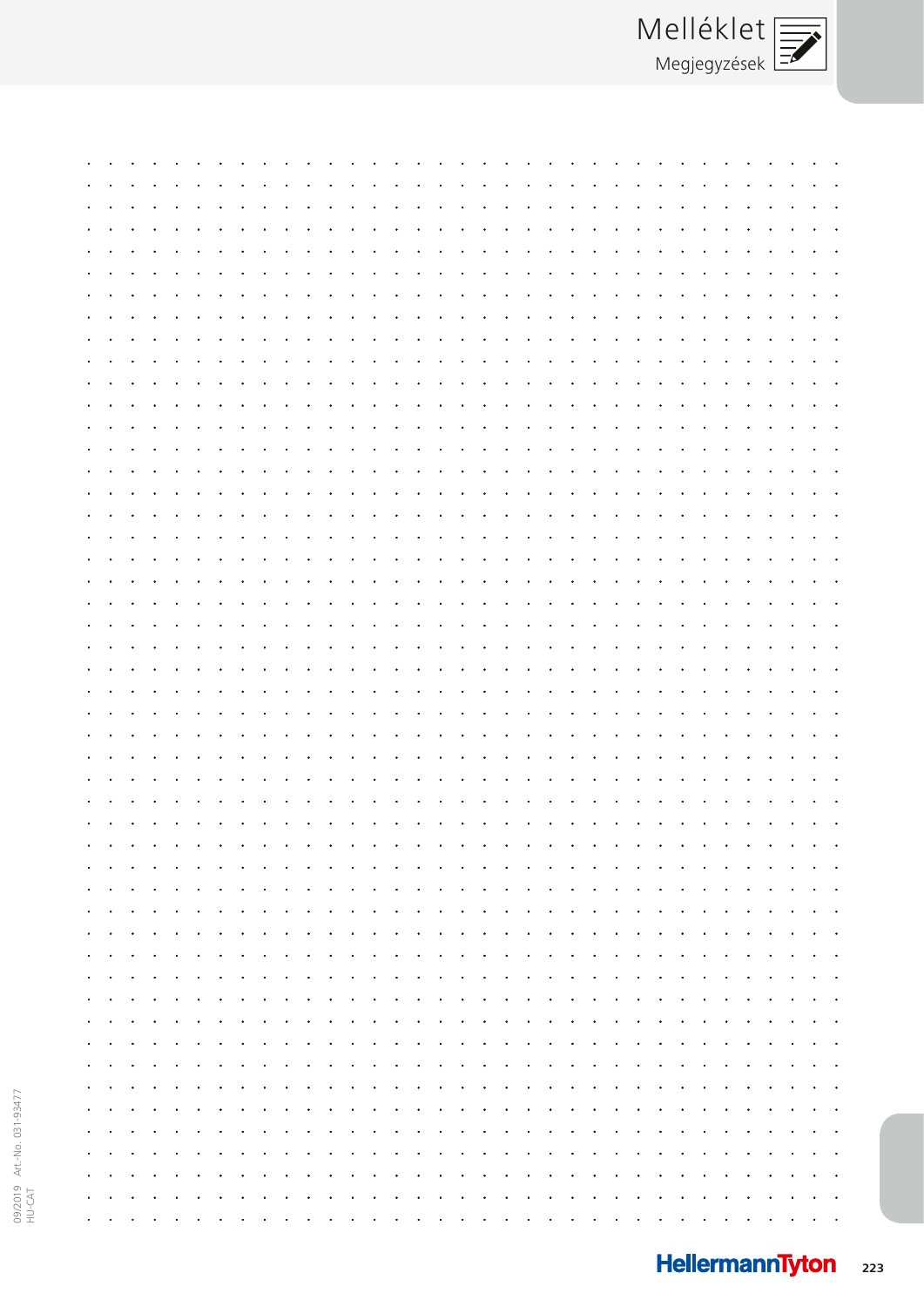

|                                                |                                                 |  |  |  |  |  |  |  |  |                                                                 |  | بمناقل والقارم القارف القارم القارم القارم القارم القارم القارم القارم القارم القارم القارم القارم القارم القارم                                                                                                               |            |                                                     |  |  |  |  |  |
|------------------------------------------------|-------------------------------------------------|--|--|--|--|--|--|--|--|-----------------------------------------------------------------|--|--------------------------------------------------------------------------------------------------------------------------------------------------------------------------------------------------------------------------------|------------|-----------------------------------------------------|--|--|--|--|--|
|                                                |                                                 |  |  |  |  |  |  |  |  |                                                                 |  | a constanta con casa de la casa de la casa de la casa de la casa de la casa de la casa de la casa de la casa d                                                                                                                 |            |                                                     |  |  |  |  |  |
| $\mathbf{A}$ and $\mathbf{A}$ and $\mathbf{A}$ |                                                 |  |  |  |  |  |  |  |  |                                                                 |  | والواقد والمناور والقارم القارون والقارم القارم والقارم والقارم والقارم والقارم والقارم والقارم والقرارة                                                                                                                       |            |                                                     |  |  |  |  |  |
| $\sim$                                         |                                                 |  |  |  |  |  |  |  |  |                                                                 |  | and the contract of the contract of the contract of the contract of the contract of the contract of the contract of                                                                                                            |            |                                                     |  |  |  |  |  |
|                                                |                                                 |  |  |  |  |  |  |  |  |                                                                 |  | a constitution of the constitution of the constitution of the constitution of the constitution of the constitution                                                                                                             |            |                                                     |  |  |  |  |  |
|                                                |                                                 |  |  |  |  |  |  |  |  |                                                                 |  |                                                                                                                                                                                                                                |            |                                                     |  |  |  |  |  |
| $\sim$                                         | <b>Contract</b>                                 |  |  |  |  |  |  |  |  |                                                                 |  | القارقان فالقارض القارقان فالقارض القارقان فالقار فالقارف القارقان فالقار فالقار فالقار فالقار فارتقا فالنفار                                                                                                                  |            |                                                     |  |  |  |  |  |
| $\bullet$                                      |                                                 |  |  |  |  |  |  |  |  |                                                                 |  | الجارا والقاري والقارون والقارق القارق القارق القارق القارق القارق القارق القارق القارق القارق القارق القارق ا                                                                                                                 |            |                                                     |  |  |  |  |  |
|                                                |                                                 |  |  |  |  |  |  |  |  |                                                                 |  | بقارف والقارف والقارف والقارف والقارف والقارف والقارف والقارف وفاقا والقارف والقارف والقارف والقارف والقارات                                                                                                                   |            |                                                     |  |  |  |  |  |
| $\sim$                                         |                                                 |  |  |  |  |  |  |  |  |                                                                 |  | and the contract of the contract of the contract of the contract of the contract of the contract of the contract of                                                                                                            |            |                                                     |  |  |  |  |  |
|                                                |                                                 |  |  |  |  |  |  |  |  |                                                                 |  | and a complete the complete property of the complete property of the complete property of the complete property of the complete property of the complete property of the complete property of the complete property of the com |            |                                                     |  |  |  |  |  |
|                                                |                                                 |  |  |  |  |  |  |  |  |                                                                 |  | and a complete the complete property of the complete property in the complete property of the complete property                                                                                                                |            |                                                     |  |  |  |  |  |
|                                                |                                                 |  |  |  |  |  |  |  |  |                                                                 |  |                                                                                                                                                                                                                                |            |                                                     |  |  |  |  |  |
|                                                |                                                 |  |  |  |  |  |  |  |  |                                                                 |  | والقارون والقارون والقارون والقارون والقارون والقارون والقارون والقارون والقارون والقارون والقارون والمناورة                                                                                                                   |            |                                                     |  |  |  |  |  |
| $\sim$                                         |                                                 |  |  |  |  |  |  |  |  |                                                                 |  | بجاء والقارية القارية والقارية القراط القراط القراط القراط القراط القراط القراط القراط القراط القراط القراط القراط                                                                                                             |            |                                                     |  |  |  |  |  |
| $\sim$                                         |                                                 |  |  |  |  |  |  |  |  |                                                                 |  | والقارون والقارون والقارون والقارون والقارون والقارون والقارون والقارون والقارون والقارون والقارون والقارون                                                                                                                    |            |                                                     |  |  |  |  |  |
| $\sim$                                         | the contract of the contract of the contract of |  |  |  |  |  |  |  |  | the contract of the contract of the contract of the contract of |  |                                                                                                                                                                                                                                | $\sim 100$ | the contract of the contract of the contract of the |  |  |  |  |  |
|                                                |                                                 |  |  |  |  |  |  |  |  |                                                                 |  | الجالجا والقالح الجالجا والقالح الجالجا والقالحان فالقالح الجالجا والقالحان والقالحان والمالحان والمالية                                                                                                                       |            |                                                     |  |  |  |  |  |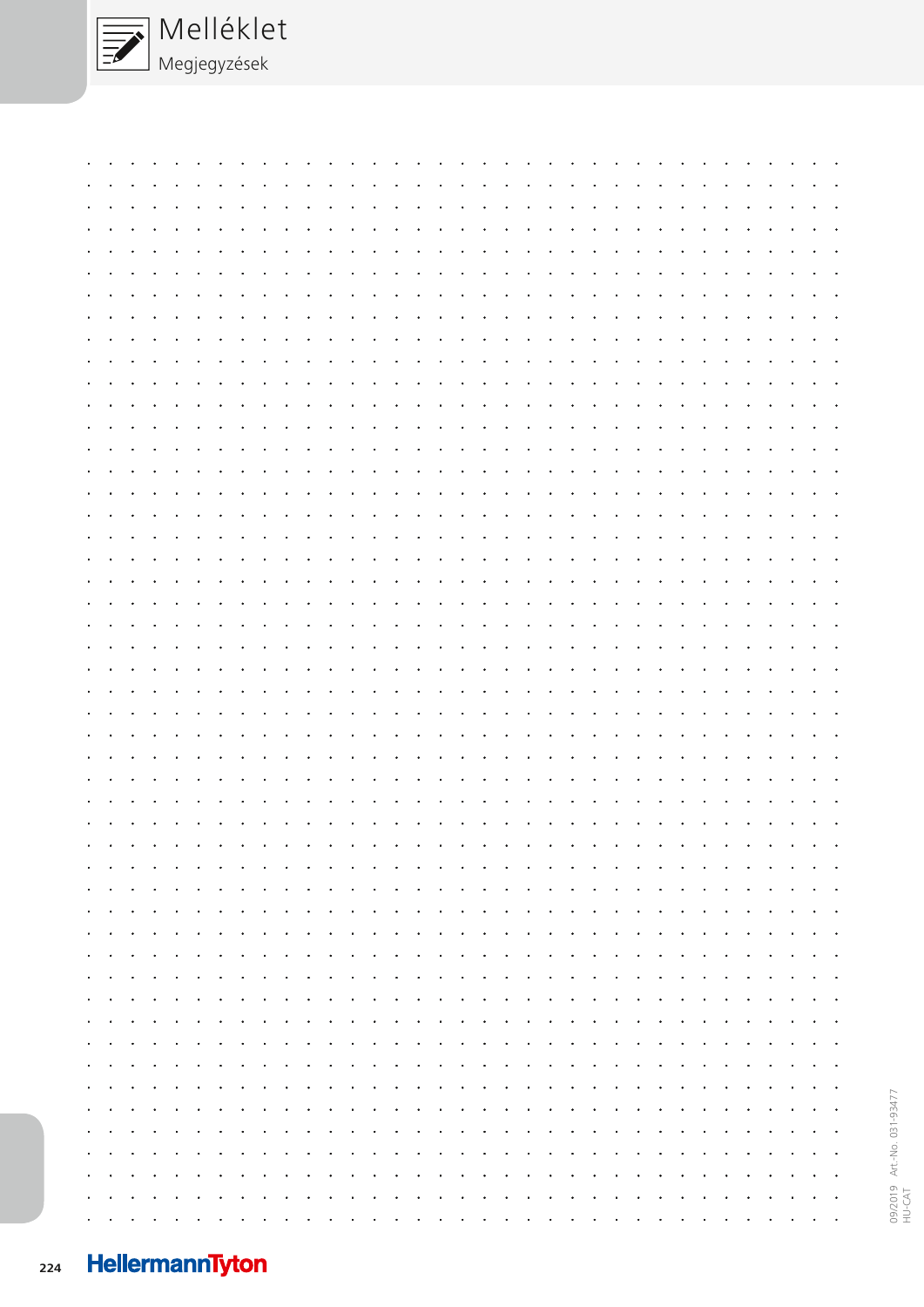|                 |  |  |  |  |  |  |                                                 | the contract of the contract of the contract of the contract of the contract of the contract of the contract of                                                                                                                |  |  |  |  |  |  |  |  |
|-----------------|--|--|--|--|--|--|-------------------------------------------------|--------------------------------------------------------------------------------------------------------------------------------------------------------------------------------------------------------------------------------|--|--|--|--|--|--|--|--|
|                 |  |  |  |  |  |  |                                                 |                                                                                                                                                                                                                                |  |  |  |  |  |  |  |  |
|                 |  |  |  |  |  |  |                                                 |                                                                                                                                                                                                                                |  |  |  |  |  |  |  |  |
|                 |  |  |  |  |  |  |                                                 |                                                                                                                                                                                                                                |  |  |  |  |  |  |  |  |
|                 |  |  |  |  |  |  |                                                 |                                                                                                                                                                                                                                |  |  |  |  |  |  |  |  |
|                 |  |  |  |  |  |  |                                                 |                                                                                                                                                                                                                                |  |  |  |  |  |  |  |  |
|                 |  |  |  |  |  |  |                                                 | the company of the company of the company of the company of the company of the company of the company of the company of the company of the company of the company of the company of the company of the company of the company  |  |  |  |  |  |  |  |  |
|                 |  |  |  |  |  |  |                                                 |                                                                                                                                                                                                                                |  |  |  |  |  |  |  |  |
|                 |  |  |  |  |  |  |                                                 |                                                                                                                                                                                                                                |  |  |  |  |  |  |  |  |
|                 |  |  |  |  |  |  |                                                 |                                                                                                                                                                                                                                |  |  |  |  |  |  |  |  |
|                 |  |  |  |  |  |  |                                                 | the company of the company of the company of the company of the company of the company of the company of the company of the company of the company of the company of the company of the company of the company of the company  |  |  |  |  |  |  |  |  |
|                 |  |  |  |  |  |  |                                                 |                                                                                                                                                                                                                                |  |  |  |  |  |  |  |  |
|                 |  |  |  |  |  |  |                                                 |                                                                                                                                                                                                                                |  |  |  |  |  |  |  |  |
|                 |  |  |  |  |  |  |                                                 |                                                                                                                                                                                                                                |  |  |  |  |  |  |  |  |
|                 |  |  |  |  |  |  |                                                 |                                                                                                                                                                                                                                |  |  |  |  |  |  |  |  |
|                 |  |  |  |  |  |  |                                                 |                                                                                                                                                                                                                                |  |  |  |  |  |  |  |  |
|                 |  |  |  |  |  |  |                                                 | contract the contract of the contract of the contract of the contract of the contract of the contract of the contract of the contract of the contract of the contract of the contract of the contract of the contract of the c |  |  |  |  |  |  |  |  |
|                 |  |  |  |  |  |  |                                                 |                                                                                                                                                                                                                                |  |  |  |  |  |  |  |  |
|                 |  |  |  |  |  |  |                                                 |                                                                                                                                                                                                                                |  |  |  |  |  |  |  |  |
|                 |  |  |  |  |  |  |                                                 |                                                                                                                                                                                                                                |  |  |  |  |  |  |  |  |
|                 |  |  |  |  |  |  |                                                 |                                                                                                                                                                                                                                |  |  |  |  |  |  |  |  |
|                 |  |  |  |  |  |  |                                                 |                                                                                                                                                                                                                                |  |  |  |  |  |  |  |  |
|                 |  |  |  |  |  |  |                                                 |                                                                                                                                                                                                                                |  |  |  |  |  |  |  |  |
|                 |  |  |  |  |  |  |                                                 |                                                                                                                                                                                                                                |  |  |  |  |  |  |  |  |
|                 |  |  |  |  |  |  |                                                 |                                                                                                                                                                                                                                |  |  |  |  |  |  |  |  |
|                 |  |  |  |  |  |  |                                                 |                                                                                                                                                                                                                                |  |  |  |  |  |  |  |  |
|                 |  |  |  |  |  |  |                                                 |                                                                                                                                                                                                                                |  |  |  |  |  |  |  |  |
|                 |  |  |  |  |  |  |                                                 | المعارض والمعارض والمعارض والمعارض والمعارض والمعارض والمعارض والمعارض والمعارض والمعارض                                                                                                                                       |  |  |  |  |  |  |  |  |
|                 |  |  |  |  |  |  |                                                 |                                                                                                                                                                                                                                |  |  |  |  |  |  |  |  |
|                 |  |  |  |  |  |  |                                                 |                                                                                                                                                                                                                                |  |  |  |  |  |  |  |  |
|                 |  |  |  |  |  |  |                                                 |                                                                                                                                                                                                                                |  |  |  |  |  |  |  |  |
|                 |  |  |  |  |  |  |                                                 |                                                                                                                                                                                                                                |  |  |  |  |  |  |  |  |
|                 |  |  |  |  |  |  | the contract of the contract of the contract of |                                                                                                                                                                                                                                |  |  |  |  |  |  |  |  |
|                 |  |  |  |  |  |  |                                                 |                                                                                                                                                                                                                                |  |  |  |  |  |  |  |  |
|                 |  |  |  |  |  |  |                                                 |                                                                                                                                                                                                                                |  |  |  |  |  |  |  |  |
|                 |  |  |  |  |  |  |                                                 |                                                                                                                                                                                                                                |  |  |  |  |  |  |  |  |
|                 |  |  |  |  |  |  |                                                 |                                                                                                                                                                                                                                |  |  |  |  |  |  |  |  |
|                 |  |  |  |  |  |  |                                                 |                                                                                                                                                                                                                                |  |  |  |  |  |  |  |  |
|                 |  |  |  |  |  |  |                                                 |                                                                                                                                                                                                                                |  |  |  |  |  |  |  |  |
|                 |  |  |  |  |  |  |                                                 |                                                                                                                                                                                                                                |  |  |  |  |  |  |  |  |
|                 |  |  |  |  |  |  |                                                 |                                                                                                                                                                                                                                |  |  |  |  |  |  |  |  |
|                 |  |  |  |  |  |  |                                                 |                                                                                                                                                                                                                                |  |  |  |  |  |  |  |  |
|                 |  |  |  |  |  |  |                                                 | والقارق القارق القارق القارق القارق القارق القارق القارق القارق القارق القارق القارق القارق القارق القارق القارق                                                                                                               |  |  |  |  |  |  |  |  |
|                 |  |  |  |  |  |  |                                                 |                                                                                                                                                                                                                                |  |  |  |  |  |  |  |  |
|                 |  |  |  |  |  |  |                                                 | والقارون والقارون والقارون والقارون والقارون والقارون والقارون والقارون والقارون والقارون والقارون والقارون والقارون                                                                                                           |  |  |  |  |  |  |  |  |
|                 |  |  |  |  |  |  |                                                 |                                                                                                                                                                                                                                |  |  |  |  |  |  |  |  |
|                 |  |  |  |  |  |  |                                                 | والقارف القارق القارف القارف القارف القارف القارق القارف القارف القارف القارف القارف القارف القارف القارف القار                                                                                                                |  |  |  |  |  |  |  |  |
|                 |  |  |  |  |  |  |                                                 |                                                                                                                                                                                                                                |  |  |  |  |  |  |  |  |
|                 |  |  |  |  |  |  |                                                 | والقارب المناور والقارون والقارون والقارون والقارون والقارون والقارون والقارون والقارون والقارون والقارون والقارون                                                                                                             |  |  |  |  |  |  |  |  |
|                 |  |  |  |  |  |  |                                                 |                                                                                                                                                                                                                                |  |  |  |  |  |  |  |  |
|                 |  |  |  |  |  |  |                                                 | فترقي والقارف والقارف والقارف والقارف والقارم والقارف والقارف والقارف والقارف والقارف والقارف والقارف والقارات                                                                                                                 |  |  |  |  |  |  |  |  |
|                 |  |  |  |  |  |  |                                                 | وتاور والوارون والوالون والوالو اوالوالو اوالوالو اوالوالو اوالوالو اوالوالو اوالوالو اوالوالو اوالوالوالوالو                                                                                                                  |  |  |  |  |  |  |  |  |
|                 |  |  |  |  |  |  |                                                 |                                                                                                                                                                                                                                |  |  |  |  |  |  |  |  |
|                 |  |  |  |  |  |  |                                                 | والقارون والقارق القارون والقارق القارون والقارق القارون والقارق القارق القارون والقارق القارون والقارق القارون                                                                                                                |  |  |  |  |  |  |  |  |
|                 |  |  |  |  |  |  |                                                 |                                                                                                                                                                                                                                |  |  |  |  |  |  |  |  |
|                 |  |  |  |  |  |  |                                                 | a constitution and a constitution of the constitution of the constitution of the constitution of the constitution of the constitution of the constitution of the constitution of the constitution of the constitution of the c |  |  |  |  |  |  |  |  |
|                 |  |  |  |  |  |  |                                                 |                                                                                                                                                                                                                                |  |  |  |  |  |  |  |  |
|                 |  |  |  |  |  |  |                                                 | والقارون والقارون والقارون والقارون والمناور والقارون والقارون والقارون والقارون والقارون والقارون والقارون والقارون                                                                                                           |  |  |  |  |  |  |  |  |
|                 |  |  |  |  |  |  |                                                 |                                                                                                                                                                                                                                |  |  |  |  |  |  |  |  |
|                 |  |  |  |  |  |  |                                                 | and a company of the company of the company of the company of the company of the company of the company of the                                                                                                                 |  |  |  |  |  |  |  |  |
|                 |  |  |  |  |  |  |                                                 |                                                                                                                                                                                                                                |  |  |  |  |  |  |  |  |
|                 |  |  |  |  |  |  |                                                 | وتاور والوالون والوالون والوالون والوالون والوالون والوالون والوالون والوالون والوالون والوالون والوالون والوا                                                                                                                 |  |  |  |  |  |  |  |  |
|                 |  |  |  |  |  |  |                                                 |                                                                                                                                                                                                                                |  |  |  |  |  |  |  |  |
|                 |  |  |  |  |  |  |                                                 | والقارون والقارون والقارون والقارون والقارون والقارون والقارون والقارون والقارون والقارون والقارون والقارون والقارون                                                                                                           |  |  |  |  |  |  |  |  |
|                 |  |  |  |  |  |  |                                                 |                                                                                                                                                                                                                                |  |  |  |  |  |  |  |  |
|                 |  |  |  |  |  |  |                                                 | والقارون والقارون والقارون والقارون والقارون والقارون والقارون والقارون والقارون والقارون والقارون والقارون والقارون                                                                                                           |  |  |  |  |  |  |  |  |
|                 |  |  |  |  |  |  |                                                 |                                                                                                                                                                                                                                |  |  |  |  |  |  |  |  |
|                 |  |  |  |  |  |  |                                                 | والقارب والقارون والقارون والقارون والقارون والقارون والقارون والقارون والقارون والقارون والقارون والقارون والقارون                                                                                                            |  |  |  |  |  |  |  |  |
| <b>Contract</b> |  |  |  |  |  |  |                                                 |                                                                                                                                                                                                                                |  |  |  |  |  |  |  |  |
|                 |  |  |  |  |  |  |                                                 | والقارض والقارق والمراقب والقارق والقارق القارق والمراقب والقارق والقارق والقارق والقارق والقارق والقارق والمراق                                                                                                               |  |  |  |  |  |  |  |  |
|                 |  |  |  |  |  |  |                                                 | فالقاهد والقارم القارف القارق القارق القارق القارق القارق القارق القارق القارق القارق القارق القارق القارق القار                                                                                                               |  |  |  |  |  |  |  |  |
|                 |  |  |  |  |  |  |                                                 |                                                                                                                                                                                                                                |  |  |  |  |  |  |  |  |